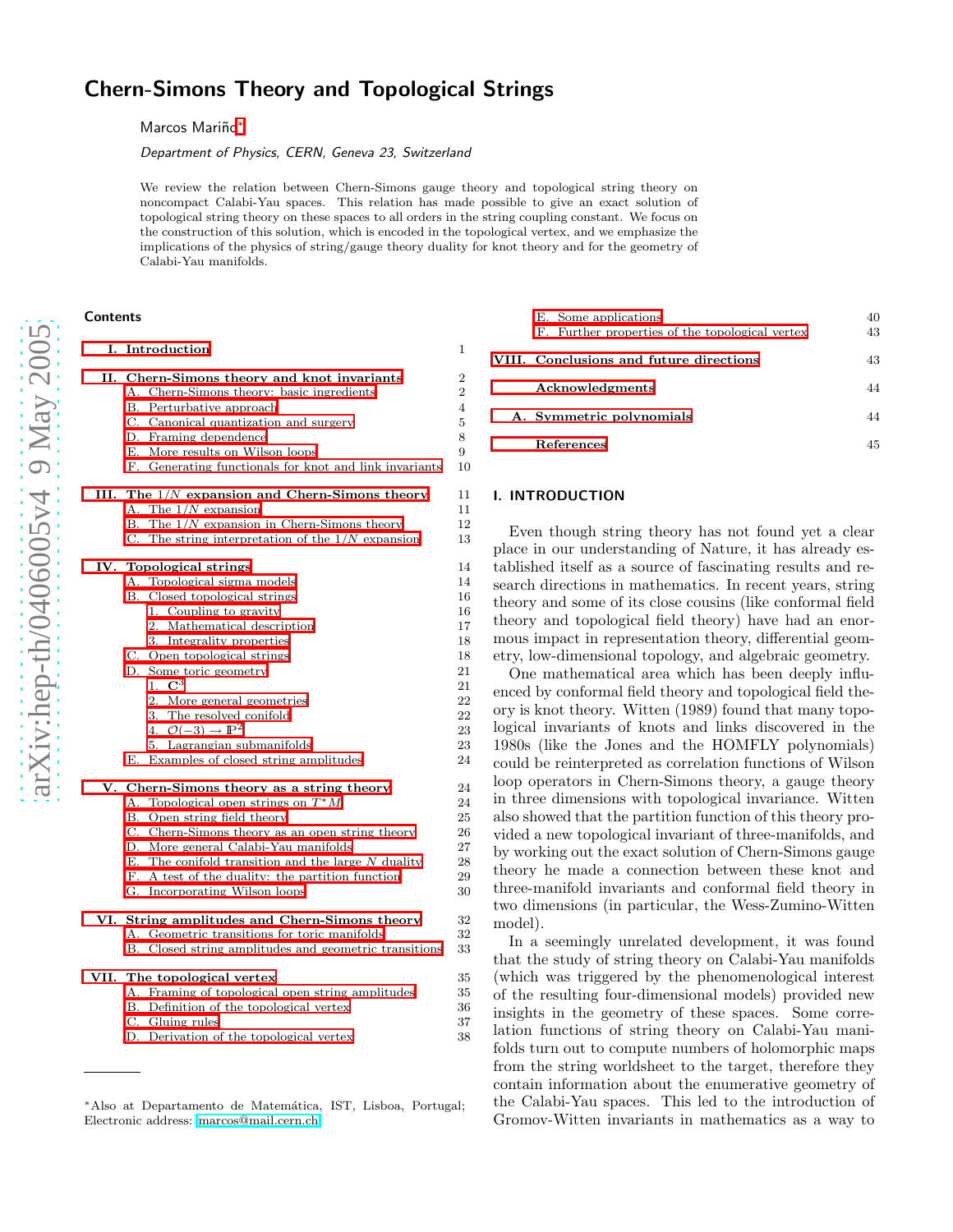capture this information. Moreover, the existence of a powerful duality symmetry of string theory in Calabi-Yau spaces -mirror symmetry- allowed the computation of generating functions for these invariants, and made possible to solve with physical techniques difficult enumerative problems (see Hori et al., 2003, for a review of these developments). The existence of a topological sector in string theory which captured the enumerative geometry of the target space led also to the construction of simplified models of string theory which kept only the topological information of the more complicated, physical theory. These models are called topological string theories and turn out to provide in many cases exactly solvable models of string dynamics.

The key idea that allowed to build a bridge between topological string theory and Chern-Simons theory was the gauge theory/string theory correspondence. It is an old idea, going back to 't Hooft (1974) that gauge theories can be described in the  $1/N$  expansion by string theories. This idea has been difficult to implement, but in recent years some spectacular progress was made thanks to the work of Maldacena (1998), who found a duality between type IIB string theory on  $AdS_5 \times S^5$  and  $\mathcal{N}=4$  super Yang-Mills with gauge group  $U(N)$ . It is then natural to ask if gauge theories which are simpler than  $\mathcal{N} = 4$  Yang-Mills -like for example Chern-Simons theory- also admit a string theory description. It was shown by Gopakumar and Vafa (1999) that Chern-Simons gauge theory on the three-sphere has in fact a closed string description in terms of topological string theory propagating on a particular Calabi-Yau target, the so-called resolved conifold.

The result of Gopakumar and Vafa has three important consequences. First of all, it provides a toy model of the gauge theory/string theory correspondence which makes possible to test in detail general ideas about this duality. Second, it gives a stringy interpretation of invariants of knots in the three-sphere. More precisely, it establishes a relation between invariants of knots based on quantum groups, and Gromov-Witten invariants of open strings propagating on the resolved conifold. These are a priori two very different mathematical objects, and in this way the physical idea of a correspondence between gauge theories and strings gives new and fascinating results in mathematics that we are only starting to unveil. Finally, one can use the results of Gopakumar and Vafa to completely solve topological string theory on certain Calabi-Yau threefolds in a closed form. As we will see, this gives the all-genus answer for certain string amplitudes, and it is in fact one of the few examples in string theory where such an answer is available. The all-genus solution to the amplitudes also encodes the information about all the Gromov-Witten invariants for those threefolds. Since the solution involves building blocks from Chern-Simons theory, it suggests yet another bridge between knot invariants and Gromov-Witten theory.

In this review we will focus on this last aspect. The organization of the review is the following: in section II

we give an introduction to the relevant aspects of Chern-Simons theory that will be needed for the applications to Calabi-Yau geometry. In particular, we give detailed results for the computation of the relevant knots and link invariants. In section III we give a short review on the  $1/N$  expansion of Chern-Simons theory, which is the approach that makes possible the connection to string theory. Section IV contains a review of closed and open topological string theory on Calabi-Yau threefolds, and we construct in full detail the geometry of non-compact, toric Calabi-Yau spaces, since these are the manifolds that we will be able to study by using the gauge theory/string theory correspondence. In section V we establish the correspondence between Chern-Simons theory on the three-sphere and closed topological string theory on a resolved conifold. In section VI we show how the arguments of section V can be extended to construct gauge theory duals of topological string theory on more complicated non-compact, toric Calabi-Yau manifolds. In section VII we complete this program by defining the topological vertex, an object that allows to solve topological string theory on all non-compact, toric Calabi-Yau threefolds by purely combinatorial methods. We also give a detailed derivation of the topological vertex from Chern-Simons theory, and we give various applications of the formalism. The last section contains some conclusions and open directions for further research. A short Appendix contains some elementary facts about the theory of symmetric polynomials that are used in the review.

There are many issues that we have not analyzed in detail in this review. For example, we have not discussed the mirror-symmetric side of the story, and we do not address in detail the relation between topological string amplitudes and type II superstring amplitudes. We refer the reader to the excellent book by Hori et al. (2003) for an introduction to these topics. Other reviews of the topics discussed here can be found in Grassi and Rossi  $(2002)$  and Mariño  $(2002b)$ .

#### <span id="page-1-1"></span><span id="page-1-0"></span>II. CHERN-SIMONS THEORY AND KNOT INVARIANTS

#### A. Chern-Simons theory: basic ingredients

In a groundbreaking paper, Witten (1989) showed that Chern-Simons gauge theory, which is a quantum field theory in three dimensions, provides a physical description of a wide class of invariants of three-manifolds and of knots and links in three-manifolds<sup>1</sup>. The Chern-Simons action with gauge group  $G$  on a generic three-manifold  $M$  is defined by

<span id="page-1-2"></span>
$$
S = \frac{k}{4\pi} \int_M \text{Tr}\left(A \wedge dA + \frac{2}{3}A \wedge A \wedge A\right) \tag{2.1}
$$

<sup>1</sup> This was also conjectured in Schwarz (1987).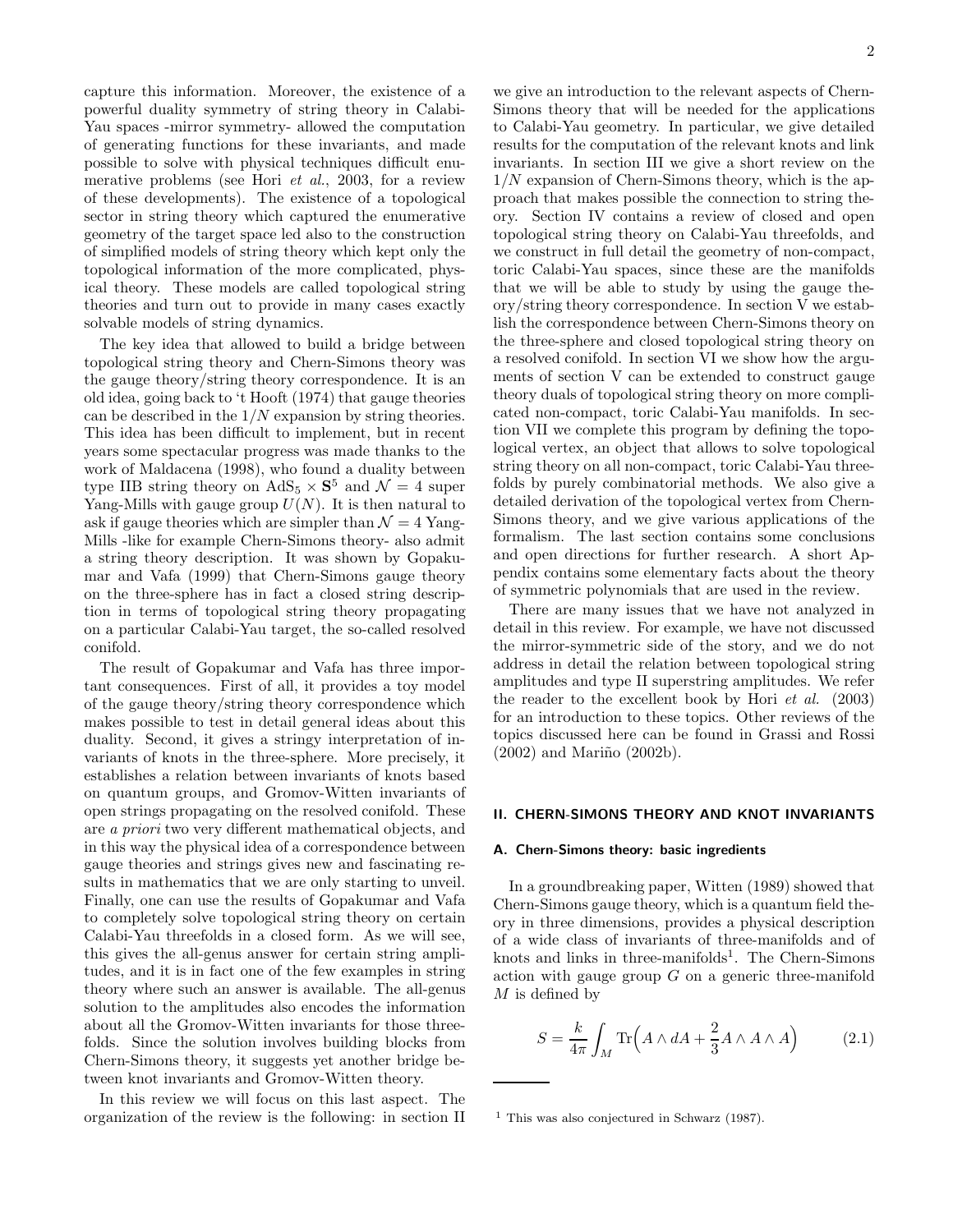

<span id="page-2-0"></span>FIG. 1 Some knots and links. In the notation  $x_n^L$ , x indicates the number of crossings, L the number of components (in case it is a link with  $L > 1$ ) and n is a number used to enumerate knots and links in a given set characterized by  $x$  and  $L$ . The knot  $3<sub>1</sub>$  is also known as the trefoil knot, while  $4<sub>1</sub>$  is known as the figure-eight knot. The link  $2<sub>1</sub><sup>2</sup>$  is called the Hopf link.

Here,  $k$  is the coupling constant, and  $A$  is a  $G$ -gauge connection on the trivial bundle over  $M$ . In this review we will mostly consider Chern-Simons theory with gauge group  $G = U(N)$ . As noticed by Witten (1989), since this action does not involve the metric, the resulting quantum theory is topological, at least formally. In particular, the partition function

<span id="page-2-3"></span>
$$
Z(M) = \int [\mathcal{D}A] \mathrm{e}^{iS} \tag{2.2}
$$

should define a topological invariant of the manifold M. A detailed analysis shows that this is in fact the case, with an extra subtlety: the invariant depends not only on the three-manifold but also on a choice of framing (*i.e.* a choice of trivialization of the bundle  $TM \oplus TM$ ). As explained by Atiyah (1990), for every three-manifold there is a canonical choice of framing, and the different choices are labelled by an integer  $s \in \mathbb{Z}$  in such a way that  $s = 0$  corresponds to the canonical framing. In the following all the results for the partition functions will be presented in the canonical framing.

Besides providing invariants of three-manifolds, Chern-Simons theory also provides invariants of knots and links inside three-manifolds (for a survey of modern knot theory, see Lickorish (1998) and Prasolov and Sossinsky (1997)). Some examples of knots and links are depicted in Fig. [1.](#page-2-0) Given an oriented knot  $K$  in  $S^3$ , we can consider the trace of the holonomy of the gauge connection around  $K$  in a given irreducible representation R of  $U(N)$ , which gives the Wilson loop operator:

<span id="page-2-1"></span>
$$
W_R^{\mathcal{K}}(A) = \text{Tr}_R U_{\mathcal{K}} \tag{2.3}
$$

where

$$
U_{\mathcal{K}} = \mathcal{P} \exp \oint_{\mathcal{K}} A \tag{2.4}
$$

is the holonomy around the knot. [\(2.3\)](#page-2-1) is a gauge invariant operator whose definition does not involve the metric on the three-manifold. The irreducible representations of  $U(N)$  will be labelled by highest weights or equivalently by the lengths of rows in a Young tableau,  $l_i$ , where  $l_1 \geq l_2 \geq \cdots$ . If we now consider a link  $\mathcal{L}$ with components  $\mathcal{K}_{\alpha}$ ,  $\alpha = 1, \dots, L$ , we can in principle compute the correlation function,

<span id="page-2-2"></span>
$$
W_{R_1\cdots R_L}(\mathcal{L}) = \langle W_{R_1}^{\mathcal{K}_1} \cdots W_{R_L}^{\mathcal{K}_L} \rangle
$$
  
= 
$$
\frac{1}{Z(M)} \int [\mathcal{D}A] \Big(\prod_{\alpha=1}^L W_{R_\alpha}^{\mathcal{K}_\alpha}\Big) e^{iS} . (2.5)
$$

The topological character of the action, and the fact that the Wilson loop operators can be defined without using any metric on the three-manifold, indicate that [\(2.5\)](#page-2-2) is a topological invariant of the link  $\mathcal{L}$ . Notice that we are taking the knots and links to be oriented, and this makes a difference. If  $K^{-1}$  denotes the knot obtained from  $K$ by inverting its orientation, we have that

<span id="page-2-4"></span>
$$
\text{Tr}_R U_{\mathcal{K}^{-1}} = \text{Tr}_R U_{\mathcal{K}}^{-1} = \text{Tr}_{\overline{R}} U_{\mathcal{K}},\tag{2.6}
$$

<span id="page-2-5"></span>where  $\overline{R}$  denotes the conjugate representation. For further use we notice that, given two linked oriented knots  $\mathcal{K}_1, \mathcal{K}_2$ , one can define a elementary topological invariant, the linking number, by

$$
lk(K_1, K_2) = \frac{1}{2} \sum_{p} \epsilon(p), \qquad (2.7)
$$

where the sum is over all crossing points, and  $\epsilon(p) = \pm 1$ is a sign associated to the crossings as indicated in Fig. [2.](#page-3-1) The linking number of a link  $\mathcal L$  with components  $\mathcal K_{\alpha}$ ,  $\alpha = 1, \cdots, L$ , is defined by

$$
lk(\mathcal{L}) = \sum_{\alpha < \beta} lk(\mathcal{K}_{\alpha}, \mathcal{K}_{\beta}). \tag{2.8}
$$

Some of the correlation functions of Wilson loops in Chern-Simons theory turn out to be closely related to important polynomial invariants of knots and links. For example, one of the most important polynomial invariants of a link  $\mathcal L$  is the HOMFLY polynomial  $P_{\mathcal L}(q,\lambda)$ ,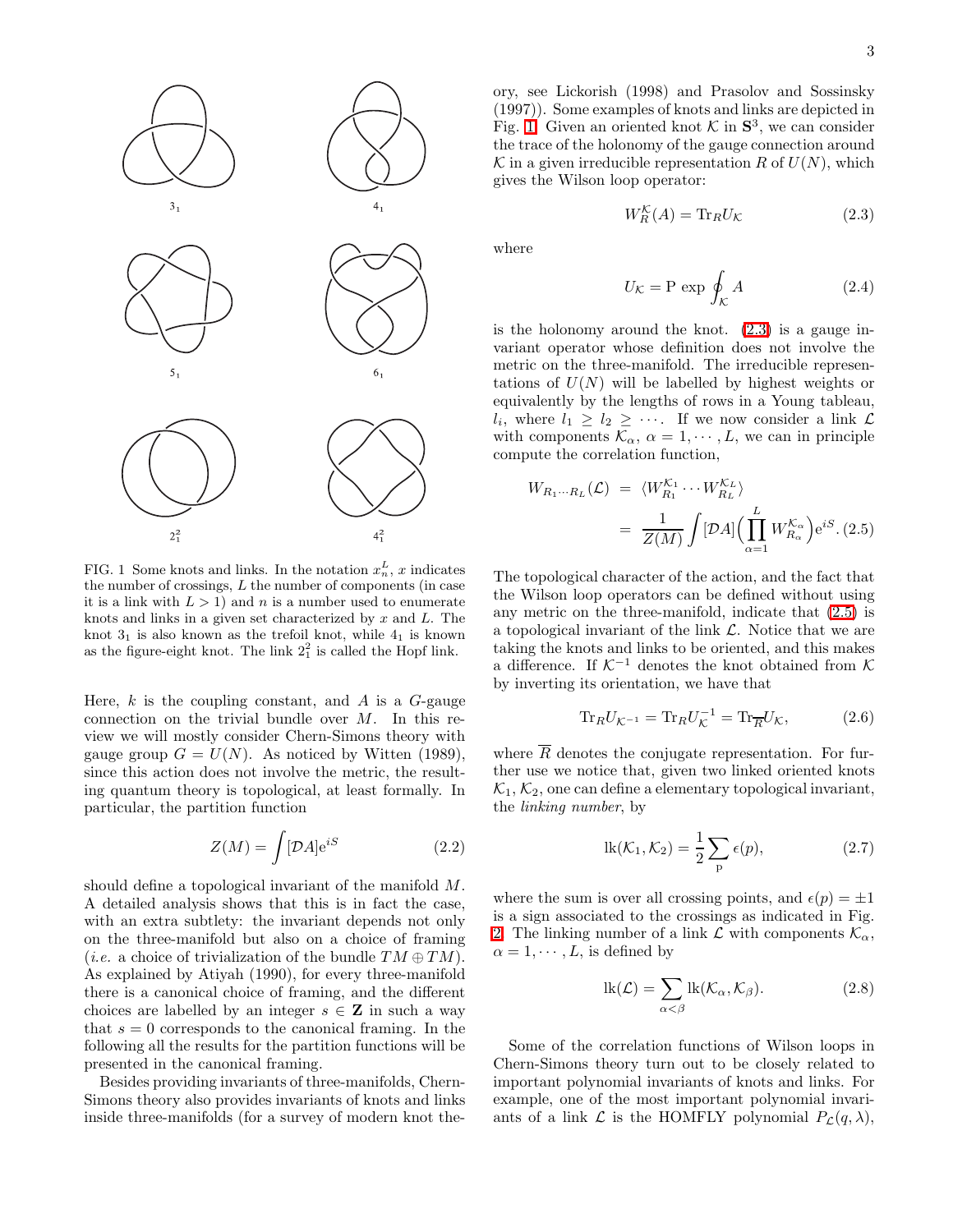

<span id="page-3-1"></span>FIG. 2 When computing the linking number of two knots, the crossings are assigned a sign  $\pm 1$  as indicated in the figure.

which depends on two variables q and  $\lambda$  and was introduced by Freyd et al. (1985). This polynomial turns out to be related to the correlation function [\(2.5\)](#page-2-2) when the gauge group is  $U(N)$  and all the components are in the fundamental representation  $R_{\alpha} = \alpha$ . More precisely, we have

$$
W_{\mathbf{D}\cdots\mathbf{D}}(\mathcal{L}) = \lambda^{\mathrm{lk}(\mathcal{L})} \left(\frac{\lambda^{\frac{1}{2}} - \lambda^{-\frac{1}{2}}}{q^{\frac{1}{2}} - q^{-\frac{1}{2}}}\right) P_{\mathcal{L}}(q, \lambda) \tag{2.9}
$$

where  $\text{lk}(\mathcal{L})$  is the linking number of  $\mathcal{L}$ , and the variables q and  $\lambda$  are related to the Chern-Simons variables as

$$
q = \exp\left(\frac{2\pi i}{k+N}\right), \quad \lambda = q^N. \tag{2.10}
$$

When  $N = 2$  the HOMFLY polynomial reduces to a one-variable polynomial, the Jones polynomial. When the gauge group of Chern-Simons theory is  $SO(N)$ ,  $W_{\square \cdots \square}(\mathcal{L})$  is closely related to the Kaufmann polynomial. For the mathematical definition and properties of these polynomials, see for example Lickorish (1998).

#### <span id="page-3-0"></span>B. Perturbative approach

The partition function and correlation functions of Wilson loops in Chern-Simons theory can be computed in a variety of ways. One can for example use standard perturbation theory. In the computation of the partition function in perturbation theory, we have to find first the classical solutions of the Chern-Simons equations of motion. If we write  $A = \sum_a A^a T_a$ , where  $T_a$  is a basis of the Lie algebra, we find

$$
\frac{\delta S}{\delta A^a_\mu} = \frac{k}{4\pi} \epsilon^{\mu\nu\rho} F^a_{\nu\rho},
$$

therefore the classical solutions are just flat connections on M. Flat connections are in one-to-one correspondence with group homomorphisms

$$
\pi_1(M) \to G. \tag{2.11}
$$

For example, if  $M = \mathbf{S}^3/\mathbf{Z}_p$  is the lens space  $L(p, 1)$ , one has  $\pi_1(L(p, 1)) = \mathbb{Z}_p$ , and flat connections are labeled by homomorphisms  $\mathbb{Z}_p \to G$ . Let us assume that these are a discrete set of points (this happens, for example, if M is a rational homology sphere, since in that case  $\pi_1(M)$ 

is a finite group). In that situation, one expresses  $Z(M)$ as a sum of terms associated to stationary points:

$$
Z(M) = \sum_{c} Z^{(c)}(M), \tag{2.12}
$$

<span id="page-3-2"></span>where c labels the different flat connections  $A^{(c)}$  on M. Each of the  $Z^{(c)}(M)$  will be an asympotic series in  $1/k$ of the form

$$
Z^{(c)}(M) = Z_{1-\text{loop}}^{(c)}(M) \cdot \exp\left\{\sum_{\ell=1}^{\infty} S_{\ell}^{(c)} x^{\ell}\right\}.
$$
 (2.13)

In this equation,  $x$  is the effective expansion parameter:

$$
x = \frac{2\pi i}{k+y},\tag{2.14}
$$

<span id="page-3-3"></span>and y is the dual Coxeter number of the group (for  $G =$  $U(N)$ ,  $y = N$ ). The one-loop correction  $Z_{1-\text{loop}}^{(c)}(M)$  was first analyzed by Witten (1989), and has been studied in great detail since then (Freed and Gompf, 1991; Jeffrey, 1992; Rozansky, 1995). It has the form

<span id="page-3-4"></span>
$$
Z_{1-\text{loop}}^{(c)}(M) \propto \frac{\sqrt{|\tau_R^{(c)}|}}{\text{vol}(H_c)},\tag{2.15}
$$

where  $\tau_R^{(c)}$  is the Reidemeister-Ray-Singer torsion of  $A^{(c)}$ and  $H_c$  is the isotropy group of  $A^{(c)}$ . Notice that, for the trivial flat connection  $A^{(c)} = 0$ ,  $H_c = G$ .

The terms  $S_{\ell}^{(c)}$  in [\(2.13\)](#page-3-2) correspond to connected di-The terms  $S_{\ell}$  in (2.15) correspond to connected diagrams with  $2\ell$  vertices. In Chern-Simons theory the vertex is trivalent, so  $S_{\ell}^{(c)}$  $\ell^{(c)}$  is the contribution to the free energy at  $\ell + 1$  loops. The contributions of the trivial connection will be denoted simply by  $S_{\ell}$ . Notice that the computation of  $S_{\ell}^{(c)}$  $\ell$ <sup>(c)</sup> involves the evaluation of group factors of Feynman diagrams, and therefore they depend explicitly on the gauge group G. When  $G = U(N)$ , they are polynomials in  $N$ . For example,  $S_1$  contains the group factor  $2N(N^2-1)$ .

The perturbative evaluation of Wilson loop correlators can also be done using standard procedures. First of all one has to expand the holonomy operator as

$$
W_R^{\mathcal{K}}(A) = \text{Tr}_R \bigg[ 1 + \oint_{\mathcal{K}} dx^{\mu} A_{\mu}(x) + \oint_{\mathcal{K}} dx^{\mu} \int^x dy^{\nu} A_{\nu}(y) A_{\mu}(x) + \cdots \bigg], \quad (2.16)
$$

where  $A_{\mu} = \sum_{a} A_{\mu}^{a} T_{a}$ . Then, after gauge fixing, one can proceed and evaluate the correlation functions in standard perturbation theory. The perturbative study of Wilson loops was started by Guadagnini, Martellini, and Mintchev (1990). A nice review of its development can be found in Labastida (1999). Here we will rather focus on the nonperturbative approach to Chern-Simons theory, which we now explain.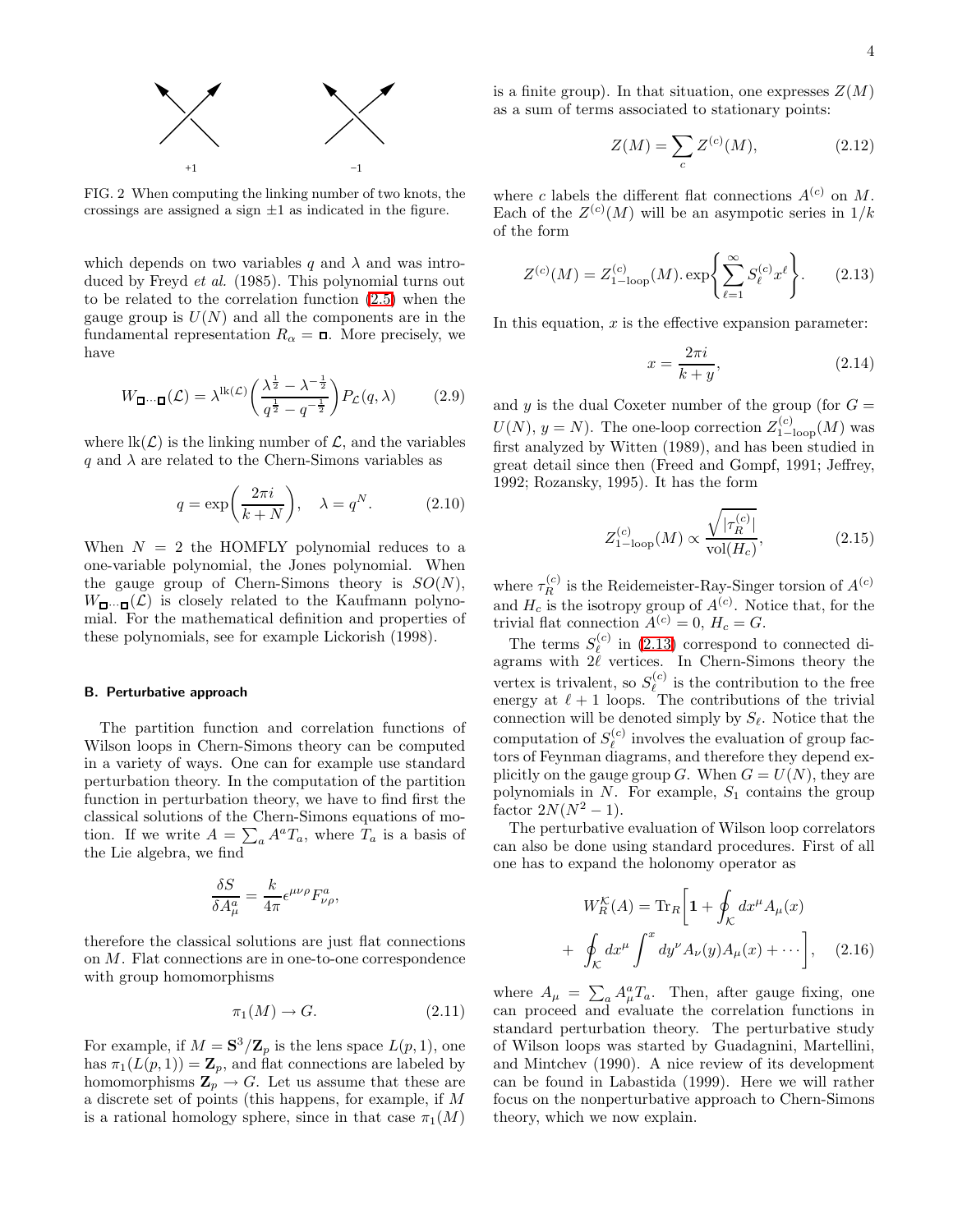#### <span id="page-4-0"></span>C. Canonical quantization and surgery

As it was shown by Witten (1989), Chern-Simons theory is exactly solvable by using nonperturbative methods and the relation to the Wess-Zumino-Witten (WZW) model. In order to present this solution, it is convenient to recall some basic facts about the canonical quantization of the model.

Let  $M$  be a three-manifold with boundary given by a Riemann surface  $\Sigma$ . We can insert a general operator  $\mathcal O$ in M, which will be in general a product of Wilson loops along different knots and in arbitrary representations of the gauge group. We will consider the case in which the Wilson loops do not intersect the surface  $\Sigma$ . The path integral over the three-manifold with boundary M gives a wavefunction  $\Psi_{M,\mathcal{O}}(\mathcal{A})$  which is a functional of the values of the field at  $\Sigma$ . Schematically we have:

$$
\Psi_{M,\mathcal{O}}(\mathcal{A}) = \langle \mathcal{A} | \Psi_{M,\mathcal{O}} \rangle = \int_{A|_{\Sigma} = \mathcal{A}} \mathcal{D}A e^{iS} \mathcal{O}.
$$
 (2.17)

In fact, associated to the Riemann surface  $\Sigma$  we have a Hilbert space  $\mathcal{H}(\Sigma)$ , which can be obtained by doing canonical quantization of Chern-Simons theory on  $\Sigma \times \mathbf{R}$ . Before spelling out in detail the structure of these Hilbert spaces, let us make some general considerations about the computation of physical quantities.

In the context of canonical quantization, the partition function can be computed as follows. We first perform a Heegaard splitting of the three-manifold, i.e. we represent it as the connected sum of two three-manifolds  $M_1$ and  $M_2$  sharing a common boundary  $\Sigma$ , where  $\Sigma$  is a Riemann surface. If  $f : \Sigma \to \Sigma$  is an homeomorphism, we will write  $M = M_i \cup_f M_2$ , so that M is obtained by gluing  $M_1$  to  $M_2$  through their common boundary and using the homeomorphism f. This is represented in Fig. [3.](#page-5-0) We can then compute the full path integral  $(2.2)$  over M by computing first the path integral over  $M_1$  to obtain a state  $|\Psi_{M_1}\rangle$  in  $\mathcal{H}(\Sigma)$ . The boundary of  $M_2$  is also  $\Sigma$ , but with opposite orientation, so its Hilbert space is the dual space  $\mathcal{H}^*(\Sigma)$ . The path integral over  $M_2$  produces then a state  $\langle \Psi_{M_2} | \in \mathcal{H}^*(\Sigma)$ . The homeomorphism  $f : \Sigma \to \Sigma$ will be represented by an operator acting on  $\mathcal{H}(\Sigma)$ ,

<span id="page-4-1"></span>
$$
U_f: \mathcal{H}(\Sigma) \to \mathcal{H}(\Sigma). \tag{2.18}
$$

and the partition function can be finally evaluated as

$$
Z(M) = \langle \Psi_{M_2} | U_f | \Psi_{M_1} \rangle. \tag{2.19}
$$

Therefore, if we know explicitly what the wavefunctions and the operators associated to homeomorphisms are, we can compute the partition function.

One of the most fundamental results of Witten (1989) is in fact a precise description of  $\mathcal{H}(\Sigma)$ : it is the space of conformal blocks of a WZW model on  $\Sigma$  with gauge group  $G$  and level  $k$  (for an extensive review of the WZW model, see for example Di Francesco et al., 1997). In particular,  $\mathcal{H}(\Sigma)$  has finite dimension. We will not review here the

derivation of this fundamental result. Instead we will use the relevant information from the WZW model in order to solve Chern-Simons theory.

The description of the space of conformal blocks on Riemann surfaces can be made very explicit when  $\Sigma$  is a sphere or a torus. For  $\Sigma = S^2$ , the space of conformal blocks is one-dimensional, so  $\mathcal{H}(\mathbf{S}^2)$  is spanned by a single element. For  $\Sigma = \mathbf{T}^2$ , the space of conformal blocks is in one to one correspondence with the integrable representations of the affine Lie algebra associated to G at level  $k$ . We will use the following notations: the fundamental weights of G will be denoted by  $\lambda_i$ , and the simple roots by  $\alpha_i$ , with  $i = 1, \dots, r$ , and r denotes the rank of G. The weight and root lattices of G are denoted by  $\Lambda^w$  and  $\Lambda^r$ , respectively, and  $|\Delta_+|$  denotes the number of positive roots. The fundamental chamber  $\mathcal{F}_l$  is given by  $\Lambda^w / l \Lambda^r$ , modded out by the action of the Weyl group. For example, in  $SU(N)$  a weight  $p = \sum_{i=1}^{r} p_i \lambda_i$  is in  $\mathcal{F}_l$ if

$$
\sum_{i=1}^{r} p_i < l, \quad \text{and} \quad p_i > 0, \, i = 1, \cdots, r. \tag{2.20}
$$

We recall that a representation given by a highest weight  $\Lambda$  is integrable if  $\rho + \Lambda$  is in the fundamental chamber  $\mathcal{F}_l$ , where  $l = k+y$  ( $\rho$  denotes as usual the Weyl vector, given by the sum of the fundamental weights). In the following, the states in the Hilbert state of the torus  $\mathcal{H}(\mathbf{T}^2)$  will be denoted by  $|p\rangle = |\rho + \Lambda\rangle$  where  $\rho + \Lambda$ , as we have stated, is an integrable representation of the WZW model at level k. We will also denote these states by  $|R\rangle$ , where R is the representation associated to  $\Lambda$ . The state  $|\rho\rangle$ will be denoted by  $|0\rangle$ . The states  $|R\rangle$  can be chosen to be orthonormal (Witten, 1989; Elitzur et. al., 1989; Labastida and Ramallo, 1989), so we have

$$
\langle R|R'\rangle = \delta_{RR'}.\tag{2.21}
$$

There is a special class of homeomorphisms of  $\mathbf{T}^2$  that have a simple expression as operators in  $\mathcal{H}(\mathbf{T}^2)$ ; these are the  $SI(2, Z)$  transformations. Recall that the group  $\text{SI}(2, \mathbf{Z})$  consists of  $2 \times 2$  matrices with integer entries and unit determinant. If  $(1,0)$  and  $(0,1)$  denote the two one-cycles of  $\mathbf{T}^2$ , we can specify the action of an  $\text{SI}(2, \mathbf{Z})$ transformation on the torus by giving its action on this homology basis. The  $SI(2, Z)$  group is generated by the transformations  $T$  and  $S$ , which are given by

$$
T = \begin{pmatrix} 1 & 1 \\ 0 & 1 \end{pmatrix}, \quad S = \begin{pmatrix} 0 & -1 \\ 1 & 0 \end{pmatrix}.
$$
 (2.22)

Notice that the S transformation exchanges the onecycles of the torus. These transformations can be lifted to  $\mathcal{H}(\mathbf{T}^2)$ , and they have the following matrix elements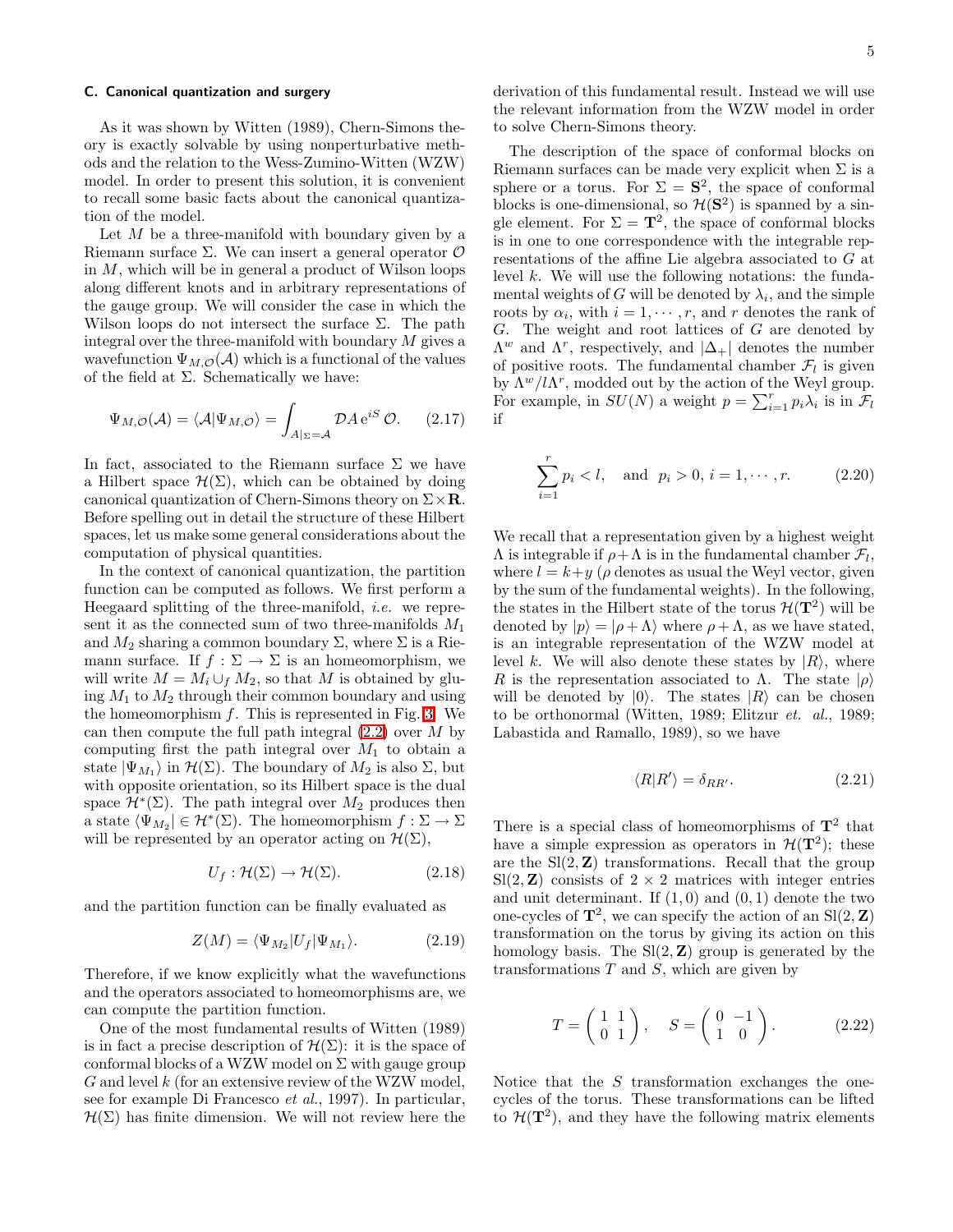

<span id="page-5-0"></span>FIG. 3 Heegaard splitting of a three-manifold M into two three manifolds  $M_1$  and  $M_2$  with a common boundary  $\Sigma$ .



<span id="page-5-1"></span>FIG. 4 Performing the path integral on a solid torus with a Wilson line in representation R gives the state  $|R\rangle$  in  $\mathcal{H}(\mathbf{T}^2)$ .

<span id="page-5-3"></span>in the basis of integrable representations:

$$
T_{pp'} = \delta_{p,p'} e^{2\pi i (h_p - c/24)},
$$
  
\n
$$
S_{pp'} = \frac{i^{|\Delta_+|}}{(k+y)^{r/2}} \left(\frac{\text{Vol }\Lambda^w}{\text{Vol }\Lambda^r}\right)^{\frac{1}{2}}
$$
  
\n
$$
\times \sum_{w \in \mathcal{W}} \epsilon(w) \exp\left(-\frac{2\pi i}{k+y} p \cdot w(p')\right). (2.23)
$$

<span id="page-5-4"></span>In the first equation,  $c$  is the central charge of the WZW model, and  $h_p$  is the conformal weight of the primary field associated to p:

$$
h_p = \frac{p^2 - \rho^2}{2(k+y)},
$$
\n(2.24)

where we remind that p is of the form  $\rho + \Lambda$ . In the second equation, the sum over  $w$  is a sum over the elements of the Weyl group  $W$ ,  $\epsilon(w)$  is the signature of the element w, and Vol  $\Lambda^{w(r)}$  denote respectively the volume of the weight (root) lattice. We will often write  $S_{RR'}$  for  $S_{pp'}$ , where  $p = \rho + \Lambda$ ,  $p' = \rho + \Lambda'$  and  $\Lambda$ ,  $\Lambda'$  are the highest weights corresponding to the representations  $R, R'$ .

What is the description of the states  $|R\rangle$  in  $\mathcal{H}(\mathbf{T}^2)$  from the point of view of canonical quantization? Consider the solid torus  $\mathcal{T} = D \times \mathbf{S}^1$ , where D is a disc in  $\mathbf{R}^2$ . This is a three-manifold whose boundary is a  $\mathbf{T}^2$ , and it has a noncontractible cycle given by the  $S^1$ . Let us now consider the Chern-Simons path integral on the solid torus, with the insertion of the operator  $\mathcal{O}_R = \text{Tr}_R U$ given by a Wilson loop in the representation  $R$  around the noncontractible cycle, as shown in Fig. [4.](#page-5-1) In this way one obtains a state in  $\mathcal{H}(\mathbf{T}^2)$ , and one has

$$
|\Psi_{\mathcal{T},\mathcal{O}_R}\rangle = |R\rangle. \tag{2.25}
$$

In particular, the path integral over the solid torus with no operator insertion gives  $|0\rangle$ , the "vacuum" state.

These results allow us to compute the partition function of any three-manifold that admits a Heegaard splitting along a torus. Imagine for example that we take two solid tori and we glue them along their boundary with the identity map. Since a solid torus is a disc times a circle  $D \times S^1$ , by performing this operation we get a manifold which is  $S^1$  times the two discs glued together along their boundaries. Therefore, with this surgery we obtain  $S^2 \times S^1$ , and [\(2.19\)](#page-4-1) gives then

$$
Z(\mathbf{S}^2 \times \mathbf{S}^1) = \langle 0|0 \rangle = 1. \tag{2.26}
$$

If we do the gluing, however, after performing an Stransformation on the  $T^2$  the resulting manifold is instead  $S^3$ . To see this, notice that the complement to a solid torus inside  $S^3$  is indeed another solid torus whose noncontractible cycle is homologous to the contractible cycle in the first torus. We then find

<span id="page-5-2"></span>
$$
Z(\mathbf{S}^3) = \langle 0|S|0 \rangle = S_{00}.\tag{2.27}
$$

By using Weyl's denominator formula,

<span id="page-5-5"></span>
$$
\sum_{w \in \mathcal{W}} \epsilon(w) e^{w(\rho)} = \prod_{\alpha > 0} 2 \sinh \frac{\alpha}{2}, \quad (2.28)
$$

where  $\alpha > 0$  are positive roots, one finds

$$
Z(\mathbf{S}^3) = \frac{1}{(k+y)^{r/2}} \left(\frac{\text{Vol}\,\Lambda^w}{\text{Vol}\,\Lambda^r}\right)^{\frac{1}{2}} \prod_{\alpha>0} 2\sin\left(\frac{\pi(\alpha \cdot \rho)}{k+y}\right). \tag{2.29}
$$

The above result can be generalized in order to compute path integrals in S <sup>3</sup> with some knots and links. Consider a solid torus where a Wilson line in representation R has been inserted. The corresponding state is  $|R\rangle$ , as we explained before. If we now glue this to an empty solid torus after an S-transformation, we obtain a trivial knot, or *unknot*, in  $S^3$ . The path integral with the insertion is then,

$$
Z(\mathbf{S}_3, \mathcal{O}_R) = \langle 0|S|R\rangle.
$$
 (2.30)

It follows that the normalized vacuum expectation value for the unknot in  $S^3$ , in representation R, is given by

$$
W_R(\text{unknot}) = \frac{S_{0R}}{S_{00}} = \frac{\sum_{w \in \mathcal{W}} \epsilon(w) e^{-\frac{2\pi i}{k+y} \rho \cdot w(\Lambda + \rho)}}{\sum_{w \in \mathcal{W}} \epsilon(w) e^{-\frac{2\pi i}{k+y} \rho \cdot w(\rho)}}.
$$
\n(2.31)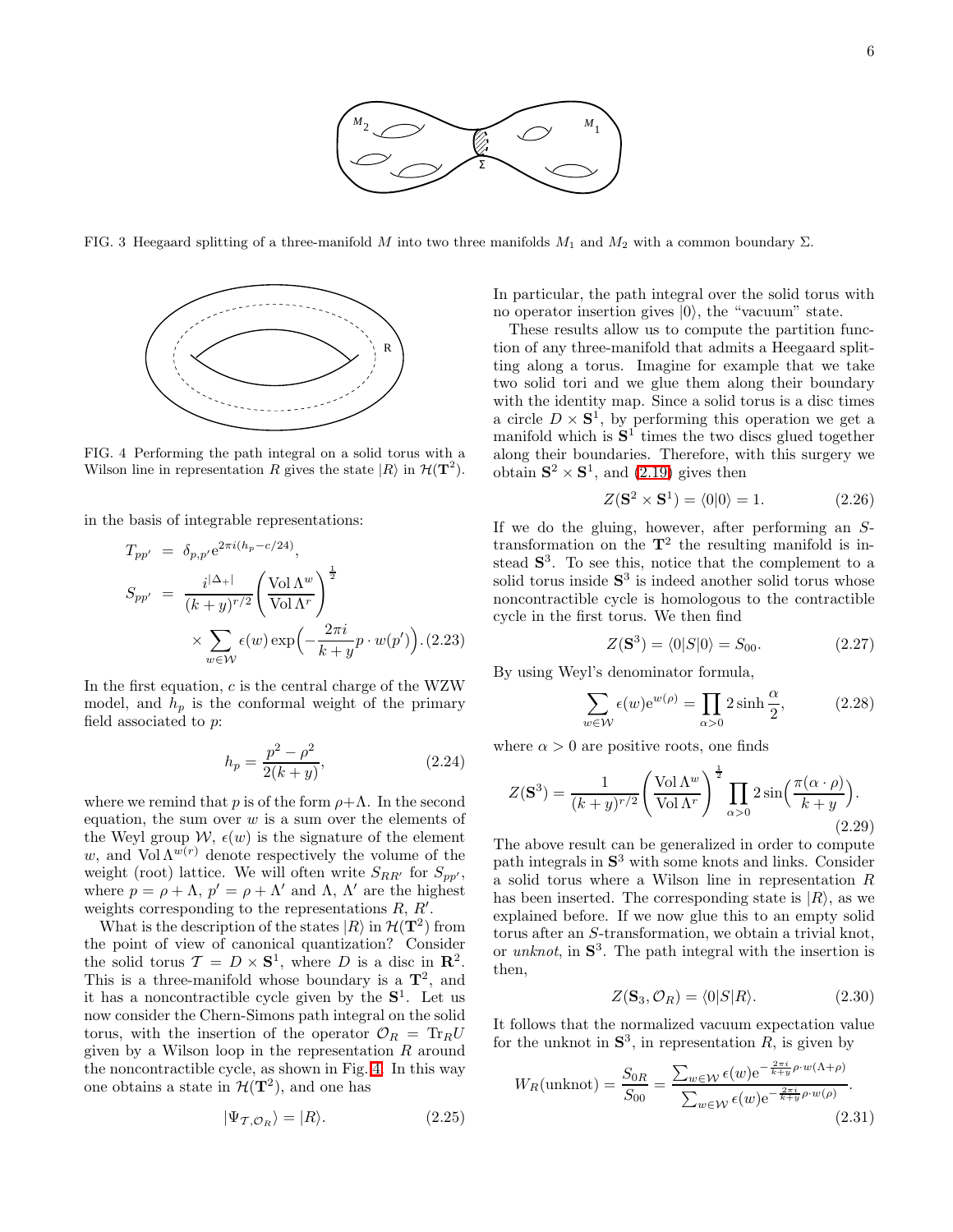Remember that the character of the representation R, evaluated on an element  $a \in \Lambda_w \otimes \mathbf{R}$  is defined by

<span id="page-6-0"></span>
$$
\operatorname{ch}_R(a) = \sum_{\mu \in M_R} e^{a \cdot \mu} \tag{2.32}
$$

where  $M_R$  is the set of weights associated to the irreducible representation  $R$ . By using Weyl's character formula we can write

$$
W_R(\text{unknot}) = \text{ch}_R \Big[ -\frac{2\pi i}{k+y} \rho \Big]. \tag{2.33}
$$

Moreover, using [\(2.28\)](#page-5-2), we finally obtain

$$
W_R(\text{unknot}) = \prod_{\alpha>0} \frac{\sin\left(\frac{\pi}{k+y}\alpha \cdot (\Lambda + \rho)\right)}{\sin\left(\frac{\pi}{k+y}\alpha \cdot \rho\right)} \tag{2.34}
$$

This quantity is often called the quantum dimension of R, and it is denoted by  $\dim_q R$ .

We can also consider a solid torus with Wilson loop in representation  $R$ , glued to another solid torus with the representation  $R'$  through an  $S$ -transformation. What we obtain is clearly a link in  $S<sup>3</sup>$  with two components, which is the Hopf link shown in Fig. [1.](#page-2-0) Taking into account the orientation carefully, we find that this is the Hopf link with linking number  $+1$ . The path integral with this insertion is:

<span id="page-6-1"></span>
$$
Z(\mathbf{S}^3, \mathcal{O}_R \mathcal{O}_{R'}) = \langle R' | S | R \rangle, \tag{2.35}
$$

so the normalized vacuum expectation value is

$$
W_{RR'} \equiv W_{RR'}(\text{Hopf}^{+1}) = \frac{S_{\overline{R}'R}}{S_{00}} = \frac{S_{R'R}^{-1}}{S_{00}},\qquad(2.36)
$$

where the superscript  $+1$  refers to the linking number. Here we have used that the bras  $\langle R|$  are canonically associated to conjugate representations  $\overline{R}$ , and that  $S_{\overline{R}'}R = S_{R'R}^{-1}$  (see for example Di Francesco *et al.*, 1997). Therefore, the Chern-Simons invariant of the Hopf link is essentially an S-matrix element. In order to obtain the invariant of the Hopf link with linking number  $-1$ , we notice that the two Hopf links can be related by changing the orientation of one of the components. We then have

$$
W_{RR'}(\text{Hopf}^{-1}) = \frac{S_{R'R}}{S_{00}},\tag{2.37}
$$

<span id="page-6-2"></span>where we have used the property [\(2.6\)](#page-2-4).

When we take  $G = U(N)$ , the above vacuum expectation values for unknots and Hopf links can be evaluated very explicitly in terms of Schur polynomials. It is well known that the character of the unitary group in the representation R is given by the Schur polynomial  $s_R$  (see for example Fulton and Harris, 1991). There is a precise relation between the element a where one evaluates the character in [\(2.32\)](#page-6-0) and the variables entering the Schur

polynomial. Let  $\mu_i$ ,  $i = 1, \dots, N$ , be the weights associated to the fundamental representation of  $U(N)$ . Notice that, if  $R$  is given by a Young tableau whose rows have lengths  $l_1 \geq \cdots \geq l_N$ , then  $\Lambda_R = \sum_i l_i \mu_i$ . We also have

$$
\rho = \sum_{i=1}^{N} \frac{1}{2} (N - 2i + 1)\mu_i.
$$
 (2.38)

Let  $a \in \Lambda^w \otimes \mathbf{R}$  be given by

$$
a = \sum_{i=1}^{N} a_i \mu_i.
$$
 (2.39)

Then,

$$
ch_R[a] = s_R(x_i = e^{a_i}).
$$
\n(2.40)

For example, in the case of the quantum dimension, one has  $\dim_q R = \dim_q \overline{R}$ , and we find

$$
\dim_q R = s_R(x_i = q^{\frac{1}{2}(N-2i+1)}),\tag{2.41}
$$

where q is given in [\(2.10\)](#page-3-3). By using that  $s_R$  is homogeneous of degree  $\ell(R)$  in the coordinates  $x_i$  we finally obtain

$$
\dim_q R = \lambda^{\ell(R)/2} s_R(x_i = q^{-i + \frac{1}{2}})
$$

where  $\lambda = q^N$  as in [\(2.10\)](#page-3-3), and there are N variables  $x_i$ . The quantum dimension can be written very explicitly in terms of the q-numbers:

$$
[x] = q^{\frac{x}{2}} - q^{-\frac{x}{2}}, \quad [x]_{\lambda} = \lambda^{\frac{1}{2}} q^{\frac{x}{2}} - \lambda^{-\frac{1}{2}} q^{-\frac{x}{2}}.
$$
 (2.42)

If  $R$  corresponds to a Young tableau with  $c_R$  rows of lengths  $l_i$ ,  $i = 1, \dots, c_R$ , the quantum dimension is given by:

$$
\dim_q R = \prod_{1 \le i < j \le c_R} \frac{[l_i - l_j + j - i]}{[j - i]} \prod_{i=1}^{c_R} \frac{\prod_{v=-i+1}^{l_i - i} [v]_\lambda}{\prod_{v=1}^{l_i} [v - i + c_R]}.
$$
\n(2.43)

It is easy to check that in the limit  $k + N \rightarrow \infty$  (*i.e.* in the semiclassical limit) the quantum dimension becomes the dimension of the representation R. Notice that the quantum dimension is a rational function of  $q^{\pm \frac{1}{2}}$ ,  $\lambda^{\pm \frac{1}{2}}$ . This is a general property of all normalized vacuum expectation values of knots and links in  $S^3$ .

The S-matrix elements that appear in [\(2.36\)](#page-6-1) and [\(2.37\)](#page-6-2) can be evaluated through the explicit expression [\(2.23\)](#page-5-3), by using the relation between  $U(N)$  characters and Schur functions that we explained above. Notice first that

$$
\frac{S_{R_1R_2}^{-1}}{S_{00}} = \text{ch}_{R_1} \left[ \frac{2\pi i}{k+y} (\Lambda_{R_2} + \rho) \right] \text{ch}_{R_2} \left[ \frac{2\pi i}{k+y} \rho \right]. \tag{2.44}
$$

<span id="page-6-3"></span>If we denote by  $l_i^{R_2}$ ,  $i = 1, \dots, c_{R_2}$  the lengths of rows for the Young tableau corresponding to  $R_2$ , it is easy to see that

$$
\mathcal{W}_{R_1R_2}(q,\lambda) = (\lambda q)^{\frac{\ell(R_1)}{2}} s_{R_1}(x_i = q^{l_i^{R_2}-i}) \dim_q R_2.
$$
\n(2.45)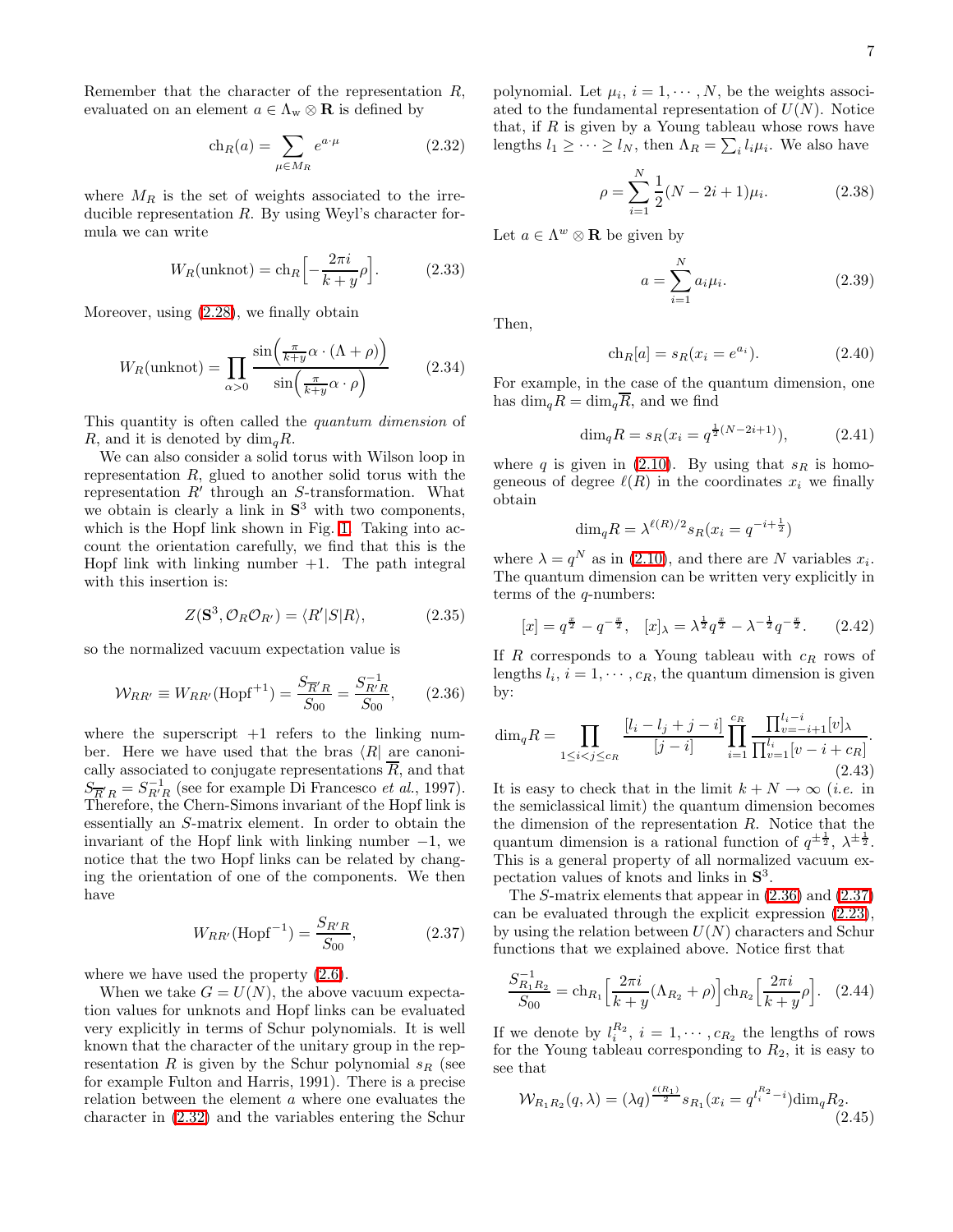<span id="page-7-2"></span>where we set  $l_i^{R_2} = 0$  for  $i > c_{R_2}$ . A convenient way to evaluate  $s_{R_1}(x_i = q^{l_i^R - i})$  for a partition  $\{l_i^R\}_{i=1,\dots,c_R\}}$ associated to  $R$  is to use the Jacobi-Trudy formula  $(A6)$ . It is easy to show that the generating functional of elementary symmetric functions [\(A2\)](#page-43-3) for this specialization is given by

$$
E_R(t) = E_{\emptyset}(t) \prod_{j=1}^{c_R} \frac{1 + q^{l_j^R - j} t}{1 + q^{-j} t},
$$
 (2.46)

where

<span id="page-7-1"></span>
$$
E_{\emptyset}(t) = 1 + \sum_{n=1}^{\infty} a_n t^n,
$$
 (2.47)

and the coefficients  $a_n$  are defined by

$$
a_n = \prod_{r=1}^n \frac{1 - \lambda^{-1} q^{r-1}}{q^r - 1}.
$$
 (2.48)

The formula [\(2.45\)](#page-6-3), together with the expressions above for  $E_R(t)$ , provides an explicit expression for  $(2.36)$  as a rational function of  $q^{\pm \frac{1}{2}}$ ,  $\lambda^{\pm \frac{1}{2}}$ , and it was first written down by Morton and Lukac (2003).

#### <span id="page-7-0"></span>D. Framing dependence

In the above discussion on the correlation functions of Wilson loops we have missed an important ingredient. We already mentioned that, in order to define the partition function of Chern-Simons theory at the quantum level, one has to specify a framing of the three-manifold. It turns out that the evaluation of correlation functions like [\(2.5\)](#page-2-2) also involves a choice of framing of the knots, as discovered by Witten (1989). Since this is important in the context of topological strings, we will explain it in some detail.

A good starting point to understand the framing is to take Chern-Simons theory with gauge group  $U(1)$ . The Abelian Chern-Simons theory turns out to be extremely simple, since the cubic term in  $(2.1)$  drops out, and we are left with a Gaussian theory (Polyakov, 1988).  $U(1)$ representations are labelled by integers, and the correlation function [\(2.5\)](#page-2-2) can be computed exactly. In order to

do that, however, one has to choose a framing for each of the knots  $\mathcal{K}_{\alpha}$ . This arises as follows: in evaluating the correlation function, contractions of the holonomies corresponding to different  $\mathcal{K}_{\alpha}$  produce the following integral:

$$
lk(\mathcal{K}_{\alpha}, \mathcal{K}_{\beta}) = \frac{1}{4\pi} \oint_{\mathcal{K}_{\alpha}} dx^{\mu} \oint_{\mathcal{K}_{\beta}} dy^{\nu} \epsilon_{\mu\nu\rho} \frac{(x - y)^{\rho}}{|x - y|^3}.
$$
 (2.49)

This is a topological invariant, *i.e.* it is invariant under deformations of the knots  $\mathcal{K}_{\alpha}$ ,  $\mathcal{K}_{\beta}$ , and it is in fact the Gauss integral representation of their linking number lk( $\mathcal{K}_{\alpha}, \mathcal{K}_{\beta}$ ) defined in [\(2.7\)](#page-2-5). On the other hand, contractions of the holonomies corresponding to the same knot  $K$  involve the integral

$$
\phi(\mathcal{K}) = \frac{1}{4\pi} \oint_{\mathcal{K}} dx^{\mu} \oint_{\mathcal{K}} dy^{\nu} \epsilon_{\mu\nu\rho} \frac{(x-y)^{\rho}}{|x-y|^3}.
$$
 (2.50)

This integral is well-defined and finite (see, for example, Guadagnini, Martellini, and Mintchev, 1990), and it is called the *cotorsion* or *writhe* of  $K$ . It gives the selflinking number of K: if we project K on a plane, and we denote by  $n_{\pm}(\mathcal{K})$  the number of positive (negative) crossings as indicated in Fig. [2,](#page-3-1) then we have that

$$
\phi(\mathcal{K}) = n_+(\mathcal{K}) - n_-(\mathcal{K}).\tag{2.51}
$$

The problem is that the cotorsion is not invariant under deformations of the knot. In order to preserve topological invariance of the correlation function, one has to choose another definition of the composite operator  $(\oint_{\mathcal{K}} A)^2$  by means of a framing. A framing of the knot consists of choosing another knot  $K^f$  around K, specified by a normal vector field n. The cotorsion  $\phi(\mathcal{K})$  becomes then

$$
\phi_f(\mathcal{K}) = \frac{1}{4\pi} \oint_{\mathcal{K}} dx^{\mu} \oint_{\mathcal{K}^f} dy^{\nu} \epsilon_{\mu\nu\rho} \frac{(x-y)^{\rho}}{|x-y|^3} = \text{lk}(\mathcal{K}, \mathcal{K}^f). \tag{2.52}
$$

The correlation function that we obtain in this way is a topological invariant (since it only involves linking numbers) but the price that we have to pay is that our regularization depends on a set of integers  $p_{\alpha} = \text{lk}(\mathcal{K}_{\alpha}, \mathcal{K}_{\alpha}^f)$ (one for each knot). The correlation function [\(2.5\)](#page-2-2) can now be computed, after choosing the framings, as follows:

$$
\left\langle \prod_{\alpha} \exp(n_{\alpha} \oint_{\mathcal{K}_{\alpha}} A) \right\rangle = \exp \left\{ \frac{\pi i}{k} \left( \sum_{\alpha} n_{\alpha}^{2} p_{\alpha} + \sum_{\alpha \neq \beta} n_{\alpha} n_{\beta} \operatorname{lk}(\mathcal{K}_{\alpha}, \mathcal{K}_{\beta}) \right) \right\}.
$$
 (2.53)

This regularization is nothing but the 'point-splitting' method familiar in the context of quantum field theory.

group  $U(N)$ , and suppose that we are interested in the computation of [\(2.5\)](#page-2-2), in the context of perturbation theory. It is easy to see that self-contractions of the

Let us now consider Chern-Simons theory with gauge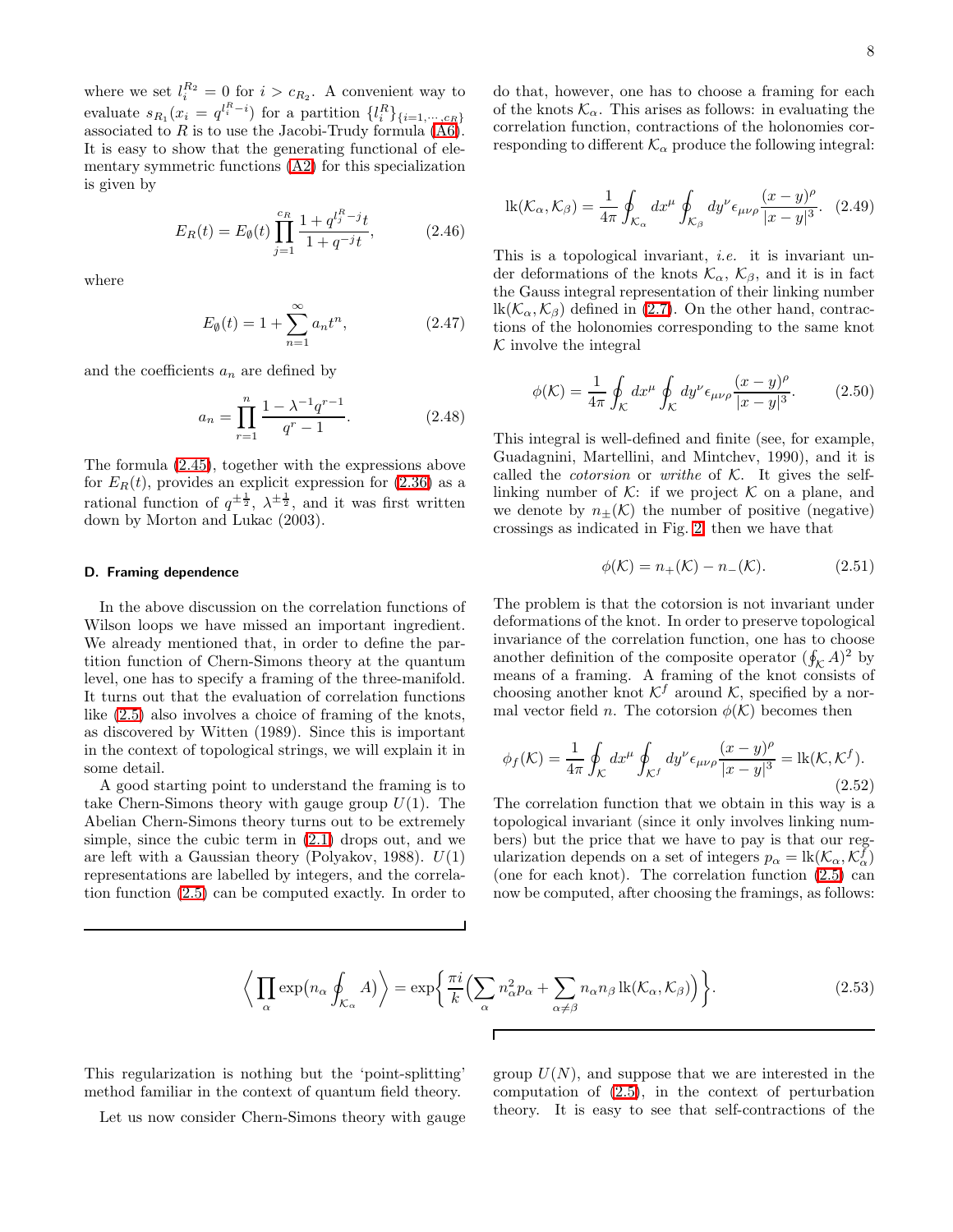holonomies lead to the same kind of ambiguities that we found in the abelian case, *i.e.* a choice of framing has to be made for each knot  $\mathcal{K}_{\alpha}$ . The only difference with the Abelian case is that the self contraction of  $\mathcal{K}_{\alpha}$ gives a group factor  $\text{Tr}_{R_{\alpha}}(T_a T_a)$ , where  $T_a$  is a basis of the Lie algebra (see for example Guadagnini, Martellini, and Mintchev, 1990). The precise result can be better stated as the effect on the correlation function [\(2.5\)](#page-2-2) under a change of framing, and it says that, under a change of framing of  $\mathcal{K}_{\alpha}$  by  $p_{\alpha}$  units, the vacuum expectation value of the product of Wilson loops changes as follows (Witten, 1989):

<span id="page-8-1"></span>
$$
W_{R_1\cdots R_L} \to \exp\bigg[2\pi i \sum_{\alpha=1}^L p_\alpha h_{R_\alpha}\bigg] W_{R_1\cdots R_L}.\tag{2.54}
$$

In this equation,  $h_R$  is the conformal weight of the Wess-Zumino-Witten primary field corresponding to the representation  $R$ . One can write  $(2.24)$  as

$$
h_R = \frac{C_R}{2(k+N)},\tag{2.55}
$$

where  $C_R = \text{Tr}_R(T_a T_a)$  is the quadratic Casimir in the representation  $R$ . For  $U(N)$  one has

$$
C_R = N\ell(R) + \kappa_R. \tag{2.56}
$$

<span id="page-8-3"></span>where  $\ell(R)$  is the total number of boxes in the tableau, and

$$
\kappa_R = \ell(R) + \sum_i (l_i^2 - 2il_i).
$$
 (2.57)

<span id="page-8-4"></span>In terms of the variables [\(2.10\)](#page-3-3) the change under framing [\(2.54\)](#page-8-1) can be written as

$$
W_{R_1\cdots R_L} \to q^{\frac{1}{2}\sum_{\alpha=1}^L \kappa_{R_\alpha} p_\alpha} \lambda^{\frac{1}{2}\sum_{\alpha=1}^L \ell(R_\alpha) p_\alpha} W_{R_1\cdots R_L}.
$$
\n(2.58)

Therefore, the evaluation of vacuum expectation values of Wilson loop operators in Chern-Simons theory depends on a choice of framing for knots. It turns out that for knots and links in  $S^3$ , there is a *standard* or canonical framing, defined by requiring that the self-linking number is zero. The expressions we have given before for the Chern-Simons invariant of the unknot and the Hopf link are all in the standard framing. Once the value of the invariant is known in the standard framing, the value in any other framing specified by nonzero integers  $p_{\alpha}$  can be easily obtained from [\(2.54\)](#page-8-1).

#### <span id="page-8-0"></span>E. More results on Wilson loops

In this subsection we discuss some useful results for the computation of vacuum expectation values of Wilson loops. Most of these results can be found for example in Guadagnini (1992).

The first property we want to state is the factorization property for the vacuum expectation values of disjoint <span id="page-8-2"></span>links, which says the following. Let  $\mathcal L$  be a link with  $L$ components  $\mathcal{K}_1, \cdots, \mathcal{K}_L$  which are *disjoint* knots, and let us attach the representation  $R_{\alpha}$  to the  $\alpha$ -th component. Then one has

$$
W_{R_1\cdots R_L}(\mathcal{L}) = \prod_{\alpha=1}^L W_{R_\alpha}(\mathcal{K}_\alpha). \tag{2.59}
$$

This property is easy to prove in Chern-Simons theory. It only involves some elementary surgery and the fact that  $\mathcal{H}(\mathbf{S}^2)$  is one-dimensional. A proof can be found in Witten (1989).

The second property we will consider is parity symmetry. Chern-Simons theory is a theory of oriented links, and under a parity transformation a link  $\mathcal L$  will transform into its mirror  $\mathcal{L}^*$ . The mirror of  $\mathcal L$  is obtained from its planar projection simply by changing undercrossings by overcrossings, and viceversa. On the other hand, parity changes the sign of the Chern-Simons action, in other words  $k + N \rightarrow -(k + N)$ . We then find that vacuum expectation values transform as

$$
W_{R_1\cdots R_L}(\mathcal{L}^*)(q,\lambda) = W_{R_1\cdots R_L}(\mathcal{L})(q^{-1},\lambda^{-1}).
$$
 (2.60)

This is interesting from a knot-theoretic point of view, since it implies that Chern-Simons invariants of links can distinguish in principle a link from its mirror image. As an example of this property, notice for example that the unknot is identical to its mirror image, therefore quantum dimensions satisfy:

$$
(\dim_q R)(q^{-1}, \lambda^{-1}) = (\dim_q R)(q, \lambda). \tag{2.61}
$$

Let us now discuss the simplest example of a *fusion rule* in Chern-Simons theory. Consider a vacuum expectation value of the form

$$
\langle \text{Tr}_{R_1} U \text{Tr}_{R_2} U \rangle, \tag{2.62}
$$

where  $U$  is the holonomy of the gauge field around a knot  $K$ . The classical operator  $\text{Tr}_{R_1}U\text{Tr}_{R_2}U$  can always be written as

$$
\text{Tr}_{R_1} U \text{Tr}_{R_2} U = \text{Tr}_{R_1 \otimes R_2} U = \sum_{R} N_{R_1 R_2}^R \text{Tr}_R U, \quad (2.63)
$$

where  $R_1 \otimes R_2$  denotes the tensor product, and  $N_{R_1R_2}^R$ are tensor product coefficients. In Chern-Simons theory, the quantum Wilson loop operators satisfy a very similar relation, with the only difference that the coefficients become the fusion coefficients for integrable representations of the WZW model. This can be easily understood if we take into account that the admissible representations that appear in the theory are the integrable ones, so one has to truncate the list of "classical" representations, and this implies in particular that the product rules of classical traces have to be modified. However, in the computation of knot invariants in  $U(N)$  Chern-Simons theory it is natural to work in a setting in which both  $k$ and  $N$  are much larger than any of the representations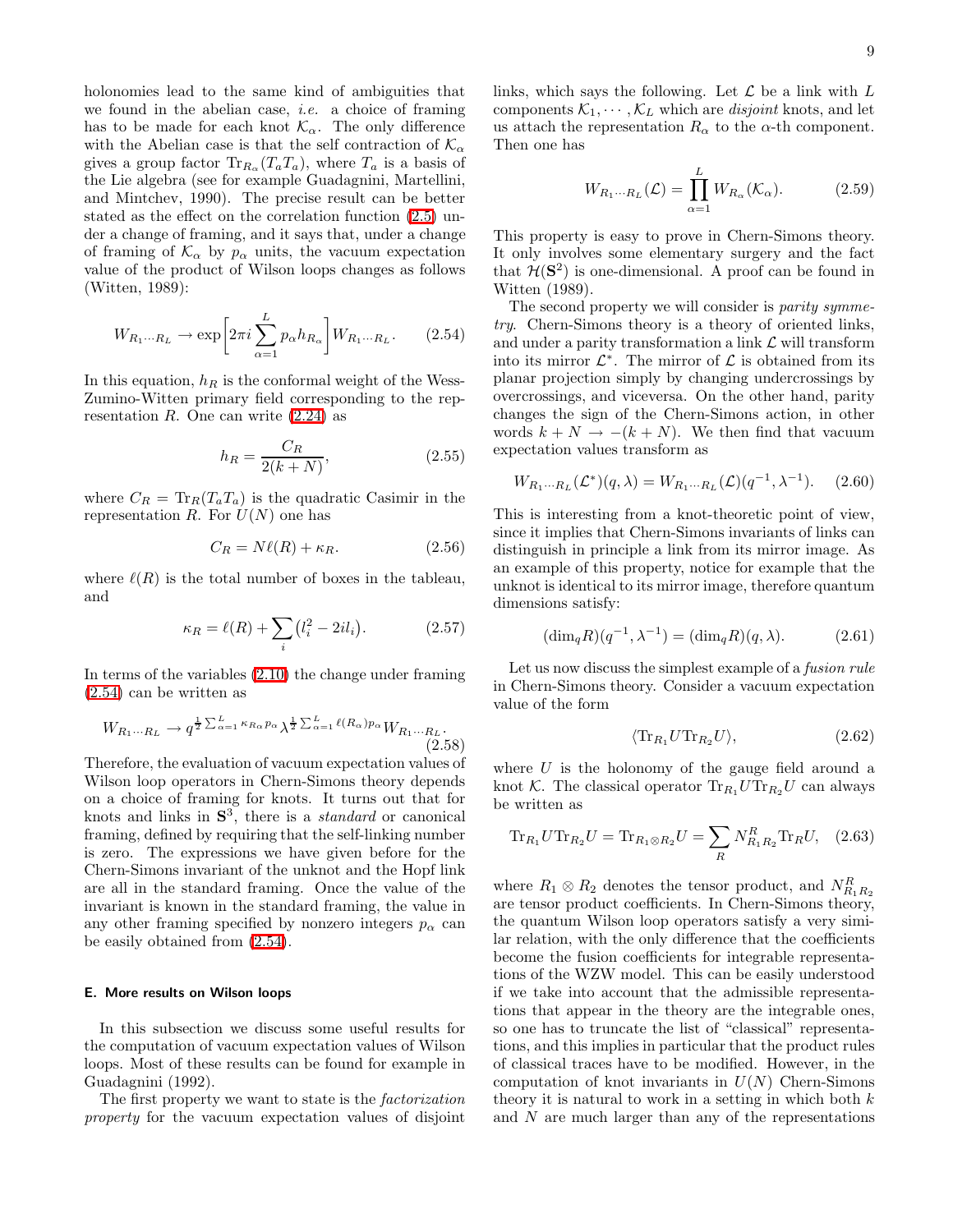<span id="page-9-1"></span>involved. In that case, the vacuum expectation values of the theory satisfy

$$
\langle \text{Tr}_{R_1} U \text{Tr}_{R_2} U \rangle = \sum_R N_{R_1 R_2}^R \langle \text{Tr}_R U \rangle. \tag{2.64}
$$

where  $N_{R_1R_2}^R$  are the Littlewood-Richardson coefficients of  $U(N)$ . As a simple application of the fusion rule, imagine that we want to compute  $\langle \text{Tr}_{R_1} U_1 \text{Tr}_{R_2} U_2 \rangle$ , where  $U_{1,2}$ are holonomies around disjoint unknots with zero framing. We can take the unknots to be very close, in such a way that the paths along which we compute the holonomy are the same. In that case, this vacuum expectation value becomes exactly the l.h.s of [\(2.64\)](#page-9-1). Using also the factorization property [\(2.59\)](#page-8-2), we deduce the following fusion rule:

$$
\dim_q R_1 \dim_q R_2 = \sum_R N_{R_1 R_2}^R \dim_q R. \tag{2.65}
$$

The last property we will state is the behaviour of correlation functions under direct sum. This operation is defined as follows. Let us consider two links  $\mathcal{L}_1, \mathcal{L}_2$  with components  $\mathcal{K}_1, \mathcal{K}$  and  $\mathcal{K}_2, \mathcal{K}$ , respectively, *i.e.* the component knot K is the same in  $\mathcal{L}_1$  and  $\mathcal{L}_2$ . The *direct sum*  $\mathcal{L} = \mathcal{L}_1 \sharp \mathcal{L}_2$  is a link of three components which is obtained by joining  $\mathcal{L}_1$  and  $\mathcal{L}_2$  through  $\mathcal{K}$ . It is not difficult to prove that the Chern-Simons invariant of  $\mathcal L$  is given by (Witten, 1989)

<span id="page-9-3"></span>
$$
W_{R_1R_2R}(\mathcal{L}) = \frac{W_{R_1R}(\mathcal{L}_1)W_{R_2R}(\mathcal{L}_2)}{W_R(\mathcal{K})}.
$$
 (2.66)

As an application of this rule, let us consider the threecomponent link in Fig. [5.](#page-9-2) This link is a direct sum of two Hopf links whose common component is an unknot in representation R, and the knots  $\mathcal{K}_1$ ,  $\mathcal{K}_2$  are unknots in representations  $R_1, R_2$ . The equation [\(2.66\)](#page-9-3) expresses the Chern-Simons invariant of  $\mathcal L$  in terms of invariants of Hopf links and quantum dimensions. Notice that the invariant of the link in Fig. [5](#page-9-2) can be also computed by using the fusion rules. If we fuse the two parallel unknots with representations  $R_1, R_2$ , we find

<span id="page-9-4"></span>
$$
W_{R_1R_2R}(\mathcal{L}) = \sum_{R'} N_{R_1R_2}^{R'} \langle \text{Tr}_{R'} U' \text{Tr}_{R} U \rangle, \qquad (2.67)
$$

where  $U$  is the holonomy around the unknot in representation  $R$ , and  $U'$  is the holonomy around the unknot which is obtained by fusing the two parallel unknots in Fig. [5.](#page-9-2) [\(2.67\)](#page-9-4) expresses the invariant [\(2.66\)](#page-9-3) in terms of the invariants of a Hopf link with representations  $R'$ ,  $R$ .

#### <span id="page-9-0"></span>F. Generating functionals for knot and link invariants

In the applications of Chern-Simons theory, we will need the invariants of knots and links in arbitrary representations of the gauge group. It is then natural to consider generating functionals for Wilson loop operators in arbitrary representations.



<span id="page-9-2"></span>FIG. 5 A link with two disjoint unknots.

There are two natural basis for the set of Wilson loop operators: the basis labelled by representations  $R$ , which is the one that we have considered so far, and the basis labelled by conjugacy classes of the symmetric group. Wilson loop operators in the basis of conjugacy classes are constructed as follows. Let  $U$  be the holonomy of the gauge connection around the knot  $K$ . Let  $\vec{k} = (k_1, k_2, \dots)$  be a vector of infinite entries, almost all of which are zero. This vector defines naturally a conjugacy class  $C(\vec{k})$  of the symmetric group  $S_{\ell}$  with

$$
\ell = \sum_{j} j k_j. \tag{2.68}
$$

<span id="page-9-7"></span>We will also denote

<span id="page-9-6"></span>
$$
|\vec{k}| = \sum_j k_j. \tag{2.69}
$$

The conjugacy class  $C(\vec{k})$  is simply the class that has  $k_j$ cycles of length j. We now define the operator

$$
\Upsilon_{\vec{k}}(U) = \prod_{j=1}^{\infty} (\text{Tr} U^j)^{k_j},\tag{2.70}
$$

which gives the Wilson loop operator in the conjugacy class basis. It is a linear combination of the operators  $\text{Tr}_R U$  labelled by representations:

<span id="page-9-5"></span>
$$
\Upsilon_{\vec{k}}(U) = \sum_{R} \chi_{R}(C(\vec{k})) \text{Tr}_{R} U, \qquad (2.71)
$$

<span id="page-9-8"></span>where  $\chi_R(C(\vec{k}))$  are the characters of the symmetric group  $S_{\ell}$  in the representation R evaluated at the conjugacy class  $C(\vec{k})$ . The above formula can be inverted as

$$
\text{Tr}_R(U) = \sum_{\vec{k}} \frac{\chi_R(C(\vec{k}))}{z_{\vec{k}}} \Upsilon_{\vec{k}}(U),\tag{2.72}
$$

<span id="page-9-9"></span>with

$$
z_{\vec{k}} = \prod_j k_j! j^{k_j}.
$$
\n(2.73)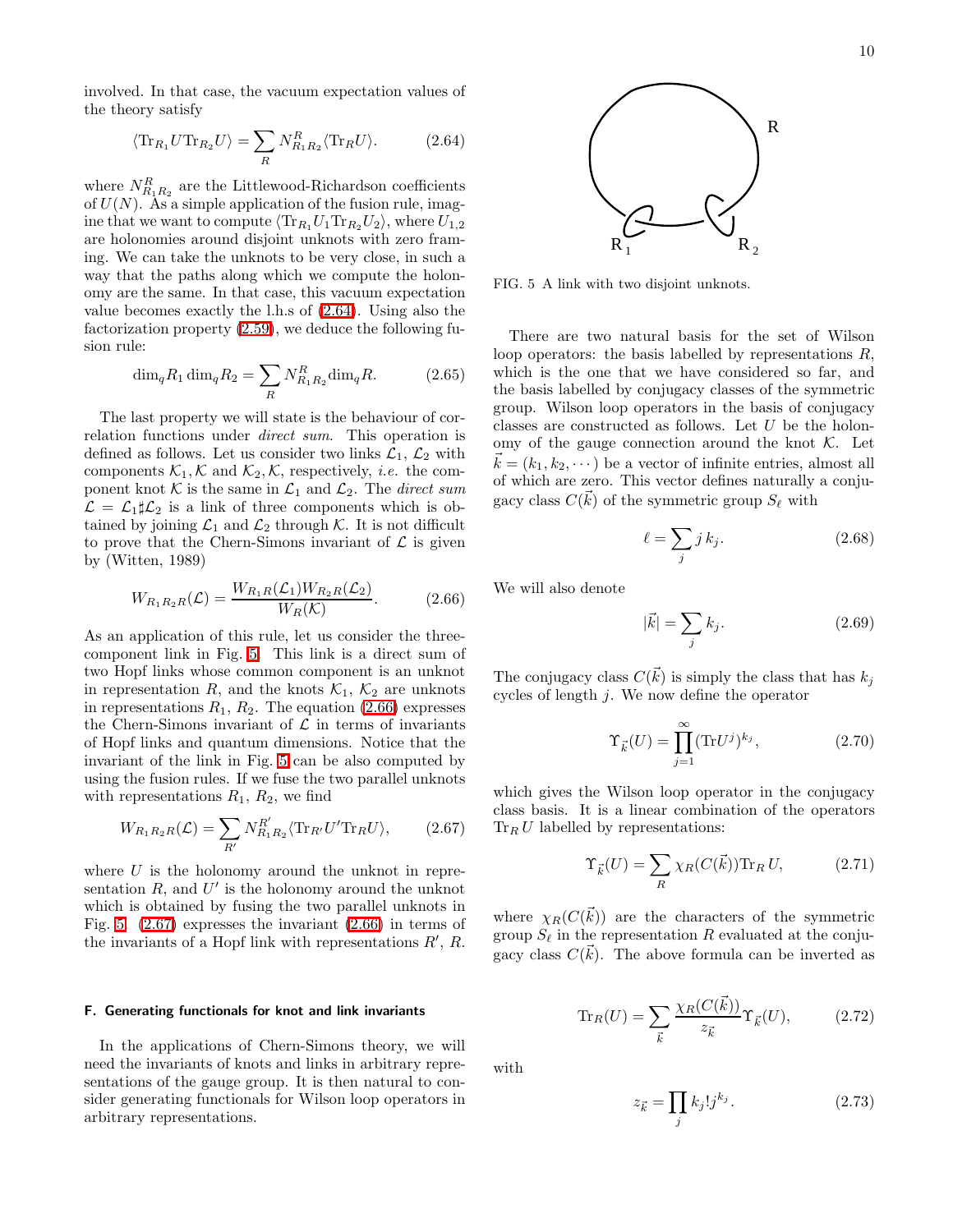If U is a diagonal matrix  $U = diag(x_1, \dots, x_N)$ , it is an elementary result in the representation theory of the unitary group that  $\text{Tr}_R U$  is the Schur polynomial in  $x_i$ :

$$
\operatorname{Tr}_R U = s_R(x) \tag{2.74}
$$

It is immediate to see that

$$
\Upsilon_{\vec{k}}(U) = P_{\vec{k}}(x),\tag{2.75}
$$

where the Newton polynomials are defined in [\(A7\)](#page-44-1). The relation [\(2.71\)](#page-9-5) is nothing but Frobenius formula, which relates the two basis of symmetric polynomials given by the Schur and the Newton polynomials. The vacuum expectation values of the operators [\(2.70\)](#page-9-6) will be denoted by

$$
W_{\vec{k}} = \langle \Upsilon_{\vec{k}}(U) \rangle. \tag{2.76}
$$

If V is a  $U(M)$  matrix (a "source" term), one can define the following operator, which was introduced by Ooguri and Vafa (2000) and is known in this context as the Ooguri-Vafa operator:

<span id="page-10-5"></span>
$$
Z(U,V) = \exp\left[\sum_{n=1}^{\infty} \frac{1}{n} \text{Tr} U^n \text{ Tr} V^n\right].
$$
 (2.77)

When expanded, this operator can be written in the  $\vec{k}$ basis as follows,

$$
Z(U,V) = 1 + \sum_{\vec{k}} \frac{1}{z_{\vec{k}}} \Upsilon_{\vec{k}}(U) \Upsilon_{\vec{k}}(V). \tag{2.78}
$$

We see that  $Z(U, V)$  includes all possible Wilson loop operators  $\Upsilon_{\vec{k}}(U)$  associated to a knot K. One can also use Frobenius formula to show that

<span id="page-10-6"></span>
$$
Z(U,V) = \sum_{R} \text{Tr}_{R}(U)\text{Tr}_{R}(V),\tag{2.79}
$$

where the sum over representations starts with the trivial one. Notice that in the above equation  $R$  is regarded as a Young tableau, and since we are taking both N and M to be large, it can be regarded as a representation of both  $U(N)$  and  $U(M)$ . In  $Z(U, V)$  we assume that  $U$  is the holonomy of a dynamical gauge field and that  $V$  is a source. The vacuum expectation value  $Z_{\text{CS}}(V) = \langle Z(U, V) \rangle$  has then information about the vacuum expectation values of the Wilson loop operators, and by taking its logarithm one can define the connected vacuum expectation values  $W_{\vec{k}}^{(c)}$  $\vec{k}^{(c)}$ :

<span id="page-10-4"></span>
$$
F_{\text{CS}}(V) = \log Z_{\text{CS}}(V) = \sum_{\vec{k}} \frac{1}{z_{\vec{k}}} W_{\vec{k}}^{(c)} \Upsilon_{\vec{k}}(V) \qquad (2.80)
$$

One has, for example:

$$
W_{(2,0,\dots)}^{(c)} = \langle (\text{Tr} U)^2 \rangle - \langle \text{Tr} U \rangle^2 = W_{\mathbf{L} \mathbf{L}} + W_{\mathbf{L}} - W_{\mathbf{L}}^2.
$$

The free energy  $F_{\text{CS}}(V)$ , which is a generating functional for connected vacuum expectation values  $W_{\vec{k}}^{(c)}$  $\vec{k}^{(c)}$ , is an important quantity when one considers the string/gauge theory correspondence, as we will see.

## <span id="page-10-0"></span>III. THE  $1/N$  EXPANSION AND CHERN-SIMONS **THEORY**

#### <span id="page-10-1"></span>A. The  $1/N$  expansion

In quantum field theory, the usual perturbative expansion gives a series in powers of the coupling constants of the model. However, in theories with a  $U(N)$  or  $SU(N)$ gauge symmetry there is an extra parameter that enters into the game, namely  $N$ , and it turns out that there is a way to express the free energy and the correlation functions of the theory as power series in  $1/N$ . This is the  $1/N$  expansion introduced by 't Hooft (1974) in the context of QCD.



<span id="page-10-2"></span>FIG. 6 The index structure of the fields in the adjoint representation of  $U(N)$  is represented by a double line.

A good starting point to construct the  $1/N$  expansion is the usual perturbative expansion. The  $N$  dependence of the perturbative expansion comes from the group factors of Feynman diagrams, but it is clear that a single Feynman diagram gives rise to a polynomial in  $N$  involving different powers of N. Therefore, the standard Feynman diagrams, which are good in order to keep track of powers of the coupling constants, are not good in order to keep track of powers of  $N$ . What we have to do is to "split" each diagram into different pieces which correspond to a definite power of  $N$ . To do that, one writes the Feynman diagrams of the theory as "fatgraphs" or ribbon graphs ('t Hooft, 1974).

In the fatgraph approach to perturbation theory, the propagator of the gluon field  $A_{ij}$  is represented by a dou-ble line, as shown in Fig. [6.](#page-10-2) The indices  $i, j = 1, \dots, N$ are gauge indices for the adjoint representation. Similarly, the trivalent vertex of Chern-Simons theory is represented in this notation as in Fig. [7.](#page-10-3) Once we have



<span id="page-10-3"></span>FIG. 7 The cubic vertex in the double line notation.

rewritten the Feynman rules in the double-line notation, we can construct the corresponding graphs, which look like ribbons and are called ribbon graphs or fatgraphs. A usual Feynman diagram can give rise to many different fatgraphs. For example, the two-loop vacuum diagram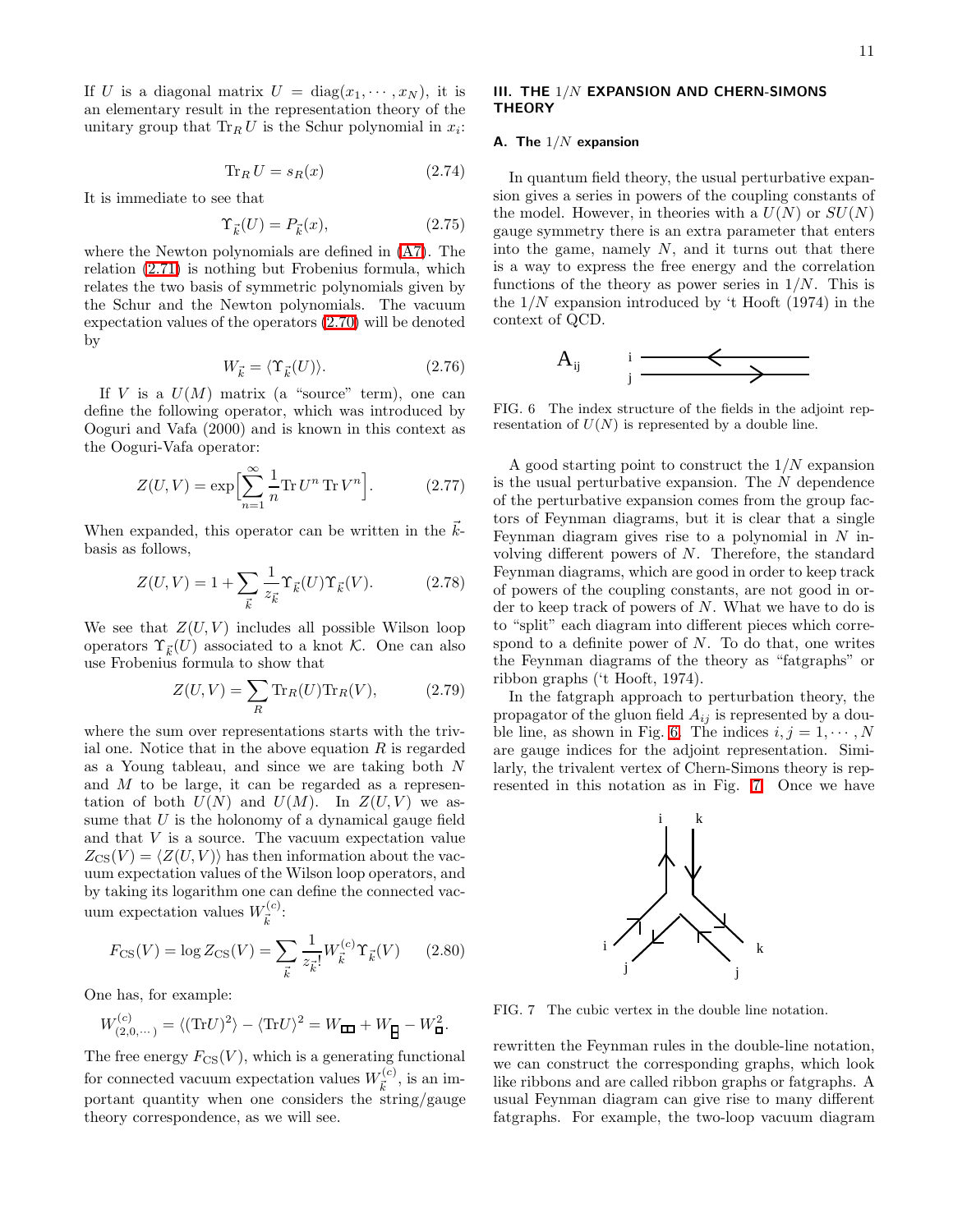$\bigcup$  in Chern-Shihons theory, which comes from con- $\bigcap$ in Chern-Simons theory, which comes from con-The first one, which is shown in Fig. [8,](#page-11-1) gives a group factor  $2N^3$ , while the second one, which is shown in Fig. [9,](#page-11-2) gives  $-2N$ . The advantage of introducing fatgraphs is precisely that each of them gives a definite power of N: fatgraphs are characterized topologically by the number of propagators  $E$ , the number of vertices  $V$ , and finally the number of closed loops,  $h$ . If we denote by  $x$  the coupling constant, each propagator gives a power of  $x$ , each interaction vertex gives a power of  $x^{-1}$ , and each closed loop gives a power of  $N$ , so that every fatgraph will give a contribution in  $x$  and  $N$  given by

<span id="page-11-3"></span>
$$
x^{E-V}N^h. \t\t(3.1)
$$

The key point now is to regard the fatgraph as a Rie-



<span id="page-11-1"></span>FIG. 8 A planar diagram with  $h = 3$ .

mann surface with holes, in which each closed loop represents the boundary of a hole. The genus of such a surface is determined by the elementary topological relation

$$
2g - 2 = E - V - h \tag{3.2}
$$

therefore we can write  $(3.1)$  as

$$
x^{2g-2+h}N^h = x^{2g-2}t^h \tag{3.3}
$$

where we have introduced the 't Hooft parameter  $t = Nx$ . Fatgraphs with  $q = 0$  are called *planar*, while the ones with  $q > 0$  are called *nonplanar*. The diagram in Fig. [8,](#page-11-1) for example, is planar: it has  $E = 3$ ,  $V = 2$  and  $h = 3$ , therefore  $g = 0$ . The diagram in Fig. [9](#page-11-2) is nonplanar: it has  $E = 3$ ,  $V = 2$  and  $h = 1$ , therefore  $q = 1$ .

We can now organize the computation of the different quantities in the field theory in terms of fatgraphs. For example, the computation of the free energy is given in the usual perturbative expansion by connected vacuum bubbles. When the vacuum bubbles are written in the double line notation, we find that the perturbative expansion of the free energy can be written as

<span id="page-11-4"></span>
$$
F^{\rm p} = \sum_{g=0}^{\infty} \sum_{h=1}^{\infty} F_{g,h}^{\rm p} x^{2g-2} t^h, \tag{3.4}
$$

where  $F_{g,h}^{\mathrm{p}}$  is simply a number that can be computed by the usual rules of perturbation theory. The superscript p refers to the perturbative free energy. As we will see, the total free energy may have a nonperturbative contribution which is not captured by Feynman diagrams. In [\(3.4\)](#page-11-4) we have written the diagrammatic series as an expansion in x around  $x = 0$ , keeping the 't Hooft parameter  $t = xN$  fixed. Equivalently, we can regard it as an expansion in  $1/N$ , keeping t fixed, and then the N dependence appears as  $N^{2-2g}$ . Therefore, for t fixed and N large, the leading contribution comes from planar diagrams, which go like  $\mathcal{O}(N^2)$ . The nonplanar diagrams give subleading corrections. Notice that the contribution of a given order in  $N$  (or in  $x$ ) is given by an infinite series where we sum over all possible numbers of holes  $h$ , weighted by  $t^h$ .



<span id="page-11-2"></span>FIG. 9 A nonplanar diagram with  $g = h = 1$ .

<span id="page-11-5"></span>In Chern-Simons theory we are also interested in computing the vacuum expectation values of Wilson loop operators. The  $1/N$  expansion of Wilson loops can be easily analyzed (see for example Coleman, 1988), and it turns out that the correlation functions that have a well-defined behaviour are the connected vacuum expectation values  $W^{(c)}_{\vec{\imath}}$  $\vec{k}^{(c)}$  introduced in [\(2.80\)](#page-10-4). They admit an expansion of  $\th$ <sup> $\kappa$ </sup> form.

$$
W_{\vec{k}}^{(c)} = \sum_{g=0}^{\infty} W_{\vec{k},g}(t) x^{2g-2+|\vec{k}|},
$$
 (3.5)

where  $W_{\vec{k},g}(t)$  is a function of the 't Hooft parameter and  $|\vec{k}|$  is defined in [\(2.69\)](#page-9-7).

#### <span id="page-11-0"></span>B. The  $1/N$  expansion in Chern-Simons theory

The above considerations on the  $1/N$  expansion are valid for any  $U(N)$  gauge theory, and in particular one should be able to expand the free energy of Chern-Simons theory on the three-sphere as in  $(3.4)$  <sup>2</sup>. Of course, the computation of  $F_{q,h}$  in Chern-Simons theory directly from perturbation theory is difficult, since it involves the evaluation of integrals of products of propagators over the three-sphere. However, since we know the exact answer for the partition function, we just have to expand it to obtain [\(3.4\)](#page-11-4) and the explicit expression for  $F_{g,h}$ .

The partition function of CS with gauge group  $U(N)$ on the three-sphere can be obtained from the formula

 $2$  For earlier work on the  $1/N$  expansion of Chern-Simons theory, see Camperi et al. (1990), Periwal (1993) and Correale and Guadagnini (1994).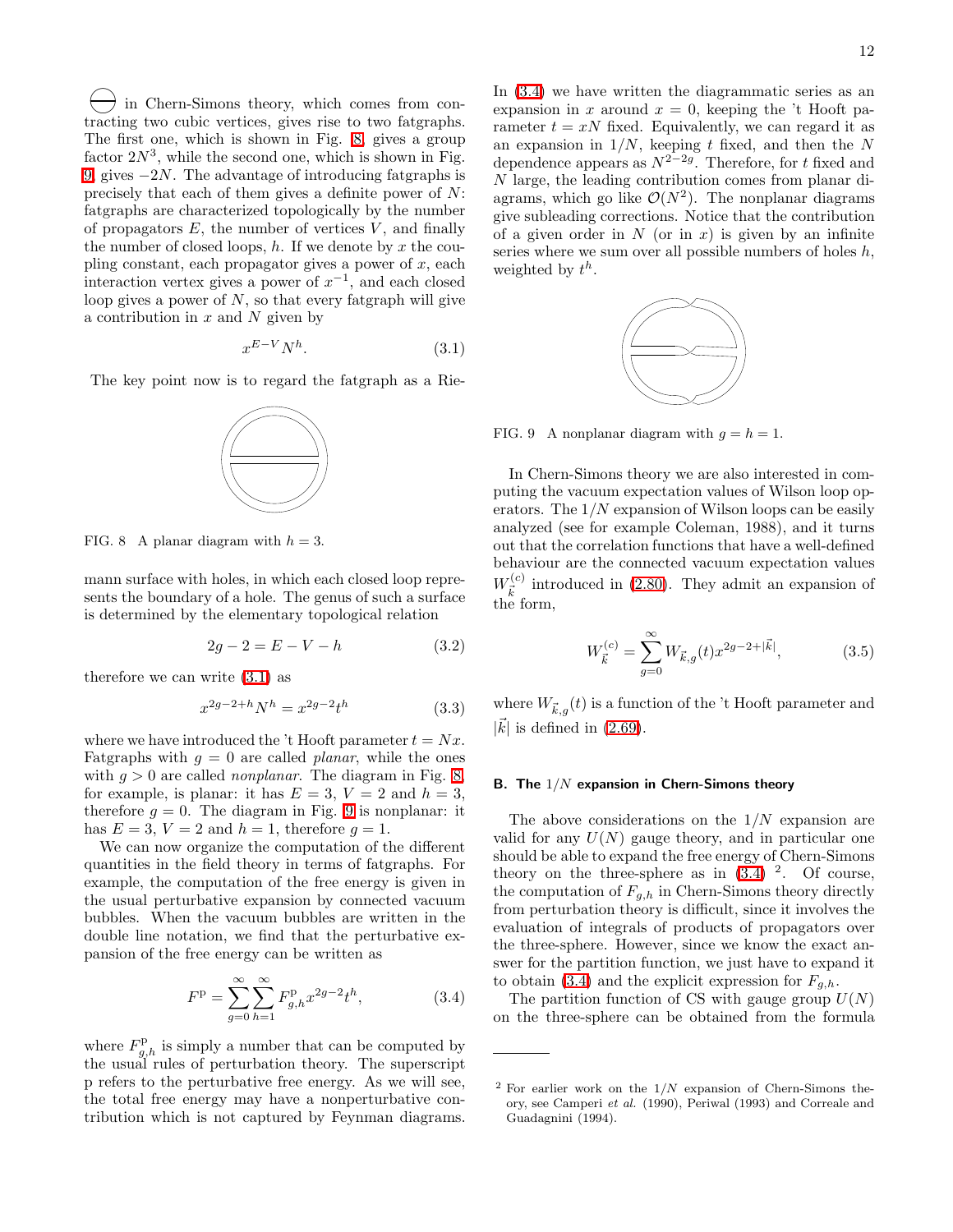$(2.29)$  for  $SU(N)$  after multiplying it by an overall  $N^{1/2}/(k+N)^{1/2}$ , which is the partition function of the  $U(1)$  factor. The final result is

$$
Z = \frac{1}{(k+N)^{N/2}} \prod_{\alpha>0} 2\sin\left(\frac{\pi(\alpha \cdot \rho)}{k+N}\right).
$$
 (3.6)

Using the explicit description of the positive roots of  $SU(N)$ , one gets

$$
F = \log Z = -\frac{N}{2}\log(k+N) + \sum_{j=1}^{N-1} (N-j)\log\left[2\sin\frac{\pi j}{k+N}\right]
$$
\n(3.7)

We can now write the sin as

$$
\sin \pi z = \pi z \prod_{n=1}^{\infty} \left( 1 - \frac{z^2}{n^2} \right),\tag{3.8}
$$

<span id="page-12-1"></span>and we find that the free energy is the sum of two pieces. We will call the first one the nonperturbative piece:

$$
F^{\rm np} = -\frac{N^2}{2} \log(k+N)
$$
  
+  $\frac{1}{2}N(N-1)\log 2\pi + \sum_{j=1}^{N-1} (N-j)\log j$ , (3.9)

and the other piece will be called the perturbative piece:

<span id="page-12-5"></span>
$$
F^{\rm p} = \sum_{j=1}^{N} (N-j) \sum_{n=1}^{\infty} \log \left[ 1 - \frac{j^2 g_s^2}{4\pi^2 n^2} \right],\tag{3.10}
$$

where we have denoted

$$
g_s = \frac{2\pi}{k+N} \tag{3.11}
$$

which, as we will see later, coincides with the open string coupling constant under the gauge/string theory duality.

To see that [\(3.9\)](#page-12-1) has a nonperturbative origin, we notice that (see for example Ooguri and Vafa, 2002):

$$
vol(U(N)) = \frac{(2\pi)^{\frac{1}{2}N(N+1)}}{G_2(N+1)},
$$
\n(3.12)

where  $G_2(z)$  is the Barnes function, defined by

$$
G_2(z+1) = \Gamma(z)G_2(z), \quad G_2(1) = 1. \tag{3.13}
$$

One then finds

$$
F^{\rm np} = \log \frac{(2\pi g_s)^{\frac{1}{2}N^2}}{\text{vol}(U(N))}.
$$
 (3.14)

This indeed corresponds to the volume of the gauge group in the one-loop contribution [\(2.15\)](#page-3-4), where  $A^{(c)}$  is in this case the trivial flat connection. Therefore,  $F<sup>np</sup>$  is the log of the prefactor of the path integral, which is not captured by Feynman diagrams.

Let us work out now the perturbative piece [\(3.10\)](#page-12-2), following Gopakumar and Vafa (1998a and 1999). By expanding the log, using that  $\sum_{n=1}^{\infty} n^{-2k} = \zeta(2k)$ , and the formula

$$
\sum_{j=1}^{N} j^{k} = \frac{1}{k+1} \sum_{l=1}^{k+1} (-1)^{\delta_{lk}} {k+1 \choose l} B_{k+1-l} N^{l}, \quad (3.15)
$$

where  $B_n$  are Bernoulli numbers, we find that  $(3.10)$  can be written as

$$
F^{\rm p} = \sum_{g=0}^{\infty} \sum_{h=2}^{\infty} F_{g,h}^{\rm p} g_s^{2g-2+h} N^h, \tag{3.16}
$$

where  $F_{g,h}^{\mathrm{p}}$  is given by:

.

$$
F_{0,h}^{\text{p}} = -\frac{|B_{h-2}|}{(h-2)h!}, \quad h \ge 4,
$$
  

$$
F_{1,h}^{\text{p}} = \frac{1}{12} \frac{|B_h|}{h h!}, \qquad (3.17)
$$

 $(F_{0,h}^{\mathbf{p}} \text{ vanishes for } h \leq 3)$  and for  $g \geq 2$  one finds:

$$
F_{g,h}^{\rm p} = \frac{\zeta(2g - 2 + h)}{(2\pi)^{2g - 3 + h}} \binom{2g - 3 + h}{h} \frac{B_{2g}}{2g(2g - 2)}.
$$
 (3.18)

<span id="page-12-2"></span>This gives the contribution of connected diagrams with two loops and beyond to the free energy of Chern-Simons on the sphere. The nonperturbative piece also admits an asymptotic expansion that can be easily worked out by expanding the Barnes function (Periwal, 1993; Ooguri and Vafa 2002). One finds:

$$
F^{\rm np} = \frac{N^2}{2} \left( \log(Ng_s) - \frac{3}{2} \right) - \frac{1}{12} \log N + \zeta'(-1) + \sum_{g=2}^{\infty} \frac{B_{2g}}{2g(2g-2)} N^{2-2g}.
$$
 (3.19)

## <span id="page-12-0"></span>C. The string interpretation of the  $1/N$  expansion

The expansion  $(3.4)$  of the free energy in a  $U(N)$  gauge theory looks very much like the perturbative expansion of an *open* string theory with  $U(N)$  Chan-Paton factors, where x is the open string coupling constant, and  $F_{q,h}$ corresponds to some amplitude on a Riemann surface of genus  $g$  with  $h$  holes. There is in fact a way to produce a closed string theory interpretation of the free energy of gauge theories. Let us introduce the function

<span id="page-12-4"></span><span id="page-12-3"></span>
$$
F_g^{\mathbf{p}}(t) = \sum_{h=1}^{\infty} F_{g,h}^{\mathbf{p}} t^h.
$$
 (3.20)

The perturbative free energy can be written now as

$$
F^{\mathbf{p}} = \sum_{g=0}^{\infty} x^{2g-2} F_g^{\mathbf{p}}(t),
$$
 (3.21)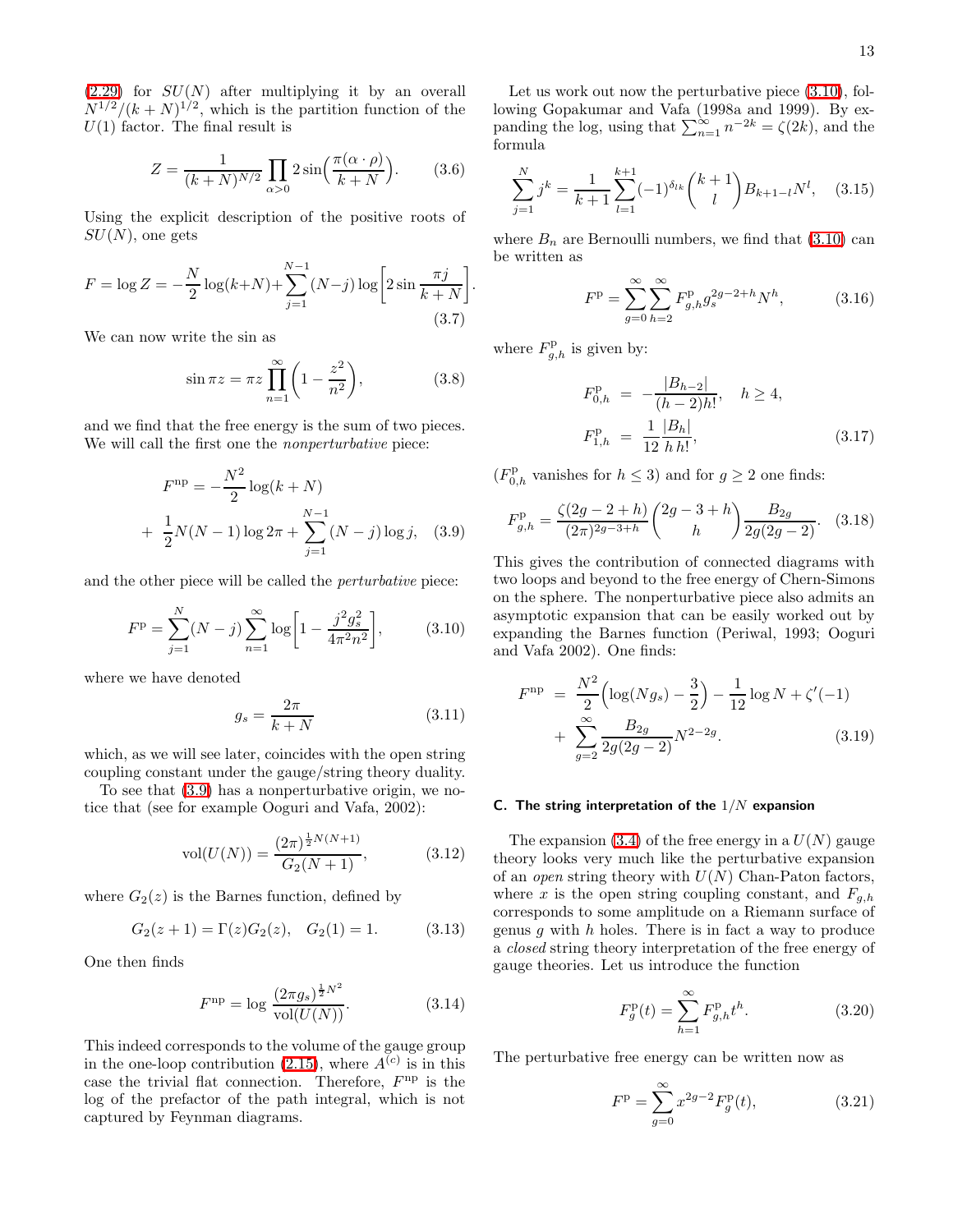which looks like a *closed* string expansion where  $t$  is some modulus of the theory. Notice that [\(3.20\)](#page-12-3) contains the contribution of all open Riemann surfaces that appear in the perturbative series with the same bulk topology (specified by the genus  $g$ ), but with different number of holes. Therefore, by "summing over all holes" we are "filling up the holes" to produce a closed Riemann surface of genus g. This leads to the 't Hooft idea (1974) that, given a gauge theory, one should be able to find a string theory interpretation in the way we have described, namely, the fatgraph expansion of the free energy is resummed to give a function of the 't Hooft parameter  $F_g^{\rm p}(t)$  at every genus, which is then interpreted as a closed string amplitude. For example, the planar sector of the gauge theory corresponds to a closed string theory at tree level (*i.e.* at genus  $g = 0$ ). Although we are only considering here the perturbative piece of the free energy, we will see that in the Chern-Simons case the nonperturbative piece is crucial to obtain the closed string picture.

Once a closed string intepretation is available, the  $1/N$ expansion [\(3.5\)](#page-11-5) can be regarded as an open string expansion, where  $W_{\vec{k},g}(t)$  are interpreted as amplitudes in an open string theory at genus g and with  $h = |\vec{k}|$  holes. According to this interpretation, the Wilson loop creates a one-cycle in the target space where the boundaries of Riemann surfaces can end. The vector  $\vec{k}$  specifies the winding numbers for the boundaries as follows: there are  $k_i$  boundaries wrapping j times the one-cycle associated to the Wilson loop. The generating functional for connected vacuum expectation values [\(2.80\)](#page-10-4) is interpreted as the total free energy of an open string. The open strings that are relevant to the string interpretation of Wilson loop amplitudes should not be confused with the open strings that we associated to the expansion [\(3.4\)](#page-11-4). The open strings underlying [\(3.5\)](#page-11-5) should be regarded as an open string sector in the closed string theory associated to the resummed expansion [\(3.21\)](#page-12-4).

From the point of view of perturbation theory, the functions  $F_g^{\rm p}(t)$  are rather formal, and the definition  $(3.20)$  expresses them as a power series in t whose coefficients have to be computed order by order in perturbation theory. In some cases the series can be exactly summed up in h and the functions  $F_g^{\rm p}(t)$  can then be obtained in closed form (this is the case, for example, in some matrix models). We will see later that in the case of Chern-Simons theory the  $F_g^{\rm p}(t)$  can be also resummed to give a function of the  $\cdot$ <sup>t</sup> Hooft coupling t.

Of course, the main problem of the 't Hooft program is to identify the closed string theory underlying a gauge theory. This program has been sucessful in some cases, and string theory descriptions have been found for twodimensional Yang-Mills theory (Gross, 1993, and Gross and Taylor, 1993) and for  $\mathcal{N} = 4$  Yang Mills theory in four dimensions (Maldacena, 1998). As we will see in this review, Chern-Simons theory also admits a string theory description in terms of topological strings, which we now introduce.

## <span id="page-13-0"></span>IV. TOPOLOGICAL STRINGS

String theory can be regarded, at the algebraic level, as a two-dimensional conformal field theory coupled to twodimensional gravity. When the conformal field theory is in addition a topological field theory  $(i.e.$  a theory whose correlation functions do not depend on the metric on the Riemann surface), the resulting string theory turns out to be very simple and in many cases can be completely solved. A string theory which is constructed in this way is called a topological string theory.

The starting point to obtain a topological string theory is therefore a conformal field theory with topological invariance. Such theories are called topological conformal field theories and can be constructed out of  $\mathcal{N}=2$  superconformal field theories in two dimensions by a procedure called twisting (see Dijkgraaf et al., 1991, for a review of these topics). For example, one can take the  $\mathcal{N} = 2$  minimal models to obtain the so-called topological strings in  $d < 1$ . These models are very beautiful and interesting and are deeply related to non-critical string theories. In this review we will consider a more complicated class of topological string theories, where the topological field theory is taken to be a topological sigma model with target space a Calabi-Yau manifold. We will first review the topological sigma model and then explain its coupling to gravity in order to obtain a topological string. We will also introduce some ingredients of toric geometry which are needed to fully understand the class of models that we will consider in this review.

#### <span id="page-13-1"></span>A. Topological sigma models

The topological sigma model was introduced and studied by Witten in a series of papers (1988, 1990, 1991a, 1991b) and can be constructed by twisting the  $\mathcal{N} = 2$ superconformal sigma model in two dimensions (see also Labastida and Llatas, 1991). A detailed review of topological sigma models and topological strings can be found in Hori et al. (2003).

The field content of the topological sigma model is the following. First, we have a map  $x : \Sigma_g \to X$  from a Riemann surface of genus g to a target space  $X$ , that will be a Kähler manifold of complex dimension  $d$ . Indices in the tangent space of  $X$  will be denoted by  $i$ , with  $i = 1, \dots, 2d$ . Since we have a complex structure, we will also have holomorphic and antiholomorphic indices, that we will denote respectively by  $I, \overline{I}$ , where  $I, \overline{I} = 1, \dots, d$ . We also have Grassmann fields  $\chi \in x^*(TX)$ , which are scalars on  $\Sigma_g$ , and a Grassmannian one form  $\psi_\alpha$  with values in  $x^*(TX)$ . This last field satisfies a selfduality condition which implies that its only nonzero components are  $\psi_{\bar{z}}^I \in x^*(T^{(1,0)}X)$  and  $\psi_z^I \in x^*(T^{(0,1)}X)$ , where we have picked up local coordinates  $z, \bar{z}$  on  $\Sigma_q$ . The action for the theory is: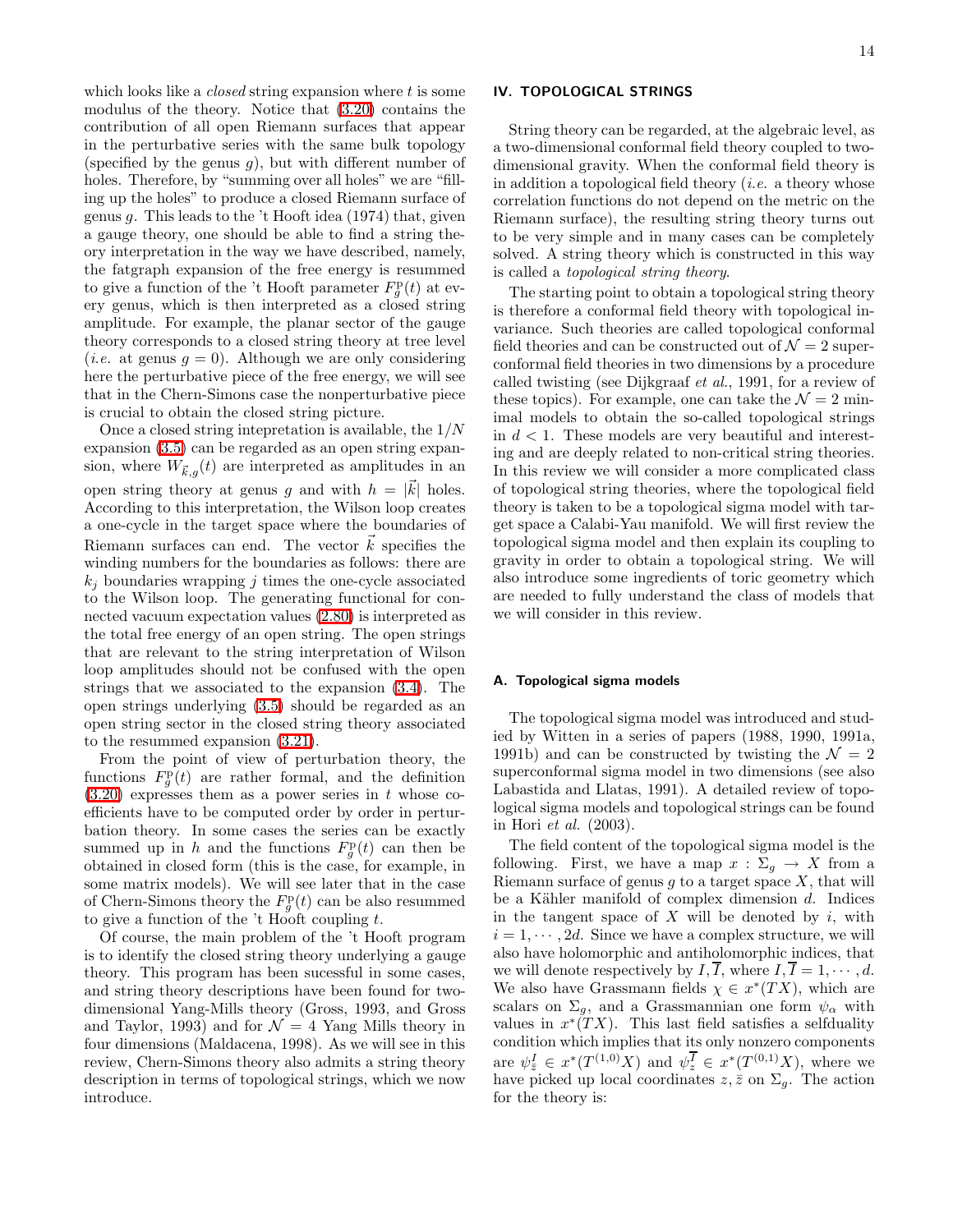$$
\mathcal{L} = 2t \int_{\Sigma_g} d^2 z \left( \frac{1}{2} G_{ij} \partial_z x^i \partial_{\bar{z}} x^j + i G_{I \overline{J}} \psi_{\bar{z}}^I D_z \chi^{\overline{J}} + i G_{\overline{I}J} \psi_{\bar{z}}^{\overline{I}} D_{\bar{z}} \chi^J - R_{I \overline{I}J \overline{J}} \psi_{\bar{z}}^I \psi_{z}^{\overline{I}} \chi^J \chi^{\overline{J}} \right),\tag{4.1}
$$

<span id="page-14-0"></span>where  $d^2z$  is the measure  $-idz \wedge d\bar{z}$ , t is a parameter that plays the role of  $1/\hbar$ , the covariant derivative  $D_{\alpha}$  is given by

$$
D_{\alpha}\chi^{i} = \partial_{\alpha}\chi^{i} + \partial_{\alpha}x^{j}\Gamma^{i}_{jk}\chi^{k}.
$$
 (4.2)

<span id="page-14-4"></span>The theory also has a BRST, or topological, charge Q which acts on the fields according to

$$
\{Q, x\} = \chi,
$$
  
\n
$$
\{Q, \chi\} = 0,
$$
  
\n
$$
\{Q, \psi_z^I\} = i\partial_z x^I - \chi^J \Gamma^I_{JK} \psi_z^K,
$$
  
\n
$$
\{Q, \psi_z^{\overline{I}}\} = i\partial_z x^{\overline{I}} - \chi^{\overline{J}} \Gamma^{\overline{I}}_{\overline{JK}} \psi_z^K.
$$
\n(4.3)

One can show that  $Q^2 = 0$  on-shell *(i.e.* modulo the equations of motion). Finally, we also have a  $U(1)$  ghost number symmetry, in which  $x$ ,  $\chi$  and  $\psi$  have ghost numbers 0, 1 and −1, respectively. Notice that the Grassmannian charge  $Q$  has then ghost number 1.

<span id="page-14-1"></span>The action  $(4.1)$  turns out to be  $Q$ -exact, up to a topological term and terms that vanish on-shell (Witten, 1988 and 1991b):

<span id="page-14-2"></span>
$$
\mathcal{L} = -i\{\mathcal{Q}, V\} - t \int_{\Sigma_g} x^*(J), \tag{4.4}
$$

where  $J = iG_{I\overline{J}}dx^{I} \wedge dx^{J}$  is the Kähler class of X, V (sometimes called the gauge fermion) is given by

$$
V = t \int_{\Sigma_g} d^2 z G_{I\overline{J}} (\psi_{\overline{z}}^I \partial_z x^{\overline{J}} + \partial_{\overline{z}} x^I \psi_z^{\overline{J}})
$$
(4.5)

and

$$
\int_{\Sigma_g} x^*(J) = i \int_{\Sigma_g} dz \wedge d\bar{z} G_{I\overline{J}} (\partial_z x^I \partial_{\bar{z}} x^{\overline{J}} - \partial_{\bar{z}} x^I \partial_z x^{\overline{J}}).
$$
\n(4.6)

Notice that this term in [\(4.4\)](#page-14-1) is a topological invariant characterizing the homotopy type of the map  $x : \Sigma_g \to$ X. We can also add a coupling to a B-field into the action,

$$
-it\int_{\Sigma_g} x^*(B),\tag{4.7}
$$

which will replace the Kähler form by the complexified Kähler form  $\omega = J + iB$ . It is easy to covariantize [\(4.1\)](#page-14-0) and [\(4.5\)](#page-14-2) to introduce an arbitrary metric  $g_{\alpha\beta}$  on  $\Sigma_g$ . Since the last term in [\(4.4\)](#page-14-1) is topological, the energymomentum tensor of this theory is given by:

<span id="page-14-3"></span>
$$
T_{\alpha\beta} = \{ \mathcal{Q}, b_{\alpha\beta} \},\tag{4.8}
$$

where  $b_{\alpha\beta} = \delta V/\delta g^{\alpha\beta}$  and has ghost number -1. The fact that the energy-momentum tensor is Q-exact means that the theory is topological, in the sense that the partition function does not depend on the background twodimensional metric. This is easily proven: the partition function is given by

$$
Z = \int \mathcal{D}\phi e^{-\mathcal{L}},\tag{4.9}
$$

where  $\phi$  denotes the set of fields of the theory, and we compute it in the background of a two-dimensional metric on the Riemann surface  $g_{\alpha\beta}$ . Since  $T_{\alpha\beta} = \delta \mathcal{L}/\delta g^{\alpha\beta}$ , we find that

$$
\frac{\delta Z}{\delta g^{\alpha\beta}} = -\langle \{ \mathcal{Q}, b_{\alpha\beta} \} \rangle, \tag{4.10}
$$

where the bracket denotes an unnormalized vacuum expectation value. Since  $Q$  is a symmetry of the theory, the above vacuum expectation value vanishes, and we find that Z is metric-independent, at least formally.

The Q-exactness of the action itself has also an important consequence: the same argument that we used above implies that the partition function of the theory is independent of t. Now, since t plays the role of  $1/\hbar$ , the limit of t large corresponds to the semiclassical approximation. Since the theory does not depend on t, the semiclassical approximation is exact. Notice that the classical configurations for the above action are holomorphic maps  $x : \Sigma_q \to X$ . These are the instantons of the nonlinear sigma model with a Kähler target, and minimize the bosonic action. The different instanton sectors are classified topologically by the homology class

$$
\beta = x_*[(\Sigma_g)] \in H_2(X, \mathbf{Z}).\tag{4.11}
$$

Sometimes it is also useful to introduce a basis  $[S_i]$  of  $H_2(X, \mathbf{Z})$ , where  $i = 1, \dots, b_2(X)$ , in such a way that we can expand  $\beta = \sum_i n_i [S_i]$  and the instanton sectors are labelled by  $b_2(X)$  integers  $n_i$ .

What are the operators to consider in this theory? Since the most interesting aspect of this model is the independence w.r.t. the metric, we want to look for operators whose correlation functions satisfy this condition. It is easy to see that the operators in the cohomology of  $Q$  do the job: topological invariance requires them to be Q-closed, and on the other hand they cannot be Q-exact, since otherwise their correlation functions will vanish. One can also check that the Q-cohomology is given by operators of the form

$$
\mathcal{O}_{\phi} = \phi_{i_1 \cdots i_p} \chi^{i_1} \cdots \chi^{i_p}, \tag{4.12}
$$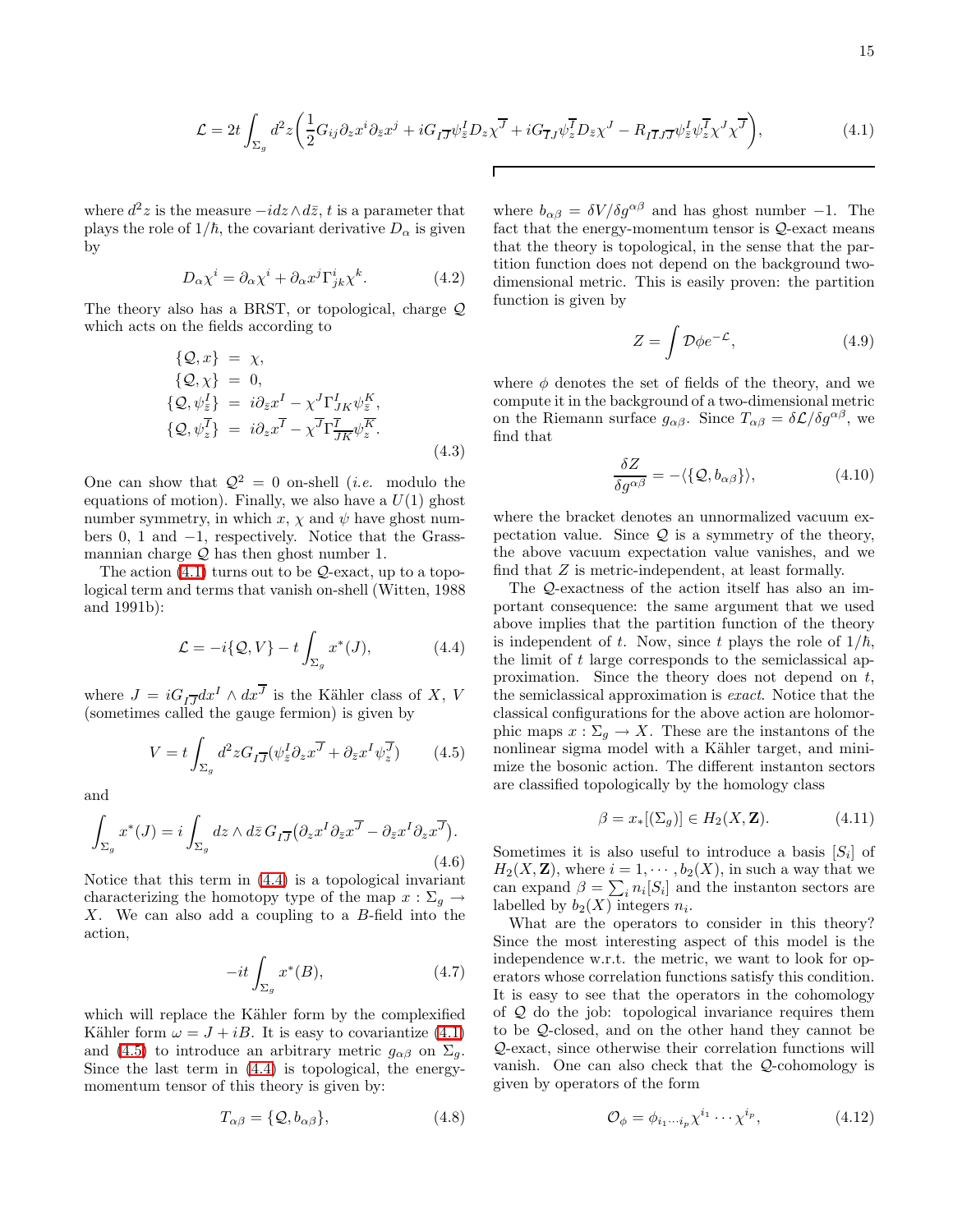where  $\phi = \phi_{i_1 \cdots i_p} dx^{i_1} \cdots dx^{i_p}$  is a closed p-form representing a nontrivial class in  $H^p(X)$ . Therefore, in this case the Q-cohomology is in one-to-one correspondence with the de Rham cohomology of the target manifold X. Also notice that the degree of the differential form corresponds to the ghost number of the operator. Moreover, one can derive a selection rule for correlation functions of such operators: the vacuum expectation value  $\langle \mathcal{O}_{\phi_1} \cdots \mathcal{O}_{\phi_\ell} \rangle$  vanishes unless

<span id="page-15-2"></span>
$$
\sum_{k=1}^{\ell} \deg(\mathcal{O}_{\phi_k}) = 2d(1-g) + 2 \int_{\Sigma_g} x^*(c_1(X)), \quad (4.13)
$$

where  $\deg(\mathcal{O}_{\phi_k}) = \deg(\phi_k)$  and  $c_1(X)$  is the first Chern class of the Kähler manifold  $X$ . This selection rule corresponds to the fact that the  $U(1)$  current is anomalous, and the anomaly is given by the r.h.s. of [\(4.13\)](#page-15-2), which calculates the number of zero modes of the Dirac operator (in other words, the r.h.s. is minus the ghost number of the vacuum). As usual in quantum field theory, the operators with nontrivial vacuum expectation values have to soak up the zero modes associated to the anomaly.

In what follows we will focus on Calabi-Yau threefolds, *i.e.* Kähler manifolds of complex dimension 3, and such that  $c_1(X) = 0$ . For these manifolds the selection rule says that, at genus  $q = 0$  (*i.e.* when the Riemann surface is a sphere) the correlation function of three operators associated to 2-forms is generically nonvanishing. Since, as we have seen, the semiclassical approximation is exact, the correlation function can be evaluated by counting semiclassical configurations, or in other words by summing over worldsheet instantons. In the trivial sector (*i.e.* when  $\beta = 0$  and the image of the sphere is a point in the target), the correlation function is just the classical intersection number  $D_1 \cap D_2 \cap D_3$  of the three divisors  $D_i$ ,  $i = 1, 2, 3$ , associated to the 2-forms, while the nontrivial instanton sectors give an infinite series. The final answer looks, schematically,

<span id="page-15-3"></span>
$$
\langle \mathcal{O}_{\phi_1} \mathcal{O}_{\phi_2} \mathcal{O}_{\phi_3} \rangle = (D_1 \cap D_2 \cap D_3) + \sum_{\beta} I_{0,3,\beta}(\phi_1, \phi_2, \phi_3) Q^{\beta}
$$
\n(4.14)

The notation is as follows: we have introduced the complexified K¨ahler parameters

$$
t_i = \int_{S_i} \omega, \quad i = 1, \cdots, b_2(X), \tag{4.15}
$$

where  $\omega$  is the complexified Kähler form of X, and  $S_i$ is a basis of  $H_2(X)$ . We also define  $Q_i = e^{-t_i}$ , and if  $\beta = \sum_i n_i [S_i]$ , then  $Q^{\beta}$  denotes  $\prod_i Q_i^{n_i}$ . The coefficient  $I_{0,3,\beta}(\phi_1,\phi_2,\phi_3)$  "counts" in an appropriate sense the number of holomorphic maps from the sphere to the Calabi-Yau that send the point of insertion of  $\mathcal{O}_{\phi_i}$  to the divisor  $D_i$ . It can be shown that the coefficients  $I_{0,3,\beta}(\phi_1,\phi_2,\phi_3)$  can be written as

<span id="page-15-5"></span>
$$
I_{0,3,\beta}(\phi_1, \phi_2, \phi_3) = N_{0,\beta} \int_{\beta} \phi_1 \int_{\beta} \phi_2 \int_{\beta} \phi_3 \qquad (4.16)
$$

in terms of invariants  $N_{0,\beta}$  that encode all the information about the three-point functions [\(4.14\)](#page-15-3) of the topological sigma model. The invariants  $N_{0,\beta}$  are our first example of Gromov-Witten invariants. It is convenient to put all these invariants together in a generating functional called the prepotential:

$$
F_0(t) = \sum_{\beta} N_{0,\beta} Q^{\beta}.
$$
 (4.17)

What happens if we go beyond  $g = 0$ ? For  $g = 1$ and  $c_1(X) = 0$ , the selection rule [\(4.13\)](#page-15-2) says that the only quantity that may lead to a nontrivial answer is the partition function itself, while for  $q > 1$  all correlation functions vanish. This corresponds mathematically to the fact that, for a generic metric on the Riemann surface  $\Sigma_g$ , there are no holomorphic maps at genus  $g > 1$ . In order to circumvent this problem, we have to consider the topological string theory made out of the topological sigma model, i.e. we have to couple the theory to twodimensional gravity and to consider all possible metrics on the Riemann surface.

## <span id="page-15-1"></span><span id="page-15-0"></span>B. Closed topological strings

#### 1. Coupling to gravity

To couple the topological sigma model to gravity, we use the fact pointed out by Dijkgraaf et al. (1991), Witten (1995) and Bershadsky *et al.* (1994) that the structure of the twisted theory is tantalizingly close to that of the bosonic string. In the bosonic string, there is a nilpotent BRST operator,  $\mathcal{Q}_{\text{BRST}}$ , and the energymomentum tensor turns out to be a  $\mathcal{Q}_{\mathrm{BRST}}$ -commutator:  $T(z) = \{Q_{\text{BRST}}, b(z)\}\.$  In addition, there is a ghost number with anomaly  $3\chi(\Sigma_g) = 6 - 6g$ , in such a way that  $\mathcal{Q}_{\text{BRST}}$  and  $b(z)$  have ghost number 1 and -1, respectively. This is precisely the same structure that we found in [\(4.8\)](#page-14-3), and the composite field  $b_{\alpha\beta}$  plays the role of an antighost. Therefore, one can just follow the prescription of coupling to gravity for the bosonic string and define a genus  $g \geq 1$  free energy as follows:

<span id="page-15-4"></span>
$$
F_g = \int_{\overline{M}_g} \langle \prod_{k=1}^{6g-6} (b, \mu_k) \rangle, \tag{4.18}
$$

where

$$
(b,\mu_k) = \int_{\Sigma_g} d^2 z (b_{zz}(\mu_k)_{\bar{z}}^z + b_{\bar{z}\bar{z}}(\overline{\mu}_k)_{z}^z), \qquad (4.19)
$$

and  $\mu_k$  are the usual Beltrami differentials. The vacuum expectation value in [\(4.18\)](#page-15-4) refers to the path integral over the fields of the topological sigma model, and gives a differential form on the moduli space of Riemann surfaces of genus  $g, M_q$ , which is then integrated over. Notice that it is precisely when the target space is a Calabi-Yau threefold that the anomaly [\(4.13\)](#page-15-2) is exactly the one of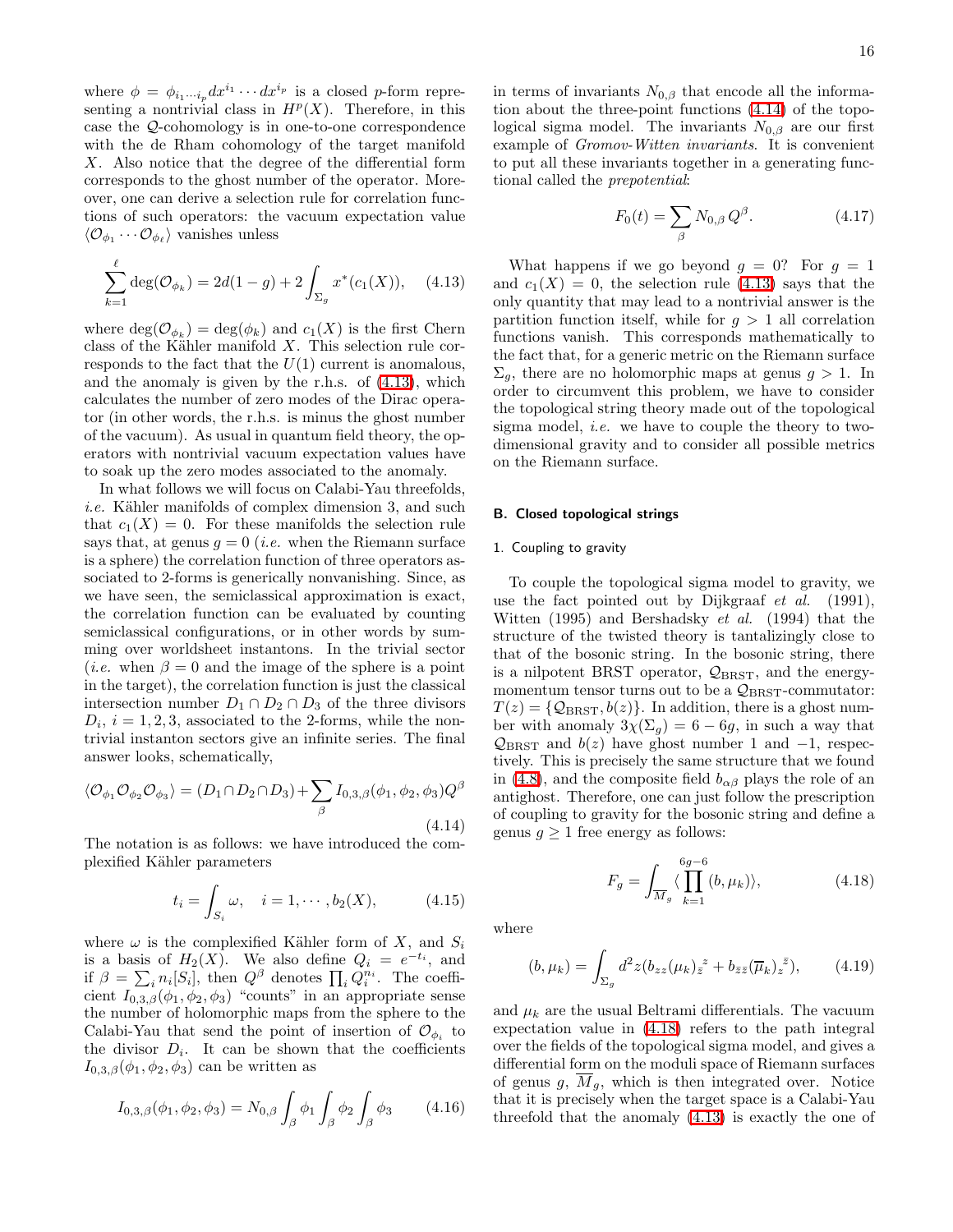the usual bosonic string. In that sense, one can say that topological strings whose target is a Calabi-Yau threefold are critical.

<span id="page-16-1"></span>It turns out that the free energies  $F_g$ ,  $g \geq 1$ , can be also evaluated as a sum over instanton sectors, like in the topological sigma model. Therefore they have the structure

$$
F_g(t) = \sum_{\beta} N_{g,\beta} Q^{\beta},\qquad(4.20)
$$

where  $N_{g,\beta}$  "count" in an appropriate sense the number of curves of genus g and in the two-homology class  $\beta$ . We will refer to  $N_{g,\beta}$  as the Gromov-Witten invariant of the Calabi-Yau X at genus g and in the class  $\beta$ . They generalize the Gromov-Witten invariants at genus 0 that were introduced in [\(4.16\)](#page-15-5).

#### <span id="page-16-0"></span>2. Mathematical description

The Gromov-Witten invariants that we introduced in [\(4.20\)](#page-16-1) can be defined in a rigorous mathematical way, and have played an important role in algebraic geometry and symplectic geometry. We will now give a short summary of the main mathematical ideas involved in Gromov-Witten theory.

The coupling of the model to gravity involves the moduli space of Riemann surfaces  $M<sub>g</sub>$ , as we have just seen. In order to construct the Gromov-Witten invariants in full generality we also need the moduli space of possible metrics (or equivalently, complex structures) on a Riemann surface with punctures, which is the famous Deligne-Mumford space  $\overline{M}_{g,n}$  of *n*-pointed stable curves (the definition of what stable means can be found for example in Harris and Morrison, 1998). The relevant moduli space in the theory of topological strings  $\overline{M}_{q,n}(X,\beta)$ is a generalization of  $\overline{M}_{q,n}$ , and depends on a choice of  $\underline{a}$  two-homology class  $\beta$  in X. Very roughly, a point in  $\overline{M}_{g,n}(X,\beta)$  can be written as  $(f, \Sigma_g, p_1, \cdots, p_n)$  and is given by (a) a point in  $\overline{M}_{g,n}$ , *i.e.* a Riemann surface with *n* punctures,  $(\Sigma_g, p_1, \cdots, p_n)$ , together with a choice of complex structure on  $\Sigma_g$ , and (b) a map  $f : \Sigma_g \to X$ which is holomorphic with respect to this choice of complex structure and such that  $f_*[\Sigma_q] = \beta$ . The set of all such points forms a good moduli space provided a certain number of conditions are satisfied (see for example Cox and Katz (1999) and Hori et al. (2003) for a detailed discussion of these issues).  $M_{g,n}(X,\beta)$  is the basic moduli space we will need in the theory of topological strings. Its complex virtual dimension is given by:

$$
(1-g)(d-3) + n + \int_{\Sigma_g} f^*(c_1(X)), \tag{4.21}
$$

which is given by the r.h.s. of  $(4.13)$  plus  $3g-3+n$ , which is the dimension of  $\overline{M}_{g,n}$  and takes into account the extra moduli that come from the coupling to two-dimensional gravity. We also have two natural maps

$$
\pi_1: \overline{M}_{g,n}(X,\beta) \longrightarrow X^n,
$$
  
\n
$$
\pi_2: \overline{M}_{g,n}(X,\beta) \longrightarrow \overline{M}_{g,n}.
$$
\n(4.22)

The first map is easy to define: given a point  $(f, \Sigma_q, p_1, \cdots, p_n)$  in  $M_{q,n}(X, \beta)$ , we just compute  $(f(p_1), \dots, f(p_n))$ . The second map essentially sends  $(f, \Sigma_q, p_1, \cdots, p_n)$  to  $(\Sigma_q, p_1, \cdots, p_n)$ , *i.e.* forgets the information about the map and keeps the information about the punctured curve. We can now formally define the Gromov-Witten invariant  $I_{g,n,\beta}$  as follows. Let us consider cohomology classes  $\phi_1, \cdots, \phi_n$  in  $H^*(X)$ . If we pullback their tensor product to  $H^*(\overline{M}_{g,n}(X,\beta))$  via  $\pi_1$ , we get a differential form on the moduli space of maps that we can integrate (as long as there is a well-defined fundamental class for this space):

<span id="page-16-2"></span>
$$
I_{g,n,\beta}(\phi_1,\cdots,\phi_n)=\int_{\overline{M}_{g,n}(X,\beta)}\pi_1^*(\phi_1\otimes\cdots\otimes\phi_n). \tag{4.23}
$$

The Gromov-Witten invariant  $I_{g,n,\beta}(\phi_1,\cdots,\phi_n)$  vanishes unless the degree of the form equals the dimension of the moduli space. Therefore, we have the following constraint:

$$
\frac{1}{2}\sum_{i=1}^{n} \deg(\phi_i) = (1-g)(d-3) + n + \int_{\Sigma_g} f^*(c_1(X)). \tag{4.24}
$$

Notice that Calabi-Yau threefolds play a special role in the theory, since for those targets the virtual dimension only depends on the number of punctures, and therefore the above condition is always satisfied if the forms  $\phi_i$ have degree 2. These invariants generalize the invariants obtained from topological sigma models. In particular,  $I_{0,3,\beta}$  are the invariants involved in the evaluation of correlation functions of the topological sigma model with a Calabi-Yau threefold as its target in  $(4.14)$ . When  $n = 0$ , one gets an invariant  $I_{q,0,\beta}$  which does not require any insertions. This is precisely the Gromov-Witten invariant  $N_{q,\beta}$  that appears in [\(4.20\)](#page-16-1). Notice that these invariants are in general rational, due to the orbifold character of the moduli spaces involved.

By using the Gysin map  $\pi_{2!}$ , one can reduce any integral of the form [\(4.23\)](#page-16-2) to an integral over the moduli space of curves  $\overline{M}_{q,n}$ . The resulting integrals involve two types of differential forms. The first type of forms are the Mumford classes  $\psi_i$ ,  $i = 1, \dots, n$ , which are constructed as follows. We first define the line bundle  $\mathcal{L}_i$  over  $\overline{M}_{g,n}$  to be the line bundle whose fiber over each curve  $\Sigma_q$  is the cotangent space of  $\Sigma_g$  at  $p_i$  (where  $p_i$  is the *i*-th marked point). We then have,

$$
\psi_i = c_1(\mathcal{L}_i), \quad i = 1, \cdots, n. \tag{4.25}
$$

The second type of differential forms are the Hodge classes  $\lambda_j$ ,  $j = 1, \dots, g$ , which are defined as follows. On  $\overline{M}_{q,n}$  there is a complex vector bundle E of rank g, called the Hodge bundle, whose fiber at a point  $\Sigma_g$  is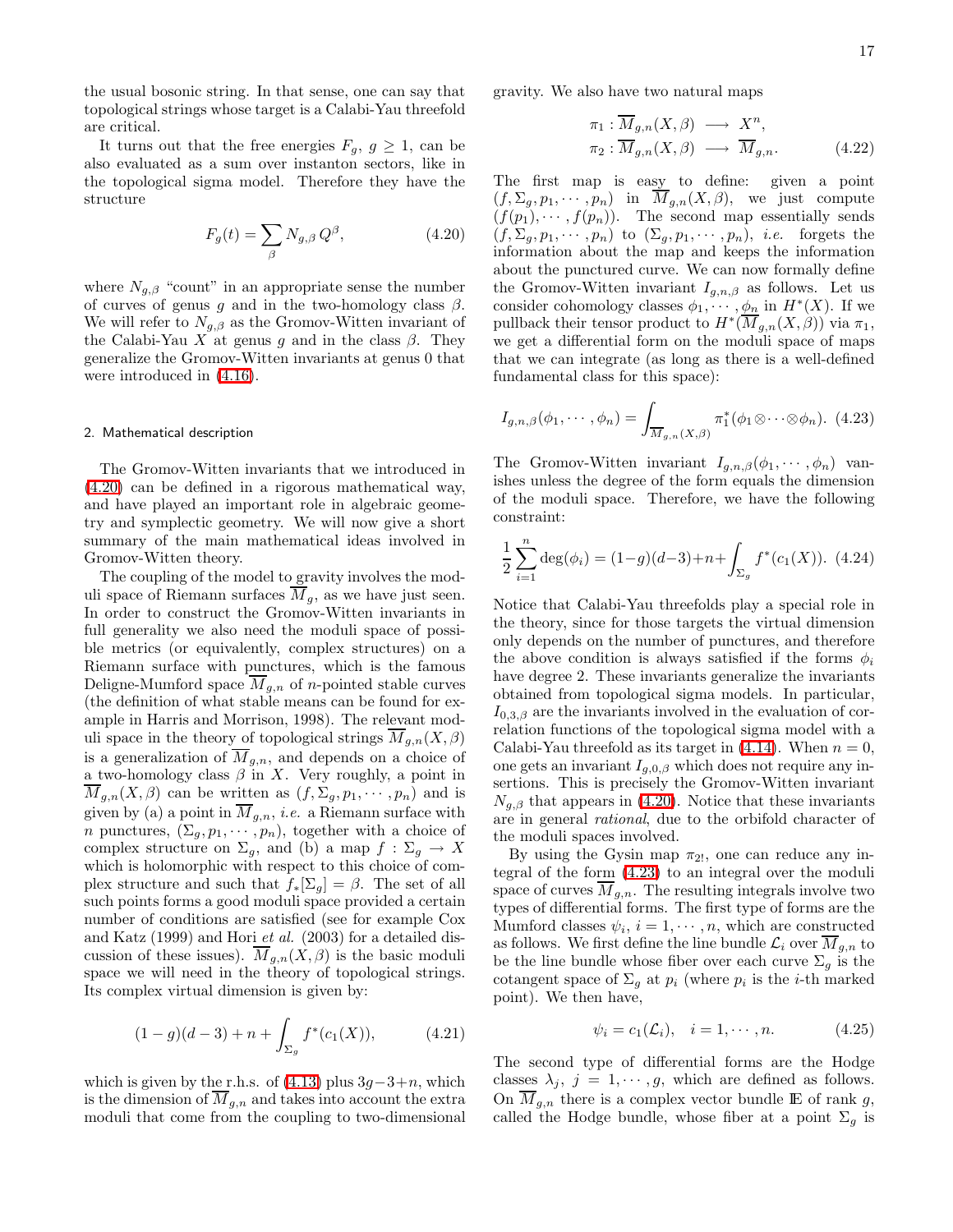$H^0(\Sigma_g, K_{\Sigma_g})$  (*i.e.* the space of holomorphic sections of the canonical line bundle  $K_{\Sigma_g}$  of  $\Sigma_g$ ). The Hodge classes are simply the Chern classes of this bundle,

$$
\lambda_j = c_j(\mathbb{E}).\tag{4.26}
$$

The integrals of the  $\psi$  classes can be obtained by the results of Witten (1991a) and Kontsevich (1992), while the integrals involving  $\psi$  and  $\lambda$  classes (the so-called Hodge integrals) can be in principle computed by reducing them to pure  $\psi$  integrals (Faber, 1999). Explicit formulae for some Hodge integrals can be found for example in Getzler and Pandharipande (1998) and Faber and Pandharipande (2000). As we will see, one of the outcomes of the string/gauge correspondence for Chern-Simons theory is an explicit formula for a wide class of Hodge integrals.

#### <span id="page-17-0"></span>3. Integrality properties

The free energies  $F_q$  of topological string theory, which contain information about the Gromov-Witten invariants of the Calabi-Yau manifold  $X$ , turn out to play an important role in type IIA string theory: they capture certain couplings in the four-dimensional  $\mathcal{N} = 2$  supergravity which is obtained when type IIA theory is compactified on X. For example, the prepotential  $F_0$  encodes the information about the effective action for vector multiplets up to two derivatives. As shown by Bershadsky et al. (1994) and Antoniadis et al. (1994), the higher genus amplitudes  $F_g$  with  $g \geq 1$  can be also interpreted as couplings in the 4d supergravity theory, involving the curvature and the graviphoton field strength.

<span id="page-17-2"></span>This connection between topological strings and usual type II superstrings has been a source of insights for both models, and in particular has indicated a hidden integrality structure in the Gromov-Witten invariants  $N_{g,\beta}$ . In order to make manifest this structure it is useful to introduce a generating functional for the all-genus free energy:

$$
F(g_s, t) = \sum_{g=0}^{\infty} F_g(t) g_s^{2g-2}.
$$
 (4.27)

The parameter  $g_s$  can be regarded as a formal variable, but in the context of type II strings it is nothing but the string coupling constant. Gopakumar and Vafa (1998b) showed that the generating functional [\(4.27\)](#page-17-2) can be written as a generalized index that counts BPS states in the type IIA superstring theory compactified on X, and this leads to the following structure result for  $F(g_s, t)$ :

$$
F(g_s, t) = \sum_{g=0}^{\infty} \sum_{\beta} \sum_{d=1}^{\infty} n_{\beta}^g \frac{1}{d} \left( 2 \sin \frac{dg_s}{2} \right)^{2g-2} Q^{d\beta}, \quad (4.28)
$$

where  $n_{\beta}^{g}$ , known as Gopakumar-Vafa invariants, are *in*teger numbers. Therefore, Gromov-Witten invariants of closed strings, which are in general rational, can be written in terms of integer invariants. In fact, by knowing

the Gromov-Witten invariants we can explicitly compute the Gopakumar-Vafa invariants from [\(4.28\)](#page-17-3). The Gopakumar-Vafa invariants can be also computed in some circumstances directly in terms of the geometry of embedded curves, and in many cases their computation only involves elementary algebraic geometry (Katz, Klemm, and Vafa, 1999). However, a rigorous mathematical definition of the invariants is not known yet.

There is also a contribution of constant maps to  $F_q$ for  $g \geq 2$  which has not been included in [\(4.28\)](#page-17-3) and is given by  $N_{q,0}$ . It was shown by Bershadsky *et al.* (1994) (see also Getzler and Pandharipande, 1998) that this contribution can be written as a Hodge integral

$$
N_{g,0} = (-1)^g \frac{\chi(X)}{2} \int_{\overline{M}_g} c_{g-1}^3(\mathbb{E}), \quad g \ge 2, \quad (4.29)
$$

where  $\chi(X)$  is the Euler characteristic of the Calabi-Yau manifold  $X$ . The above integral can be evaluated explicitly to give (Faber and Pandharipande, 2000)

$$
N_{g,0} = \frac{(-1)^g \chi(X)|B_{2g}B_{2g-2}|}{4g(2g-2)(2g-2)!}.
$$
 (4.30)

This can be also deduced from the physical picture of Gopakumar and Vafa (1998b) and from type IIA/heterotic string duality (Mariño and Moore, 1999).

<span id="page-17-4"></span>It is easy to show that the Gopakumar-Vafa formula  $(4.28)$  predicts the following expression for  $F_q(t)$ :

$$
F_g(t) = \sum_{\beta} \left( \frac{|B_{2g}| n_{\beta}^0}{2g(2g-2)!} + \frac{2(-1)^g n_{\beta}^2}{(2g-2)!} \pm \cdots -\frac{g-2}{12} n_{\beta}^{g-1} + n_{\beta}^g \right) \text{Li}_{3-2g}(Q^{\beta}), \quad (4.31)
$$

and  $Li<sub>j</sub>$  is the polylogarithm of index j defined by

$$
\text{Li}_j(x) = \sum_{n=1}^{\infty} \frac{x^n}{n^j}.
$$
\n(4.32)

The appearance of the polylogarithm of order  $3-2g$  in  $F_g$ was first predicted from type IIA/heterotic string duality by Mariño and Moore (1999).

#### <span id="page-17-1"></span>C. Open topological strings

<span id="page-17-3"></span>One can extend many of the previous results to open topological strings. The natural starting point is a topological sigma model in which the worldsheet is now a Riemann surface  $\Sigma_{g,h}$  of genus g with h holes. Such models were analyzed in detail by Witten (1995). The main issue is of course to specify boundary conditions for the maps  $f: \Sigma_{g,h} \to X$ . It turns out that the relevant boundary conditions are Dirichlet and are specified by Lagrangian submanifolds of the Calabi-Yau  $X$ . A Lagrangian submanifold  $\mathcal L$  is a cycle where the Kähler form vanishes:

$$
J|_{\mathcal{L}} = 0.\t\t(4.33)
$$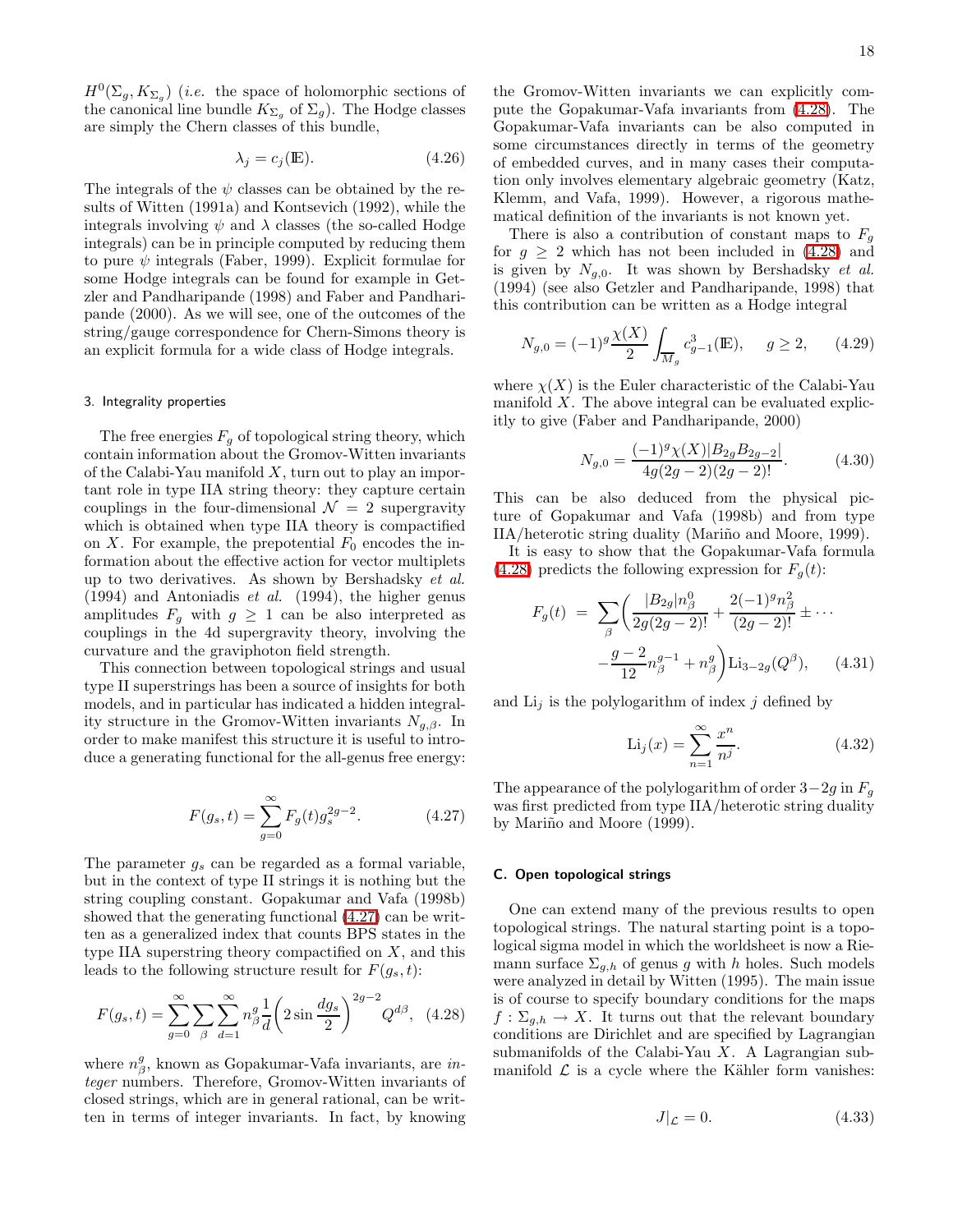If we denote by  $C_i$ ,  $i = 1, \cdots, h$  the boundaries of  $\Sigma_{g,h}$  we have to pick a Lagrangian submanifold  $\mathcal{L}$ , and consider holomorphic maps such that

$$
f(C_i) \subset \mathcal{L}.\tag{4.34}
$$

These boundary conditions are a consequence of requiring Q-invariance at the boundary. One also has boundary conditions on the Grassmann fields of the topological sigma model, which require that  $\chi$  and  $\psi$  at the boundary  $C_i$  take values on  $f^*(T\mathcal{L})$ .

We can also couple the theory to Chan-Paton degrees of freedom on the boundaries, giving rise to a  $U(N)$  gauge symmetry. The model can then be interpreted as a topological open string theory in the presence of N topological D-branes wrapping the Lagrangian submanifold  $\mathcal{L}$ . The Chan-Paton factors give rise to a boundary term in the presence of a gauge connection. If A is a  $U(N)$  connection on  $\mathcal{L}$ , then the path integral has to be modified by inserting

$$
\prod_{i} \text{Tr} \, \text{P} \, \exp \oint_{C_i} f^*(A), \tag{4.35}
$$

<span id="page-18-0"></span>where we pullback the connection to  $C_i$  through the map  $f$ , restricted to the boundary. In contrast to physical D-branes in Calabi-Yau manifolds, which wrap special Lagrangian submanifolds (Becker et al., 1995; Ooguri et al., 1996), in the topological framework the conditions are relaxed to just Lagrangian.

<span id="page-18-1"></span>Once boundary conditions have been specified, one can define the free energy of the topological string theory by summing over topological sectors, similarly to what we did in the closed case. In order to specify the topological sector of the map, we have to give two different kinds of data: the boundary part and the bulk part. For the

bulk part, the topological sector is labelled by relative homology classes, since we are requiring the boundaries of  $f_*[\Sigma_{g,h}]$  to end on  $\mathcal L$ . Therefore, we will set

$$
f_*[\Sigma_{g,h}] = \beta \in H_2(X,\mathcal{L}) \tag{4.36}
$$

To specify the topological sector of the boundary, we will assume that  $b_1(\mathcal{L}) = 1$ , so that  $H_1(\mathcal{L})$  is generated by a nontrivial one cycle  $\gamma$ . We then have

$$
f_*[C_i] = w_i \gamma, \quad w_i \in \mathbf{Z}, \quad i = 1, \cdots, h,
$$
 (4.37)

in other words,  $w_i$  is the winding number associated to the map  $f$  restricted to  $C_i$ . We will collect these integers into a single h-uple denoted by  $w = (w_1, \dots, w_h)$ .

There are various generating functionals that we can consider, depending on the topological data that we want to keep fixed. It is very useful to fix  $g$  and the winding numbers, and sum over all bulk classes. This produces the following generating functional of open Gromov-Witten invariants:

$$
F_{w,g}(t) = \sum_{\beta} F_{w,g,\beta} Q^{\beta}.
$$
 (4.38)

In this equation, the sum is over relative homology classes  $\beta \in H_2(X, \mathcal{L})$ , and the notation is as in [\(4.14\)](#page-15-3). The quantities  $F_{w,q,\beta}$  are open Gromov-Witten invariants. They "count" in an appropriate sense the number of holomorphically embedded Riemann surfaces of genus  $g$  in  $X$  with Lagrangian boundary conditions specified by  $\mathcal{L}$ , and in the class represented by  $\beta$ , w. They are in general rational numbers.

In order to consider all topological sectors, we have to introduce a matrix  $V$  which makes possible to take into account different sets of winding numbers  $w$ . The total free energy is defined by

$$
F(V) = \sum_{g=0}^{\infty} \sum_{h=1}^{\infty} \sum_{w_1, \cdots, w_h} \frac{i^h}{h!} g_s^{2g-2+h} F_{w,g}(t) \text{Tr } V^{w_1} \cdots \text{Tr } V^{w_h},\tag{4.39}
$$

 $\overline{\Gamma}$ 

where  $g_s$  is the string coupling constant. The factor  $i^h$ is introduced for convenience, while the factor  $h!$  is a symmetry factor which takes into account that the holes are indistinguishable.

In the case of open topological strings one can also write the open Gromov-Witten invariants in terms of a new set of integer invariants that we will denote by  $n_{w,q,\beta}$ . The integrality structure of open Gromov-Witten

invariants was derived by Ooguri and Vafa (2000) and by Labastida, Mariño, and Vafa (2000) following arguments similar to those of Gopakumar and Vafa (1998b). According to this structure, the free energy of open topological string theory in the sector labelled by  $w$  can be written in terms of the integer invariants  $n_{w,g,\beta}$  as follows: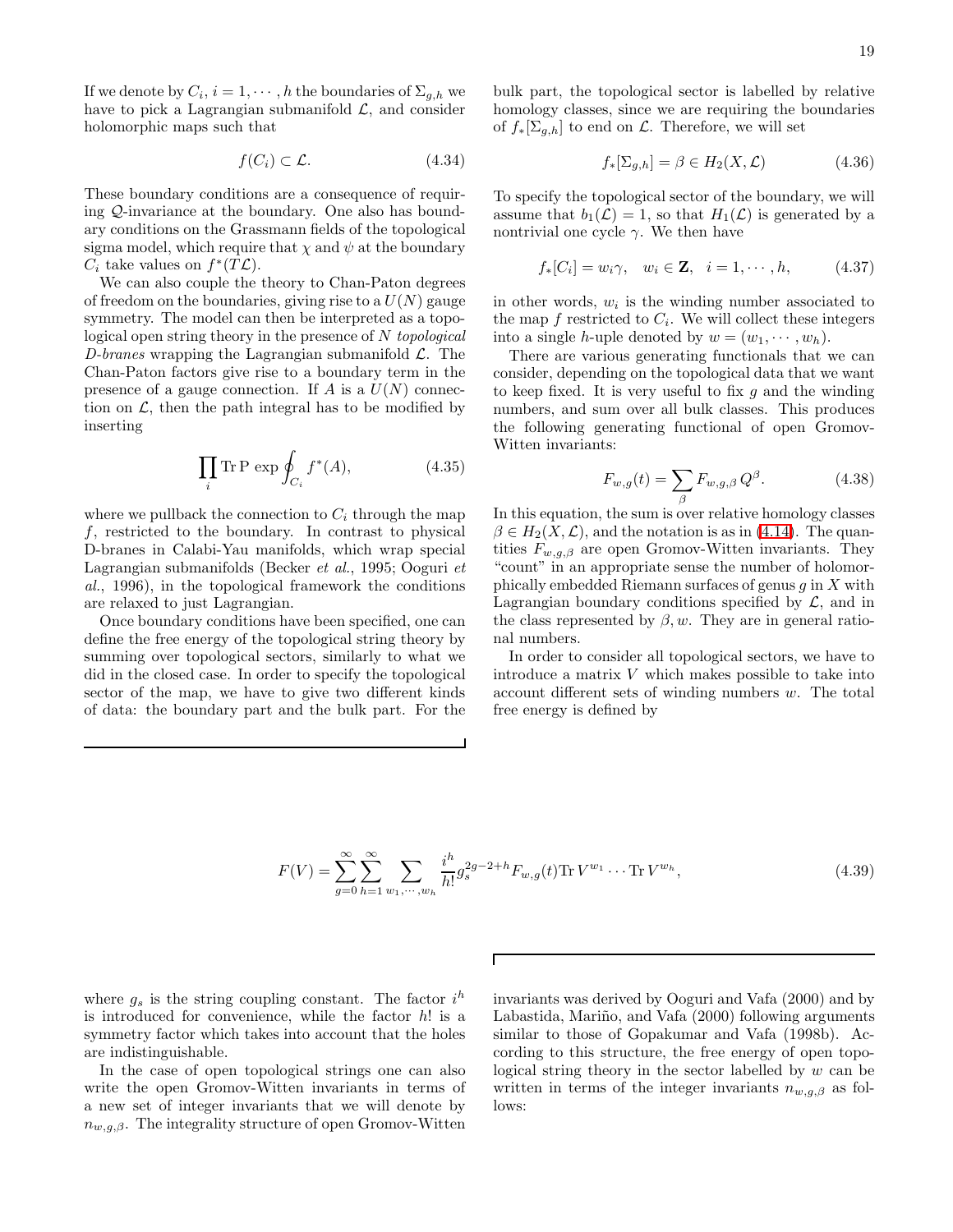<span id="page-19-0"></span>
$$
\sum_{g=0}^{\infty} g_s^{2g-2+h} F_{w,g}(t) = \frac{1}{\prod_i w_i} \sum_{g=0}^{\infty} \sum_{\beta} \sum_{d|w} (-1)^{h+g} n_{w/d,g,\beta} d^{h-1} \left( 2 \sin \frac{dg_s}{2} \right)^{2g-2} \prod_{i=1}^h \left( 2 \sin \frac{w_i g_s}{2} \right) Q^{d\beta}.
$$
 (4.40)

Notice there is one such identity for each  $w$ . In this expression, the sum is over all integers  $d$  which satisfy that  $d|w_i$  for all  $i = 1, \dots, h$ . When this is the case, we define the h-uple  $w/d$  whose *i*-th component is  $w_i/d$ . The expression [\(4.40\)](#page-19-0) can be expanded to give formulae for the different genera. For example, at  $q = 0$  one simply finds

$$
F_{w,g=0,\beta} = (-1)^h \sum_{d|w} d^{h-3} n_{w/d,0,\beta/d}.
$$
 (4.41)

where the integer  $d$  has to divide the vector  $w$  (in the sense explained above) and it is understood that  $n_{w_d,0,\beta/d}$ is zero if  $\beta/d$  is not a relative homology class. Formulae for higher genera can be easily worked out from [\(4.40\)](#page-19-0), see Mariño and Vafa (2002) for examples.

When all the winding numbers  $w_i$  are positive, one can label w in terms of a vector  $k$ . Given an h-uple  $w = (w_1, \dots, w_h)$ , we define a vector  $\vec{k}$  as follows: the *i*-th entry of  $\vec{k}$  is the number of  $w_j$ 's which take the value *i*. For example, if  $w = (1, 1, 2)$ , the corresponding  $\vec{k}$  is  $\vec{k} = (2, 1, 0, \dots)$ . In terms of  $\vec{k}$ , the number of holes and the total winding number are given by

<span id="page-19-1"></span>
$$
h = |\vec{k}|, \quad \ell = \sum_{i} w_i = \sum_{j} j k_j.
$$
 (4.42)

Note that a given  $\vec{k}$  will correspond to many w's which differ by a permutation of their entries. In fact there are  $h!/\prod_j k_j!$  h-uples w which give the same vector  $\vec{k}$  (and the same amplitude). We can then write the total free energy for positive winding numbers as

$$
F(V) = \sum_{g=0}^{\infty} \sum_{\vec{k}} \frac{i^{|\vec{k}|}}{\prod_j k_j!} g_s^{2g-2+h} F_{\vec{k},g}(t) \Upsilon_{\vec{k}}(V), \quad (4.43)
$$

where  $\Upsilon_{\vec{k}}(V)$  was introduced in [\(2.70\)](#page-9-6).

We have considered for simplicity the case in which the boundary conditions are specified by a single Lagrangian submanifold with a single nontrivial one-cycle. In case there are more one-cycles in the geometry, say L, providing possible boundary conditions for the open strings, the above formalism has to be generalized in an obvious way: one needs to specify L sets of winding numbers  $w^{(\alpha)}$ , and the generating functional  $(4.43)$  depends on L different matrices  $V_{\alpha}$ ,  $\alpha = 1, \dots, L$ . It is useful to write the free energy [\(4.43\)](#page-19-1) as

<span id="page-19-2"></span>
$$
F(V) = \sum_{R} F_{R}(g_{s}, t) \text{Tr}_{R} V \qquad (4.44)
$$

by using Frobenius formula [\(2.72\)](#page-9-8). The total partition function  $Z = e^F$  can then be written as

<span id="page-19-4"></span>
$$
Z(V) = \sum_{R} Z_{R}(g_s, t) \text{Tr}_{R} V \qquad (4.45)
$$

by simply expanding  $(4.44)$  as a formal power series in V. One has for example  $F_{\Box} = Z_{\Box}$ ,  $F_{\Box} = Z_{\Box} - Z_{\Box}^2/2$ , and so on. When there are  $L$  one-cycles in the target geometry providing boundary conditions, the total partition function has the structure

<span id="page-19-3"></span>
$$
Z(V_i) = \sum_{R_1, \cdots, R_L} Z_{R_1 \cdots R_L}(g_s, t) \prod_{\alpha=1}^L \text{Tr}_{R_\alpha} V_\alpha.
$$
 (4.46)

It turns out that the integer invariants  $n_{w,g,\beta}$  appearing in [\(4.40\)](#page-19-0) are not the most fundamental ones. As we have seen, if all the winding numbers are positive we can represent w by a vector  $\vec{k} = (k_1, k_2, \cdots)$ . As we explained in II.F, such a vector can be interpreted as a label for a conjugacy class  $C(\vec{k})$  of the symmetric group  $S_{\ell}$ , where  $\ell$ is the total winding number. The invariant  $n_{w,q,\beta}$  will be denoted in this case as  $n_{\vec{k},g,\beta}$ . It turns out that this invariant can be written as (Labastida, Mariño, and Vafa, 2000)

$$
n_{\vec{k},g,\beta} = \sum_{R} \chi_R(C(\vec{k})) N_{R,g,\beta}, \qquad (4.47)
$$

where  $N_{R,g,\beta}$  are integer numbers labelled by representations of the symmetric group, i.e. by Young tableaux, and  $\chi_R$  is the character of  $S_\ell$  in the representation R. The above relation is invertible, since by orthonormality of the characters one has

$$
N_{R,g,\beta} = \sum_{\vec{k}} \frac{\chi_R(C(\vec{k}))}{z_{\vec{k}}} n_{\vec{k},g,\beta},
$$
 (4.48)

where  $z_{\vec{k}}$  is given in [\(2.73\)](#page-9-9). Notice that integrality of  $N_{R,g,\beta}$  implies integrality of  $n_{\vec{k},g,\beta}$ , but not the other way around. In that sense, the integer invariants  $N_{R,q,\beta}$ are the most fundamental ones. When there are both positive and negative winding numbers, we can introduce two sets of vectors  $\vec{k}^{(1)}$ ,  $\vec{k}^{(2)}$  associated to the positive and the negative winding numbers, respectively, and following the same steps we can define BPS invariants  $n_{\vec{k}^{(1)},\vec{k}^{(2)},g,\beta}$  and  $N_{R_1,R_2,g,\beta}$ .

In contrast to conventional Gromov-Witten invariants, a rigorous theory of open Gromov-Witten invariants is not yet available. However, localization techniques make possible to compute them in some situations (Katz and Liu, 2002; Li and Song, 2002; Graber and Zaslow, 2002; Mayr, 2002).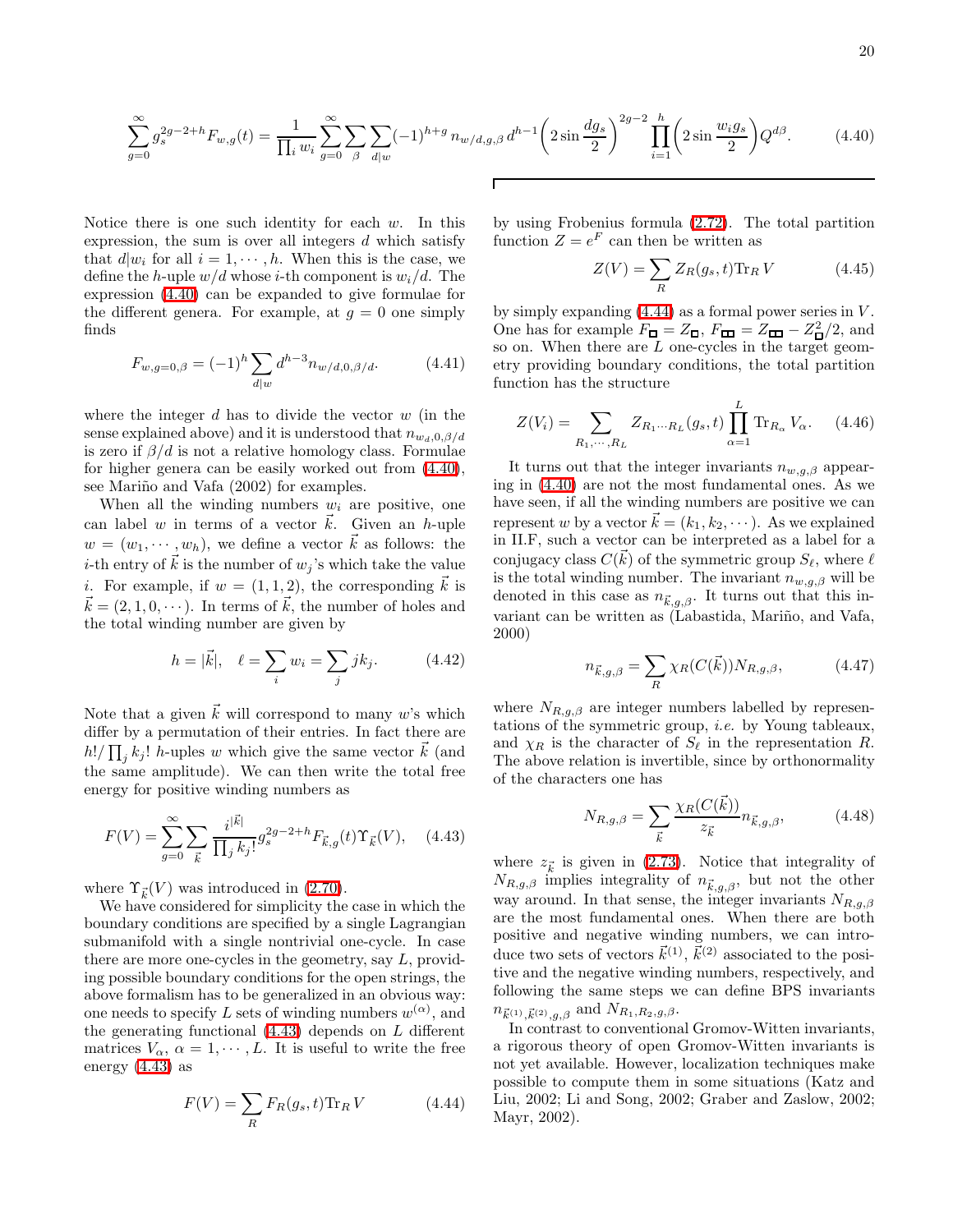#### <span id="page-20-0"></span>D. Some toric geometry

So far we have considered topological string theory on general Calabi-Yau threefolds. We will now restrict ourselves to a particular class of geometries, namely noncompact, toric Calabi-Yau threefolds. These are threefolds that have the structure of a fibration with torus fibers. In particular, the manifolds we will be interested in have the structure of a fibration of  $\mathbb{R}^3$  by  $\mathbb{T}^2 \times \mathbb{R}$ . It turns out that the geometry of these threefolds can be packaged in a two-dimensional graph which encodes the information about the degeneration locus of the fibration. We will often call these graphs the toric diagrams of the corresponding Calabi-Yau manifolds. Instead of relying on general ideas of toric geometry (which can be found for example in Cox and Katz, 1999, and in Hori et al., 2003), we will use the approach developed by Leung and Vafa (1998), Aganagic and Vafa (2001), and specially Aganagic, Klemm, Mariño, and Vafa (2003).

## <span id="page-20-1"></span>1.  $\mathbf{C}^3$

In the approach to toric geometry developed by Aganagic, Klemm, Mariño, and Vafa (2003), noncompact toric Calabi-Yau threefolds are constructed out of an elementary building block, namely  $\mathbb{C}^3$ . We will now exhibit its structure as a  $\mathbf{T}^2 \times \mathbb{R}$  fibration over  $\mathbb{R}^3$ , and we will encode this information in a simple trivalent, planar graph.

<span id="page-20-2"></span>Let  $z_i$  be complex coordinates on  $\mathbb{C}^3$ ,  $i = 1, 2, 3$ . We introduce three functions or Hamiltonians

$$
r_{\alpha}(z) = |z_1|^2 - |z_3|^2,
$$
  
\n
$$
r_{\beta}(z) = |z_2|^2 - |z_3|^2,
$$
  
\n
$$
r_{\gamma}(z) = \text{Im}(z_1 z_2 z_3).
$$
\n(4.49)

These Hamiltonians generate three flows on  $\mathbb{C}^3$  via the standard symplectic form  $\omega = \sum_i dz_i \wedge d\overline{z}_i$  on  $\mathbb{C}^3$  and the Poisson brackets

$$
\partial_v z_i = \{r_v, z_i\}_\omega, \quad v = \alpha, \beta, \gamma. \tag{4.50}
$$

This gives the fibration structure that we were looking for: the base of the fibration,  $\mathbb{R}^3$ , is parameterized by the Hamiltonians [\(4.49\)](#page-20-2), while the fiber  $\mathbf{T}^2 \times \mathbf{R}$  is parameterized by the flows associated to the Hamiltonians. In particular, the  $T^2$  fiber is generated by the circle actions

$$
e^{i\alpha r_{\alpha}+i\beta r_{\beta}}: (z_1, z_2, z_3) \rightarrow (e^{i\alpha}z_1, e^{i\beta}z_2, e^{-i(\alpha+\beta)}z_3),
$$
\n(4.51)

while  $r_{\gamma}$  generates the real line IR. We will call the cycle generated by  $r_{\alpha}$  the (0, 1) cycle, and the cycle generated by  $r_\beta$  the  $(1,0)$  cycle.

Notice that the (0, 1) cycle degenerates over the subspace of  $\mathbb{C}^3$  described by  $z_1 = 0 = z_3$ , which is the subspace of the base  $\mathbb{R}^3$  given by  $r_\alpha = r_\gamma = 0, r_\beta \geq 0$ . Similarly, over  $z_2 = 0 = z_3$  the  $(1,0)$ -cycle degenerates



<span id="page-20-3"></span>FIG. 10 This graph represents the degeneration locus of the  $\mathbf{T}^2 \times \mathbb{R}$  fibration of  $\mathbf{C}^3$  in the base  $\mathbb{R}^3$  parameterized by  $(r_{\alpha}, r_{\beta}, r_{\gamma}).$ 

over the subspace  $r_{\beta} = r_{\gamma} = 0$  and  $r_{\alpha} \geq 0$ . Finally, the one-cycle parameterized by  $\alpha + \beta$  degenerates over  $z_1=0=z_2,$  where  $r_\alpha-r_\beta=0=r_\gamma$  and  $r_\alpha\leq0.$ 

We will represent the  $\mathbb{C}^3$  geometry by a graph which encodes the degeneration loci in the  $\mathbb{R}^3$  base. In fact, it is useful to have a planar graph by taking  $r<sub>\gamma</sub> = 0$  and drawing the lines in the  $r_{\alpha} - r_{\beta}$  plane. The degeneration loci will then be straight lines described by the equation  $pr_\alpha + qr_\beta = \text{const.}$  Over this line the  $(-q, p)$  cycle of the  $T<sup>2</sup>$  degenerates. Therefore we correlate the degenerating cycles unambiguously with the lines in the graph (up to  $(q, p) \rightarrow (-q, -p)$ . This yields the graph in Fig. [10,](#page-20-3) drawn in the  $r_{\gamma} = 0$  plane.

There is a symmetry in the  $\mathbb{C}^3$  geometry that makes possible to represent it by different toric graphs. These graphs are characterized by three vectors  $v_i$  that are ob-tained from the ones in Fig. [10](#page-20-3) by an  $\text{Sl}(2, \mathbf{Z})$  transformation. The vectors have to satisfy

<span id="page-20-4"></span>
$$
\sum_{i} v_i = 0. \tag{4.52}
$$

The  $Sl(2, Z)$  symmetry is inherited from the  $Sl(2, Z)$  symmetry of  $T^2$  that appeared in II.C in a very different context. In the above discussion the generators  $H_1(\mathbf{T}^2)$ have been chosen to be the one-cycles associated to  $r_{\alpha}$ and  $r_\beta$ , but there are other choices that differ from this one by an  $\text{Sl}(2, \mathbf{Z})$  transformation on the  $\mathbf{T}^2$ . For example, we can choose  $r_{\alpha}$  to generate a  $(p, q)$  one-cycle and  $r_{\beta}$  a  $(t, s)$  one-cycle, provided that  $ps - qt = 1$ . These different choices give different trivalent graphs. As we will see in the examples below, the construction of general toric geometries requires in fact these more general graphs representing  $\mathbb{C}^3$ .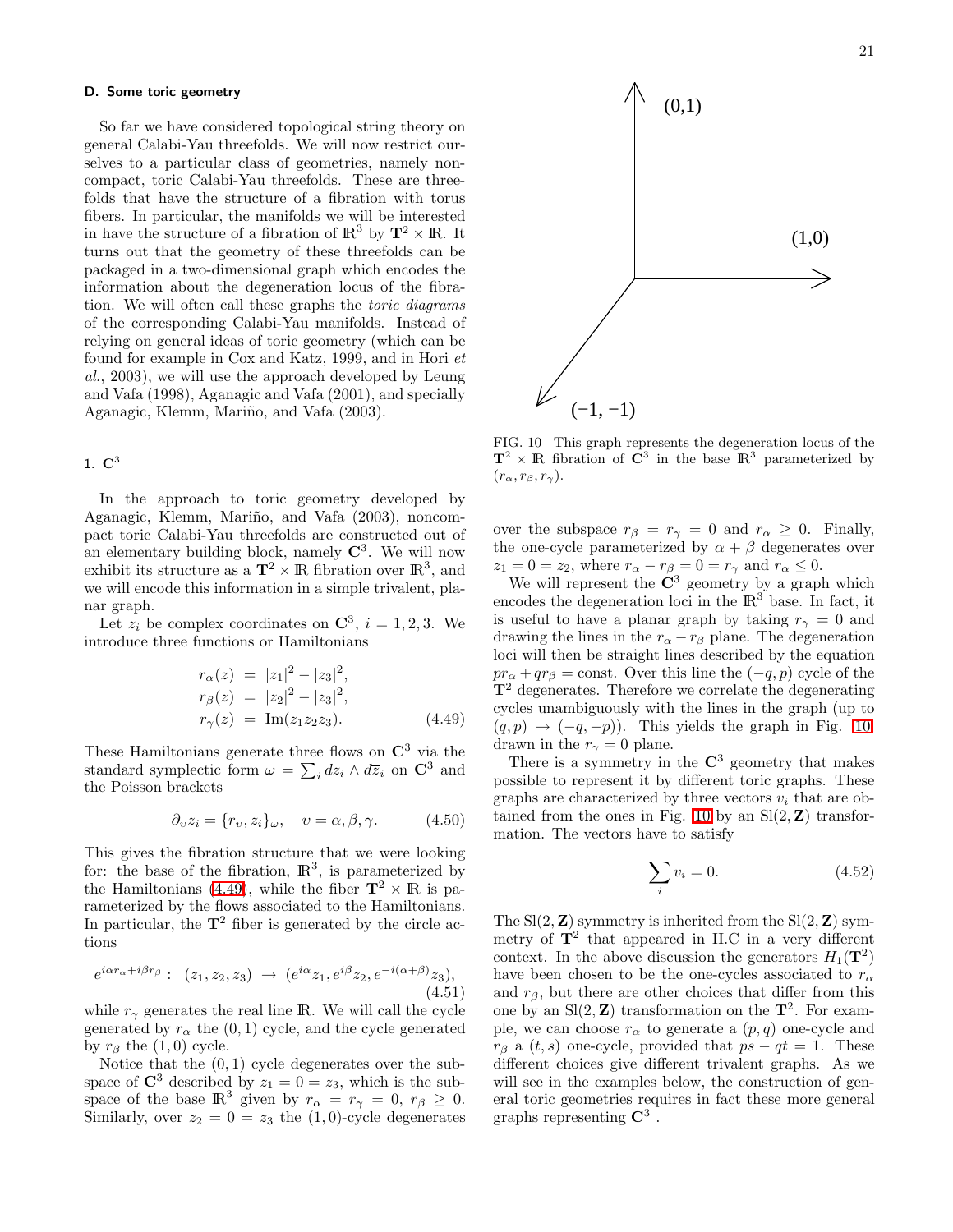#### <span id="page-21-0"></span>2. More general geometries

The non compact, toric Calabi-Yau threefolds that we will study can be described as symplectic quotients. Let us consider the complex linear space  $\mathbb{C}^{N+3}$ , described by  $N+3$  coordinates  $z_1, \dots, z_{N+3}$ , and let us introduce N real equations of the form

<span id="page-21-2"></span>
$$
\mu_A = \sum_{j=1}^{N+3} Q_A^j |z_j|^2 = t_A, \qquad A = 1, \cdots, N. \tag{4.53}
$$

In this equation,  $Q_A^j$  are integer numbers satisfying

<span id="page-21-3"></span>
$$
\sum_{j=1}^{N+3} Q_A^j = 0.
$$
\n(4.54)

Furthermore, we consider the action of the group  $G_N =$  $U(1)^N$  on the  $z's$  where the A-th  $U(1)$  acts on  $z_j$  by

$$
z_j \, \rightarrow \, \exp(i \; Q^j_A \; \alpha_A) z_j.
$$

<span id="page-21-4"></span>The space defined by the equations [\(4.53\)](#page-21-2), quotiented by the group action  $G_N$ ,

$$
X = \bigcap_{A=1}^{N} \mu_A^{-1}(t_A) / G_N \tag{4.55}
$$

turns out to be a Calabi-Yau manifold (it can be seen that the condition [\(4.54\)](#page-21-3) is equivalent to the Calabi-Yau condition). The  $N$  parameters  $t_A$  are Kähler moduli of the Calabi-Yau. This mathematical description of  $X$  appears in the study of two-dimensional linear sigma model with  $\mathcal{N} = (2, 2)$  supersymmetry (Witten, 1993). The theory has  $N+3$  chiral fields, whose lowest components are the  $z$ 's and are charged under  $N$  vector multiplets with charges  $Q_A^j$ . The equations [\(4.53\)](#page-21-2) are the D-term equations, and after dividing by the  $U(1)^N$  gauge group we obtain the Higgs branch of the theory.

The Calabi-Yau manifold  $X$  defined in  $(4.55)$  can be described by  $\mathbb{C}^3$  geometries glued together in an appropriate way. Since each of these  $\mathbb{C}^3$ 's is represented by the trivalent vertex depicted in Fig. [10,](#page-20-3) we will be able to encode the geometry of [\(4.55\)](#page-21-4) into a trivalent graph. In order to provide this description, we must first find a decomposition of the set of all coordinates  $\{z_j\}_{j=1}^{N+3}$  into triplets  $U_a = (z_{i_a}, z_{j_a}, z_{k_a})$  that correspond to the decomposition of X into  $\mathbb{C}^3$  patches. We pick one of the patches and we associate to it two Hamiltonians  $r_{\alpha}$ ,  $r_{\beta}$ as we did for  $\mathbb{C}^3$  before. These two coordinates will be global coordinates in the base  $\mathbb{R}^3$ , therefore they will generate a globally defined  $T^2$  fiber. The third coordinate in the base is  $r_{\gamma} = \text{Im}(\prod_{j=1}^{N+3} z_j)$ , which is manifestly gauge invariant and moreover, patch by patch, can be identified with the coordinate used in the  $\mathbb{C}^3$  example above. The equation [\(4.53\)](#page-21-2) can then be used to find the action of  $r_{\alpha,\beta}$  on the other patches.

We will now exemplify this procedure with two important examples: the resolved conifold and the local  $\mathbb{P}^2$ geometry.



<span id="page-21-6"></span>FIG. 11 The graph associated to the resolved conifold  $\mathcal{O}(-1) \oplus \mathcal{O}(-1) \rightarrow \mathbb{P}^1$ . This manifold is made out of two  $\mathrm{C}^{\grave{3}}$ patches glued through a common edge.

## <span id="page-21-1"></span>3. The resolved conifold

The simplest Calabi-Yau manifold is probably the socalled resolved conifold, which is the total space of the bundle  $\mathcal{O}(-1) \oplus \mathcal{O}(-1) \rightarrow \mathbb{P}^1$ . This manifold has a description of the form  $(4.55)$ , with  $N = 1$ . There is only one constraint given by

<span id="page-21-5"></span>
$$
|z_1|^2 + |z_4|^2 - |z_2|^2 - |z_3|^2 = t \tag{4.56}
$$

and the  $U(1)$  group acts as

$$
z_1, z_2, z_3, z_4 \rightarrow e^{i\alpha} z_1, e^{-i\alpha} z_2, e^{-i\alpha} z_3, e^{i\alpha} z_4.
$$
 (4.57)

Notice that, for  $z_2 = z_3 = 0$ , [\(4.56\)](#page-21-5) describes a  $\mathbb{P}^1$  whose area is proportional to t. Therefore,  $(z_1, z_4)$  can be taken as homogeneous coordinates of the  $\mathbb{P}^1$  which is the basis of the fibration, while  $z_2, z_3$  can be regarded as coordinates for the fibers.

Let us now give a description in terms of  ${\bf C}^3$  patches glued together. The first patch will be defined by  $z_4 \neq 0$ . Using  $(4.56)$  we can solve for the modulus of  $z_4$  in terms of the other coordinates, and using the  $U(1)$  action we can gauge away its phase. Therefore, the patch will be parameterized by  $U_4 = (z_1, z_2, z_3)$ . The Hamiltonians will be in this case

<span id="page-21-7"></span>
$$
r_{\alpha}(z) = |z_2|^2 - |z_1|^2,
$$
  
\n
$$
r_{\beta}(z) = |z_3|^2 - |z_1|^2,
$$
\n(4.58)

which generate the actions

$$
e^{i\alpha r_{\alpha} + i\beta r_{\beta}}
$$
:  $(z_1, z_2, z_3) \rightarrow (e^{-i(\alpha + \beta)} z_1, e^{i\alpha} z_2, e^{i\beta} z_3).$   
(4.59)

This patch will be represented by the same graph that we found for  $\mathbb{C}^3$ . The other patch will be defined by  $z_1 \neq 0$ ,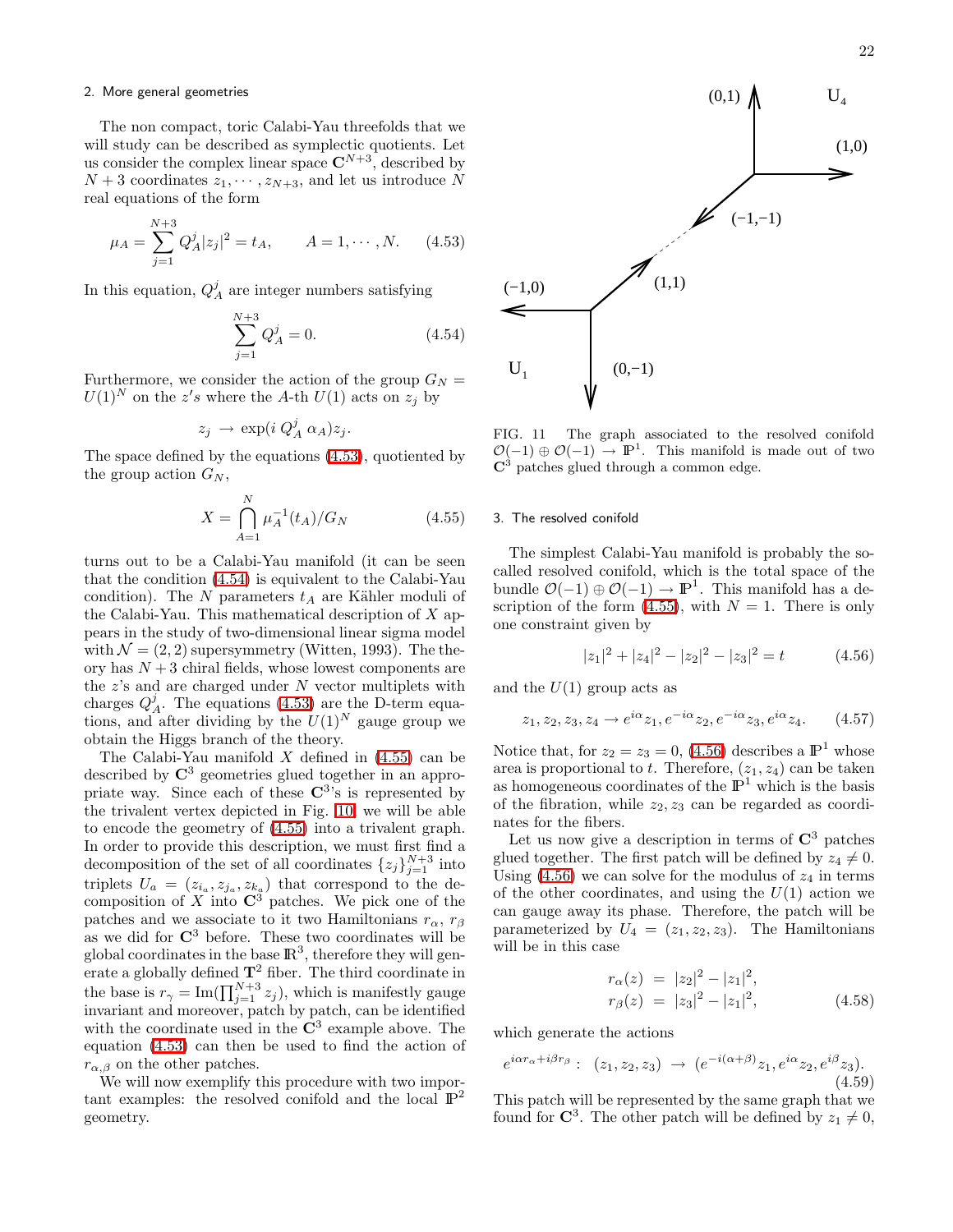therefore we can write it as  $U_1 = (z_4, z_2, z_3)$ . However, in this patch  $z_1$  is no longer a natural coordinate, but we can use [\(4.56\)](#page-21-5) to rewrite the Hamiltonians as

$$
r_{\alpha}(z) = |z_4|^2 - |z_3|^2 - t,
$$
  
\n
$$
r_{\beta}(z) = |z_4|^2 - |z_2|^2 - t,
$$
\n(4.60)

generating the action

$$
e^{i\alpha r_\alpha + i\beta r_\beta}
$$
:  $(z_4, z_2, z_3) \rightarrow (e^{i(\alpha + \beta)} z_4, e^{-i\beta} z_2, e^{-i\alpha} z_3).$   
(4.61)

The degeneration loci in this patch are the following: i)  $z_4 = 0 = z_2$ , corresponding to the line  $r_\beta = -t$  where a  $(-1, 0)$  cycle degenerates; ii)  $z_4 = 0 = z_3$ , corresponding to the line  $r_{\alpha} = -t$ , where a  $(0, 1)$  cycle degenerates; iii) finally,  $z_2 = 0 = z_3$ , where  $r_\alpha - r_\beta = 0$ , and a cycle  $(1, 1)$ degenerates. This patch is identical to the first one, and they are joined together through the common edge where  $z_2 = 0 = z_3$ . The full construction is represented in Fig. [11.](#page-21-6) Notice that the common edge of the graphs represents the  $\mathbb{P}^1$  of the resolved conifold: along this edge, one of the  $S^1s$  of  $T^2$  has degenerated, while the other only degenerates at the endpoints. An  $S<sup>1</sup>$  fibration of an interval which degenerates at its endpoints is nothing but a two-sphere. The length of the edge is  $t$ , the Kähler parameter associated to the  $\mathbb{P}^1$ .

<span id="page-22-0"></span>4.  $\mathcal{O}(-3) \rightarrow \mathbb{P}^2$ 

Let us now consider a more complicated example, namely the non-compact Calabi-Yau manifold  $\mathcal{O}(-3) \rightarrow$  $\mathbb{P}^2$ . This is the total space of  $\mathbb{P}^2$  together with its anticanonical bundle, and it is often called local  $\mathbb{P}^2$ . We can describe it again as in  $(4.55)$  with  $N = 1$ . There are four complex variables,  $z_0, \dots, z_3$ , and the constraint [\(4.53\)](#page-21-2) reads now

$$
|z_1|^2 + |z_2|^2 + |z_3|^2 - 3|z_0|^2 = t.
$$
 (4.62)

<span id="page-22-2"></span>The  $U(1)$  action on the zs is

$$
z_0, z_1, z_2, z_3 \to e^{-3i\alpha} z_0, e^{i\alpha} z_1, e^{i\alpha} z_2, e^{i\alpha} z_3. \tag{4.63}
$$

Notice that  $z_{1,2,3}$  describe the basis  $\mathbb{P}^2$ , while  $z_0$  parameterizes the complex direction of the fiber.

Let us now give a description in terms of glued  $\mathbb{C}^3$ patches. There are three patches  $U_i$  defined by  $z_i \neq 0$ , for  $i = 1, 2, 3$ , since at least one of these three coordinates must be non-zero in  $X$ . All of these three patches look like  $\mathbb{C}^3$ . For example, for  $z_3 \neq 0$ , we can "solve" again for  $z<sub>3</sub>$  in terms of the other three unconstrained coordinates which then parameterize  $\mathbb{C}^3$ :  $U_3 = (z_0, z_1, z_2)$ . Similar statement holds for the other two patches. Let us now construct the corresponding degeneration graph. In the  $U_3 = (z_0, z_1, z_2)$  patch we take as our Hamiltonians

$$
r_{\alpha} = |z_1|^2 - |z_0|^2,
$$
  
\n
$$
r_{\beta} = |z_2|^2 - |z_0|^2.
$$
\n(4.64)



<span id="page-22-3"></span>FIG. 12 The graph of  $\mathcal{O}(-3) \to \mathbb{P}^2$ . This manifold is built out of three  $\mathbb{C}^3$  patches.

The graph of the degenerate fibers in the  $r_{\alpha} - r_{\beta}$  plane is the same as in the  $\mathbb{C}^3$  example, Fig. [10.](#page-20-3) The third direction in the base,  $r<sub>\gamma</sub>$  is now given by the gauge invariant product  $r_{\gamma} = \text{Im}(z_0 z_1 z_2 z_3)$ . The same two Hamiltonians  $r_{\alpha,\beta}$  generate the action in the  $U_2 = (z_0, z_1, z_3)$  patch, and we use the constraint [\(4.62\)](#page-22-2) to rewrite them as follows: since both  $z_0$  and  $z_1$  are coordinates of this patch  $r_{\alpha}$  does not change. On the other hand,  $r_{\beta}$  must be rewritten since  $z_2$  is not a natural coordinate here. We then find:

$$
r_{\alpha} = |z_1|^2 - |z_0|^2,
$$
  
\n
$$
r_{\beta} = t + 2|z_0|^2 - |z_1|^2 - |z_3|^2,
$$
\n(4.65)

hence

$$
e^{(i\alpha r_\alpha + i\beta r_\beta)} : (z_0, z_1, z_3) \to (e^{i(-\alpha + 2\beta)} z_0, e^{i(\alpha - \beta)} z_1, e^{-i\beta} z_3),
$$

We see from the above that the fibers degenerate over three lines: i)  $r_{\alpha} + r_{\beta} = t$ , corresponding to  $z_0 = 0 = z_3$ , and where a  $(-1, 1)$  cycle degenerates; ii) there is a line over which a  $(-1, 2)$  cycle degenerates where  $z_1 = 0 = z_3$ ,  $2r_{\alpha} + r_{\beta} = t$ , and finally, iii) there is a line over which  $r_{\alpha} = 0$ , and a  $(0, 1)$ -cycle degenerates. The  $U_1$  patch is similar, and we end up with the graph for  $\mathcal{O}(-3) \rightarrow \mathbb{P}^2$ shown in Fig. [12.](#page-22-3)

#### <span id="page-22-1"></span>5. Lagrangian submanifolds

In order to consider open string amplitudes in the above Calabi-Yau geometries, we have to construct Lagrangian submanifolds providing boundary conditions, as we explained in IV.C. Let us start by considering the  $\mathbb{C}^3$ geometry discussed above. In this case, one can easily construct Lagrangian submanifolds following the work of Harvey and Lawson (1982). In terms of the Hamiltonians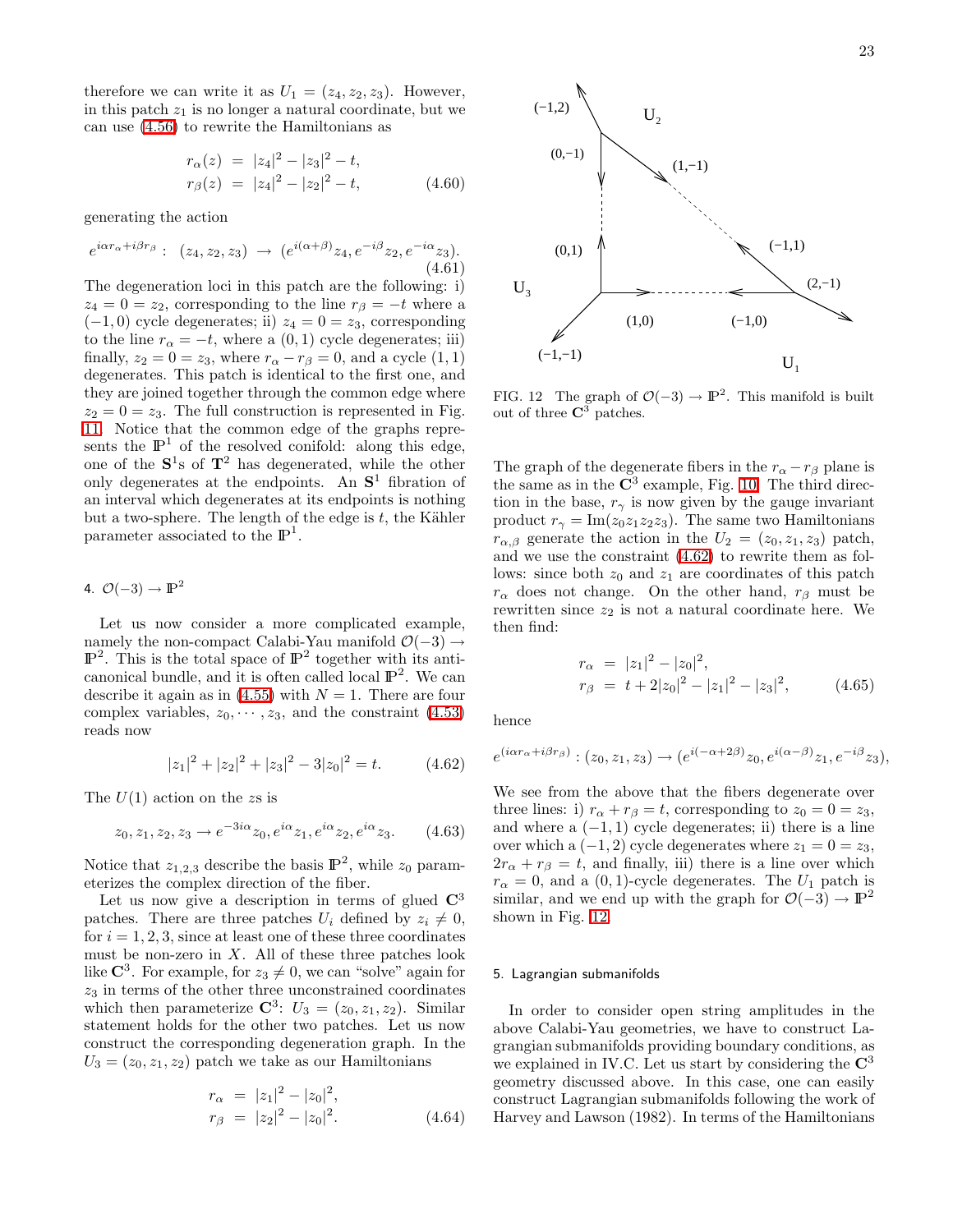<span id="page-23-4"></span>in [\(4.49\)](#page-20-2), we have three types of them:

L<sub>1</sub>: 
$$
r_{\alpha} = 0
$$
,  $r_{\beta} = r_1$ ,  $r_{\gamma} \ge 0$ .  
\nL<sub>2</sub>:  $r_{\alpha} = r_2$ ,  $r_{\beta} = 0$ ,  $r_{\gamma} \ge 0$ .  
\nL<sub>3</sub>:  $r_{\alpha} = r_{\beta} = r_3$ ,  $r_{\gamma} \ge 0$ , (4.66)

where  $r_i$ ,  $i = 1, 2, 3$  are constants. It is not difficult to check that the above submanifolds are indeed Lagrangian (they turn out to be Special Lagrangian as well). In terms of the graph description we developed above, they correspond to points in the edges of the planar graph spanned by  $(r_{\alpha}, r_{\beta})$ , and they project to semi-infinite straight lines on the basis of the fibration  $\mathbb{R}^3$  parameterized by  $r_\gamma \geq 0$ . Since they are located at the edges, where one of the circles of the fibration degenerates, they have the topology of  $\mathbf{C} \times \mathbf{S}^1$ .

It is easy to generalize the construction to other toric geometries, like the resolved conifold or local  $\mathbb{P}^2$ : Lagrangian submanifolds with the topology of  $C \times S^1$ are just given by points on the edges of the planar graphs. Such Lagrangian submanifolds were first considered in the context of open topological string theory by Aganagic and Vafa (2000), and further studied by Aganagic, Klemm, and Vafa (2002).

#### <span id="page-23-0"></span>E. Examples of closed string amplitudes

Gromov-Witten invariants of Calabi-Yau threefolds can be computed in a variety of ways. A powerful technique which can be made mathematically rigorous is the localization technique pioneered by Kontsevich (1995). For compact Calabi-Yau manifolds, only  $N_{g=0,\beta}$ have been computed rigorously. For non-compact, toric Calabi-Yau manifolds one can compute  $N_{g,\beta}$  for arbitrary genus using these localization techniques. We will now present some results for the topological string amplitudes  $F_q$  of the geometries we described above.

The resolved conifold  $\mathcal{O}(-1) \oplus \mathcal{O}(-1) \to \mathbb{P}^1$  has one single Kähler parameter t corresponding to the  $\mathbb{P}^1$  in the base, and its total free energy is given by

<span id="page-23-5"></span>
$$
F(g_s, t) = \sum_{d=1}^{\infty} \frac{1}{d \left( 2 \sin \frac{dg_s}{2} \right)^2} Q^d,
$$
 (4.67)

where  $Q = e^{-t}$ . We see that the only nonzero Gopakumar-Vafa invariant is  $n_1^0 = 1$ . On the other hand, this model already has an infinite number of nontrivial  $N_{q,\beta}$  invariants, which can be obtained by expanding the above expression in powers of  $g_s$ . The above closed expression was obtained in Gromov-Witten theory by Faber and Pandharipande (2000).

The space  $\mathcal{O}(-3) \to \mathbb{P}^2$  has also one single Kähler parameter, corresponding to the hyperplane class of  $\mathbb{P}^2$ . By using the localization techniques of Kontsevich, adapted to the noncompact case, one finds (Chiang et al., 1999;

Klemm and Zaslow, 2001)

<span id="page-23-3"></span>
$$
F_0(t) = -\frac{t^3}{18} + 3Q - \frac{45Q^2}{8} + \frac{244Q^3}{9} - \frac{12333Q^4}{64} \cdots
$$
  
\n
$$
F_1(t) = -\frac{t}{12} + \frac{Q}{4} - \frac{3Q^2}{8} - \frac{23Q^3}{3} + \frac{3437Q^4}{16} \cdots
$$
  
\n
$$
F_2(t) = \frac{\chi(X)}{5720} + \frac{Q}{80} + \frac{3Q^3}{20} + \frac{514Q^4}{5} \cdots,
$$
 (4.68)

and so on. In  $(4.68)$ , t is the Kähler class of the manifold,  $Q = e^{-t}$ , and  $\chi(X) = 2$  is the Euler characteristic of the local  $\mathbb{P}^2$ . The first term in  $F_0$  is proportional to the intersection number  $H^3$  of the hyperplane class, while the first term in  $F_1$  is proportional to the intersection number between H and  $c_2(X)$ . The first term in  $F_2$  is the contribution of constant maps.

As we explained above, we can express the closed string amplitudes in terms of Gopakumar-Vafa invariants. Let us introduce a generating functional for integer invariants as follows:

$$
f(z,Q) = \sum_{g,\beta} n_{\beta}^g z^g Q^{\beta},\tag{4.69}
$$

<span id="page-23-6"></span>where z is a formal parameter. For local  $\mathbb{P}^2$  we find

$$
f(z,Q) = 3Q - 6Q^{2} + (27 - 10z)Q^{3}
$$
  
- (192 - 231 z + 102 z<sup>2</sup> - 15 z<sup>3</sup>)Q<sup>4</sup>  
+ O(Q<sup>5</sup>). (4.70)

It should be mentioned that there is of course a very powerful method to compute the amplitude  $F_g$ , namely mirror symmetry. In the mirror symmetric computation, the  $F<sub>g</sub>$  amplitudes are deeply related to the variation of complex structures on the Calabi-Yau manifold (Kodaira-Spencer theory) and can be computed through the holomorphic anomaly equations of Bershadsky et al. (1993 and 1994). Gromov-Witten invariants of noncompact, toric Calabi-Yau threefolds have been computed with mirror symmetry by Chiang et al. (1999), Klemm and Zaslow (2001) and Katz, Klemm, and Vafa (1999).

## <span id="page-23-1"></span>V. CHERN-SIMONS THEORY AS A STRING THEORY

In this section we show that the 't Hooft program to interpret the  $1/N$  expansion of a gauge theory in terms of a string theory can be realized in detail in the case of Chern-Simons theory on the three-sphere.

## <span id="page-23-2"></span>A. Topological open strings on  $T^*M$

In order to give a string theory interpretation of Chern-Simons theory on  $S^3$ , a good starting point is to give an open string interpretation of the  $1/N$  expansion of the free energy [\(3.20\)](#page-12-3). This was done by Witten (1995) in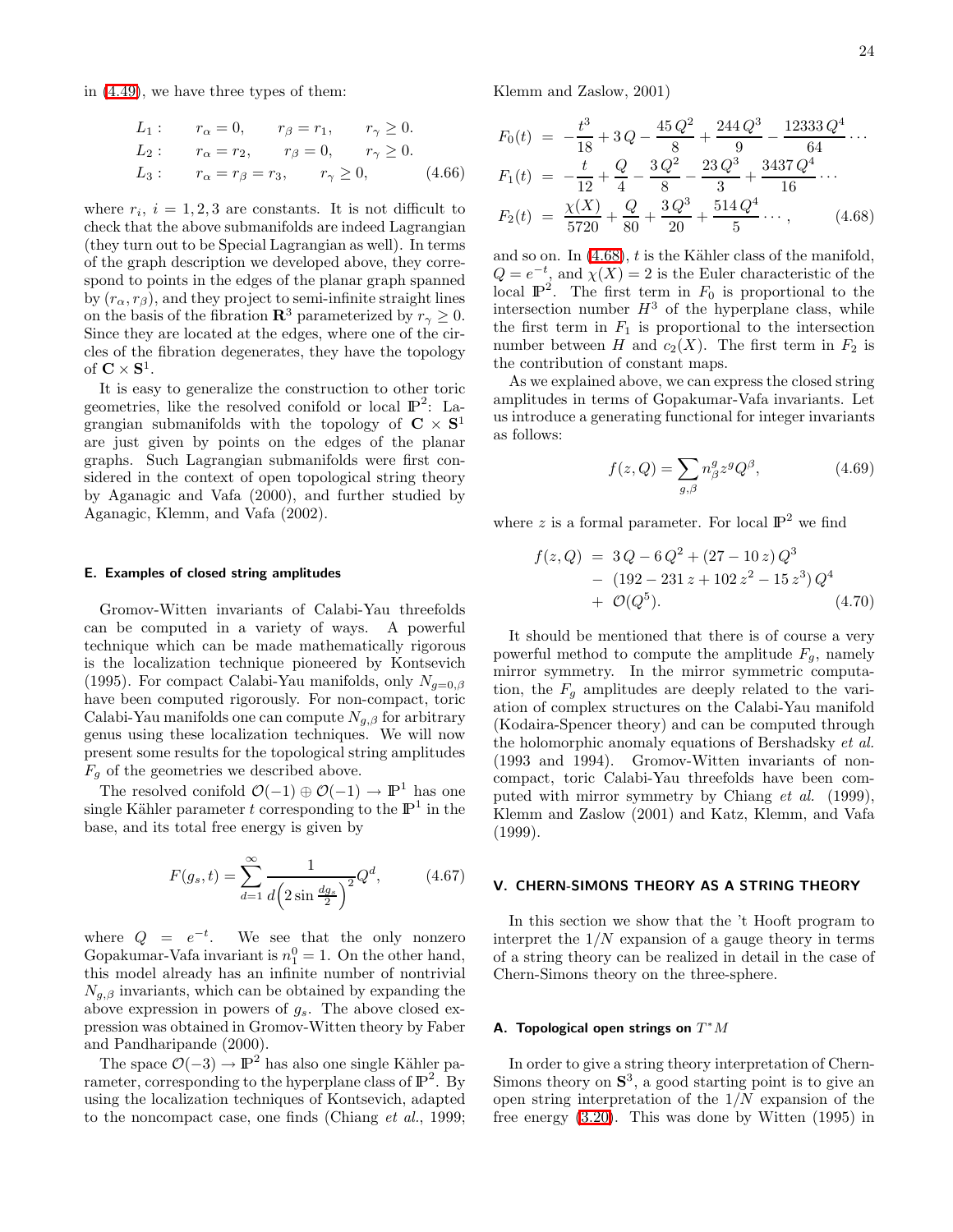a remarkable paper, and we will follow his analysis very closely.

Let  $M$  be an arbitrary (real) three-dimensional manifold, and consider the six-dimensional space given by M together by its cotangent bundle,  $T^*M$ . This space is a symplectic manifold. If we pick local coordinates  $q_a$  on  $M, a = 1, 2, 3,$  and local coordinates for the fiber  $p_a$ , the symplectic form can be written as

$$
J = \sum_{a=1}^{3} dp_a \wedge dq_a.
$$
 (5.1)

<span id="page-24-1"></span>One can find a complex structure on  $T^*M$  such that J is a Kähler form, so  $T^*M$  can be regarded as a Kähler manifold. Since the curvature of the cotangent bundle cancels exactly the curvature of  $M$ , it is Ricci-flat, therefore it is a Calabi-Yau manifold. In fact  $T^*S^3$  is a wellknown Calabi-Yau, namely the deformed conifold. The deformed conifold is usually described by the algebraic equation

$$
\sum_{\mu=1}^{4} \eta_{\mu}^{2} = a.
$$
\n(5.2)

To see that this describes  $T^*S^3$ , let us write  $\eta_\mu = x_\mu + iv_\mu$ , where  $x_{\mu}$ ,  $v_{\mu}$  are real coordinates, and let us take a to be real. We find the two equations

$$
\sum_{\mu=1}^{4} (x_{\mu}^{2} - v_{\mu}^{2}) = a,
$$
  

$$
\sum_{\mu=1}^{4} x_{\mu} v_{\mu} = 0.
$$
 (5.3)

The first equation indicates that the locus  $v_{\mu} = 0, \mu =$  $1, \dots, 4$ , describes a sphere  $S^3$  of radius  $R^2 = a$ , and the second equation shows that the  $v_{\mu}$  are coordinates for the cotangent space. Therefore,  $(5.2)$  is nothing but  $T^*S^3$ .

It is obvious that  $M$  is a Lagrangian submanifold in  $T^*M$ , since J vanishes along  $p_a = \text{const.}$  Since we have a Calabi-Yau manifold together with a Lagrangian submanifold in it, we can consider a system of  $N$  topological

D-branes wrapping M, thus providing Dirichlet boundary conditions for topological open strings on  $T^*M$ . Our goal now is to obtain a spacetime action describing the dynamics of these topological D-branes, and as we will see this action is nothing but Chern-Simons theory on M. This will prove the sought-for realization of Chern-Simons theory in terms of open strings.

#### <span id="page-24-0"></span>B. Open string field theory

In order to obtain the spacetime description of open strings on  $T^*M$  we will use string field theory. We briefly summarize here some basic ingredients of the cubic string field theory introduced by Witten (1986) to describe the spacetime dynamics of open bosonic strings, since we will use the same model to describe topological strings.

In bosonic open string field theory, we consider the worldsheet of the string to be an infinite strip parameterized by a spatial coordinate  $0 \leq \sigma \leq \pi$  and a time coordinate  $-\infty < \tau < \infty$ , and we pick the flat metric  $ds^2 = d\sigma^2 + d\tau^2$ . We then consider maps  $x : I \to X$ , with  $I = [0, \pi]$  and X the target of the string. The string field is a functional of open string configurations  $\Psi[x(\sigma)]$ , with ghost number one (although we will not indicate it explicitly, this string functional depends as well on the ghost fields). Witten (1986) defines two operations on the space of string functionals. The first one is the integration, which is defined formally by folding the string around its midpoint and gluing the two halves:

$$
\int \Psi = \int \mathcal{D}x(\sigma) \prod_{0 \le \sigma \le \pi/2} \delta[x(\sigma) - x(\pi - \sigma)] \Psi[x(\sigma)].
$$
\n(5.4)

The integration has ghost number  $-3$ , which is the ghost number of the vacuum. This corresponds to the usual fact that in open string theory on the disc one has to soak up three zero modes. One also defines an associative, noncommutative *star product*  $\star$  of string functionals through the following equation:

$$
\int \Psi_1 \star \cdots \star \Psi_N = \int \prod_{i=1}^N \mathcal{D}x_i(\sigma) \prod_{i=1}^N \prod_{0 \le \sigma \le \pi/2} \delta[x_i(\sigma) - x_{i+1}(\pi - \sigma)] \Psi_i[x_i(\sigma)], \tag{5.5}
$$

Г

where  $x_{N+1} \equiv x_1$ . The star product simply glues the string together by folding them around their midpoints, and gluing the first half of one with the second half of the following (see for example the review of Taylor and Zwiebach (2003) for more details), and it doesn't change

the ghost number. In terms of these geometric operations, the string field action is given by

<span id="page-24-2"></span>
$$
S = \frac{1}{g_s} \int \left( \frac{1}{2} \Psi \star Q_{\text{BRST}} \Psi + \frac{1}{3} \Psi \star \Psi \star \Psi \right). \tag{5.6}
$$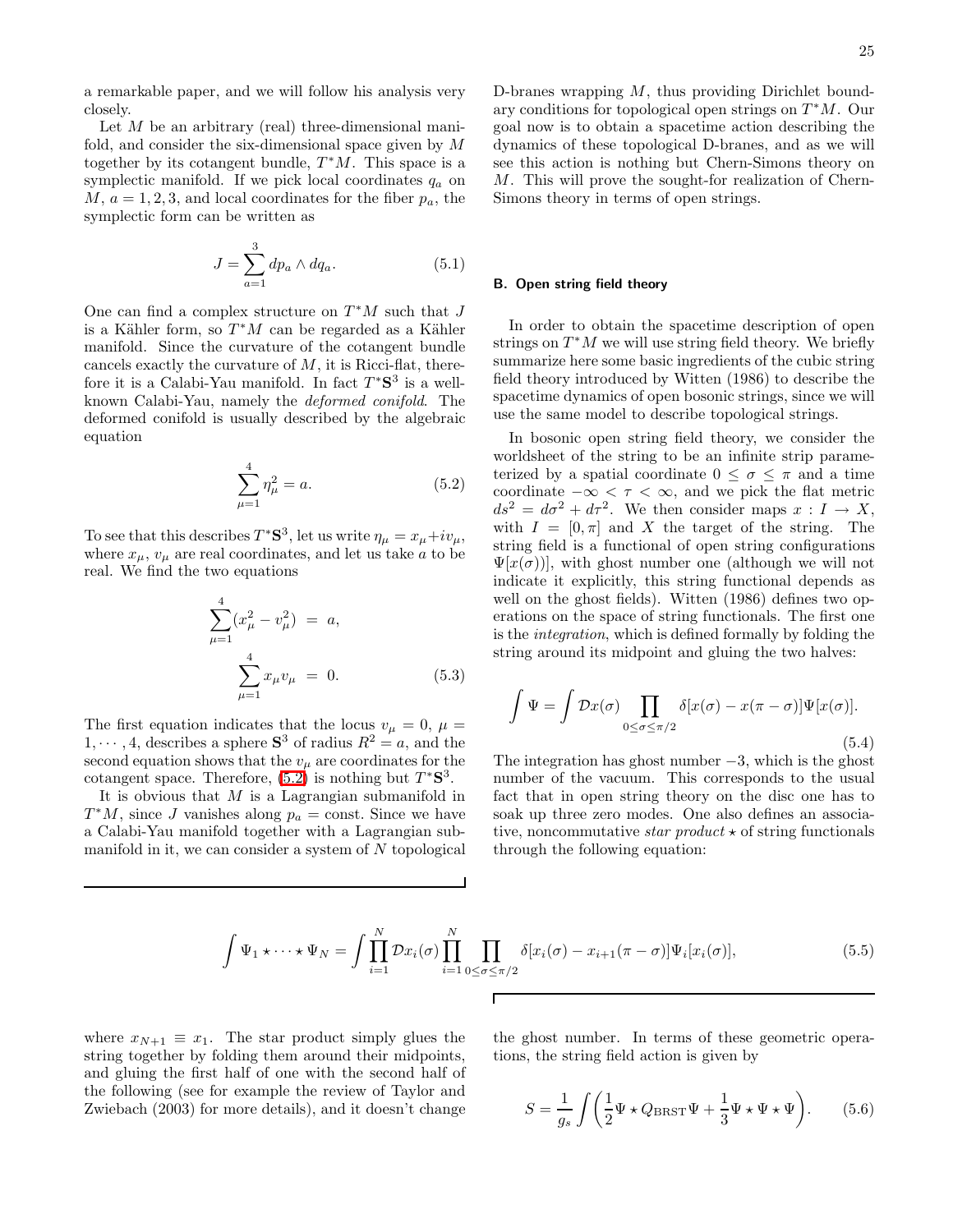Notice that the integrand has ghost number 3, while the integration has ghost number  $-3$ , so that the action  $(5.6)$ has zero ghost number. If we add Chan-Paton factors, the string field is promoted to a  $U(N)$  matrix of string fields, and the integration in [\(5.6\)](#page-24-2) includes a trace Tr. The action [\(5.6\)](#page-24-2) has all the information about the spacetime dynamics of open bosonic strings, with or without D-branes. In particular, one can derive the Born-Infeld action describing the dynamics of D-branes from the above action (Taylor, 2000).

We will not need all the technology of string field theory in order to understand open topological strings. The only piece of relevant information is the following: the string functional is a function of the zero mode of the string (which corresponds to the position of the string midpoint), and of the higher oscillators. If we decouple all the oscillators, the string functional becomes an ordinary function of spacetime, the  $\star$  product becomes the usual product of functions, and the integral is the usual integration of functions. The decoupling of the oscillators is in fact the pointlike limit of string theory. As we will see, this is the relevant limit for topological open strings on  $T^*M$ .

#### <span id="page-25-0"></span>C. Chern-Simons theory as an open string theory

We can now exploit again the analogy between open topological strings and the open bosonic string that we used to define the coupling of topological sigma models to gravity (i.e., that both have a nilpotent BRST operator and an energy-momentum tensor that is  $\mathcal{Q}_{\text{BRST}}$ exact). Since both theories have a similar structure, the spacetime dynamics of topological D-branes in  $T^*M$  is governed as well by  $(5.6)$ , where  $\mathcal{Q}_{\rm BRST}$  is given in this case by the topological charge defined in [\(4.3\)](#page-14-4), and where the star product and the integration operation are as in the bosonic string. The construction of the cubic string field theory also requires the existence of a ghost number symmetry, which is also present in the topological sigma model, as we discussed in IV.A. It is convenient to consider the ghost number charge shifted by  $-d/2$  with respect to the assignment presented in IV.A (here, d is the dimension of the target). The shifted ghost number is actually the axial charge of the original  $\mathcal{N}=2$  superconformal theory in the Ramond sector. When  $d = 3$  this corresponds to the normalization used by Witten (1986) in which the ghost vacuum of the bc system is assigned the ghost number  $-1/2$ .

In order to provide the string field theory description of open topological strings on  $T^*M$ , we have to determine the precise content of the string field, the  $\star$  algebra and the integration of string functionals for this particular model. As in the conventional string field theory of the bosonic string, we have to consider the Hamiltonian description of topological open strings. We then take  $\Sigma$ to be an infinite strip and consider maps  $x: I \to T^*M$ , with  $I = [0, \pi]$ , such that  $\partial I$  is mapped to M. The

Grassmann field  $\psi$ , being a one-form on  $\Sigma$ , can be split as  $\psi = \psi_{\sigma} d\sigma + \psi_{\tau} d\tau$ , but due to the self-duality condition only one of them, say  $\psi_{\tau}$ , is independent. The canonical commutation relations can be read out of the Lagrangian  $(4.1):$  $(4.1):$ 

$$
\begin{aligned}\n\left[\frac{dx^{i}}{d\tau}(\sigma), x^{j}(\sigma')\right] &= -\frac{i}{t}G^{ij}\delta(\sigma - \sigma'), \\
\{\psi_{\tau}(\sigma), \chi(\sigma')\} &= \frac{1}{t}\delta(\sigma - \sigma').\n\end{aligned} \tag{5.7}
$$

The Hilbert space is made out of functionals  $\Psi[x(\sigma), \cdots]$ , where  $x$  is a map from the interval as we have just described, and the  $\cdots$  refer to the Grassmann fields (which play here the rôle of ghost fields). The Hamiltonian is obtained, as usual in string theory, by

$$
L_0 = \int_0^{\pi} d\sigma T_{00}.
$$
 (5.8)

The bosonic piece of  $T_{00}$  is just

$$
tG_{ij}\left(\frac{dx^i}{d\sigma}\frac{dx^j}{d\sigma} + \frac{dx^i}{d\tau}\frac{dx^j}{d\tau}\right),\tag{5.9}
$$

and using the canonical commutation relations we find:

$$
L_0 = \int_0^{\pi} d\sigma \left( -\frac{1}{t} G^{ij} \frac{\delta^2}{\delta x^i(\sigma) \delta x^j(\sigma)} + t G_{ij} \frac{dx^i}{d\sigma} \frac{dx^j}{d\sigma} \right). \tag{5.10}
$$

We then see that string functionals with  $dx^{i}/d\sigma \neq 0$  cannot contribute: since the physics is *t*-independent, we can take  $t \to \infty$ , where they get infinitely massive and decouple from the spectrum. Therefore, the map  $x: I \to T^*M$ has to be constant and in particular it must be a point in M. A similar analysis holds for the Grassmann fields as well, and the conclusion is that the string functionals are functions of the commuting and the anticommuting zero modes. Denoting them by  $q^a$ ,  $\chi^a$ , the string functional reduces to

<span id="page-25-1"></span>
$$
\Psi = A^{(0)}(q) + \sum_{p=1}^{3} \chi^{a_1} \cdots \chi^{a_p} A^{(p)}_{a_1 \cdots a_p}.
$$
 (5.11)

These functionals can be interpreted as differential forms on  $M$ . A differential form of degree  $p$  will have ghost number  $p$ , or equivalently, shifted ghost number charge  $p-3/2$ . If we have N D-branes wrapping M, the above differential forms take values in the adjoint representation of the gauge group (*i.e.* they are valued in the  $U(N)$ Lie algebra). On these functionals, the  $Q$  symmetry acts as the exterior differential, and  $\{Q, \Psi\} = 0$  if the differential forms are closed. Of course in string field theory we do not restrict ourselves to functionals in the  $Q$  cohomology. We rather compute the string field action for arbitrary functionals, and then the condition of being in the Q-cohomology arises as a linearized equation of motion.

We are now ready to write the string field action for topological open strings on  $T^*M$  with Lagrangian boundary conditions specified by  $M$ . We have seen that the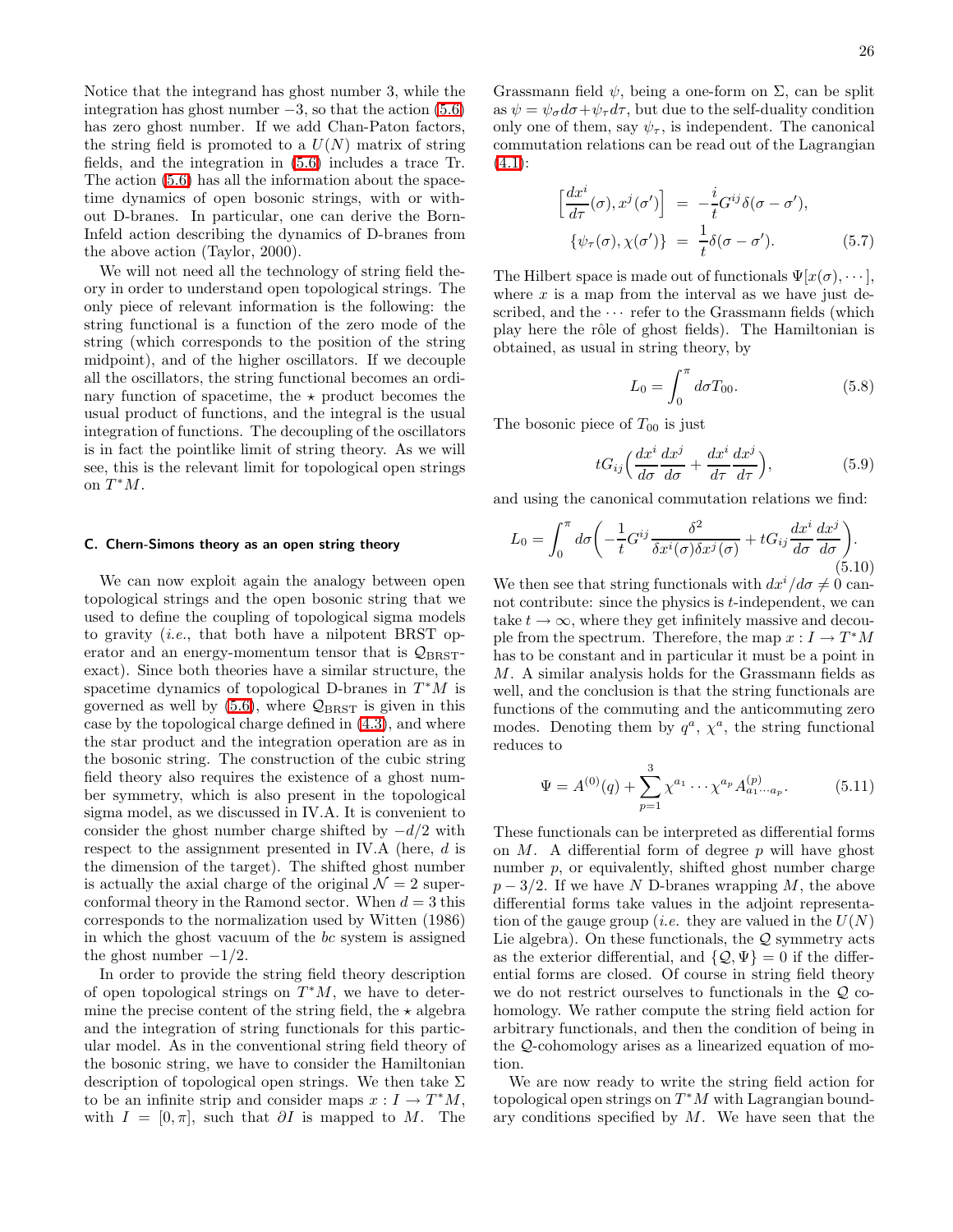relevant string functionals are of the form [\(5.11\)](#page-25-1). Since in string field theory the string field has ghost number one (equivalently,  $U(1)_R$  charge  $-1/2$ ), we see that

$$
\Psi = \chi^a A_a(q), \tag{5.12}
$$

where  $A_a(q)$  is a Hermitian matrix. In other words, the string field is just a  $U(N)$  gauge connection on M. Since the string field only depends on commuting and anticommuting zero modes, the integration of string functionals becomes ordinary integration of forms on  $M$ , and the star product becomes the usual wedge products of forms. We then have the following dictionary:

$$
\Psi \to A, \quad \mathcal{Q}_{BRST} \to d
$$
  

$$
\star \to \wedge, \qquad \int \to \int_M.
$$
 (5.13)

The string field action [\(5.6\)](#page-24-2) is then the usual Chern-Simons action for  $A$ , and by comparing with  $(2.1)$  we have the following relation between the string coupling constant and the Chern-Simons coupling:

$$
g_s = \frac{2\pi}{k+N},\tag{5.14}
$$

after taking into account the shift  $k \to k + N$ .

This result is certainly remarkable. In the usual open bosonic string, the string field involves an infinite tower of string excitations. For the open topological string, the topological character of the model implies that all excitations decouple, except for the lowest lying one. In other words, the usual reduction to a finite number of degrees of freedom that occurs in topological theories downsizes the string field to a single excitation. In physical terms, what is happening is that string theory reduces in this context to its pointlike limit, since the only relevant degree of freedom of the string is its zero mode, which describes the motion of a pointlike particle. As expected, the dynamics reduces then to a usual quantum field theory.

However, as explained by Witten (1995), since open topological string theory is a theory that describes open string instantons with Lagrangian boundary conditions, we should expect to have corrections to the above result due to nontrivial worldsheet instantons. It is easy to see that instantons  $x : \Sigma \to T^*M$  such that  $x(\partial \Sigma) \subset M$  are necessarily constant. Notice first that  $J = d\rho$ , where

$$
\rho = \sum_{a=1}^{3} p_a dq_a, \qquad (5.15)
$$

and  $p_a$  vanishes on M. Since x is a holomorphic map, the instanton action equals the topological piece  $-\int_{\Sigma} x^*(J)$ . This can be evaluated to be

$$
\int_{\Sigma} x^*(J) = \int_{\partial \Sigma} x^*(\rho) = 0 \tag{5.16}
$$

since  $x(\partial \Sigma) \subset M$ . Holomorphic maps with the above boundary conditions are necessarily constant, and there

are no worldsheet instantons in the geometry. Therefore, there are no instanton corrections to the Chern-Simons action that we derived above.

One of the immediate consequences of the Chern-Simons spacetime description of open topological strings on  $T^*M$  is that the coefficient  $F_{g,h}$  in the perturbative expansion  $(3.4)$  of Chern-Simons theory on M is given by the free energy of the topological string theory at genus  $g$  and  $h$  holes. What is then the interpretation of the fatgraph associated to  $F_{g,h}$  from the point of view of the topological string theory on  $T^*M$ ? Even though there are no "honest" worldsheet instantons in this geometry, there are degenerate instantons of zero area in which the Riemann surface degenerates to a graph in M. It is well-known that the moduli space of open Riemann surfaces contains this type of configurations. In the case at hand, the fatgraphs appearing in the  $1/N$  expansion of Chern-Simons theory on  $M$  are precisely the graphs that describe the degenerate instantons of the geometry. This model gives then a very concrete realization of the string picture of the 1/N expansion discussed in III.

#### <span id="page-26-0"></span>D. More general Calabi-Yau manifolds

In the previous section we have presented an explicit description of open topological strings on  $T^*M$ , following Witten (1995). What happens if the target is a more general Calabi-Yau manifold?

Let us consider a Calabi-Yau manifold  $X$  together with some Lagrangian submanifolds  $M_i \subset X$ , with  $N_i$  Dbranes wrapped over  $M_i$ . In this case the spacetime description of topological open strings will have two contributions. First of all, we have the contributions of degenerate holomorphic curves. These are captured by Chern-Simons theories on the manifolds  $M_i$ , following the same mechanism that we described for  $T^*M$ . However, as pointed out by Witten (1995), for a general Calabi-Yau  $X$  we may also have honest open string instantons contributing to the spacetime description, which will be embedded holomorphic Riemann surfaces with boundaries ending on the Lagrangian submanifolds  $M_i$ . An open string instanton  $\beta$  will intersect the  $M_i$  along onedimensional curves  $\mathcal{K}_i(\beta)$ , which are in general knots inside  $M_i$ . We know from  $(4.35)$  that the boundary of such an instanton will give a Wilson loop insertion in the spacetime action of the form  $\prod_i \text{Tr} U_{\mathcal{K}_i(\beta)}$ , where  $U_{\mathcal{K}_i(\beta)}$ is the holonomy of the Chern-Simons connection on  $\tilde{M}_i$ along the knot  $\mathcal{K}_i(\beta)$ . In addition, this instanton will be weighted by its area (which corresponds to the closed string background). We can then take into account the contributions of all instantons by including the corresponding Chern-Simons theories  $S_{\text{CS}}(A_i)$ , which account for the degenerate instantons, coupled in an appropriate way with the "honest" holomorphic instantons. The spacetime action will then have the form

<span id="page-26-1"></span>
$$
S(A_i) = \sum_{i} S_{\text{CS}}(A_i) + \sum_{\beta} e^{-\int_{\beta} \omega} \prod_{i} \text{Tr} U_{\mathcal{K}_i(\beta)} \quad (5.17)
$$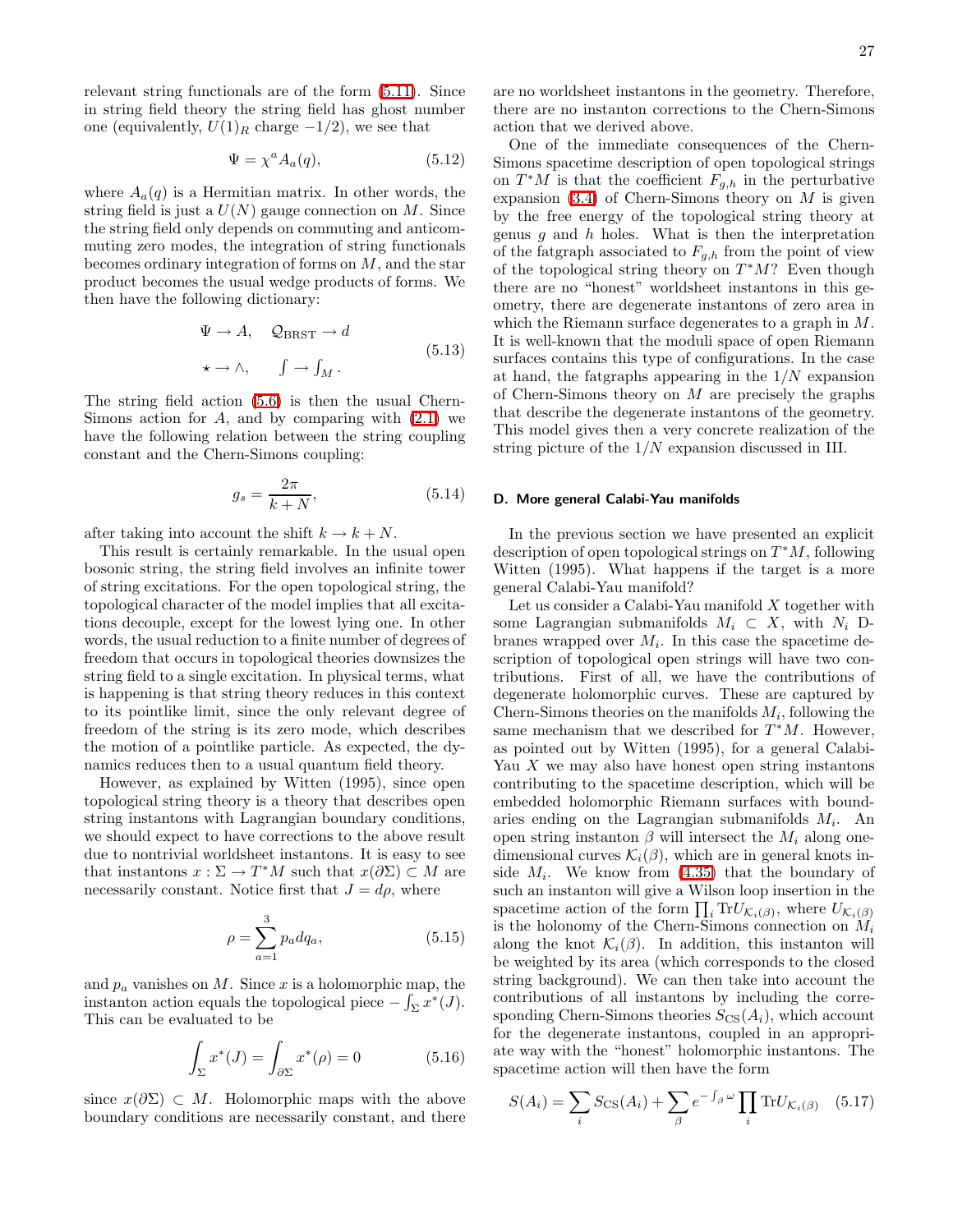<span id="page-27-4"></span>where  $\omega$  is the complexified Kähler form and the second sum is over "honest" holomorphic instantons  $\beta$ . Notice that all the Chern-Simons theories  $S_{\text{CS}}(A_i)$  have the same coupling constant, equal to the string coupling constant. More precisely,

$$
\frac{2\pi}{k_i + N_i} = g_s. \tag{5.18}
$$

In the action [\(5.17\)](#page-26-1), the honest holomorphic instantons are put "by hand" and in principle one has to solve a nontrivial enumerative problem to find them. Once they are included in the action, the path integral over the Chern-Simons connections will join degenerate instantons to these honest worldsheet instantons: if we have a honest worldsheet instanton ending on a knot  $K$ , it will give rise to a Wilson loop operator in  $(5.17)$ , and the  $1/N$ evaluation of the vacuum expectation value will generate all possible fatgraphs  $\Gamma$  joined to the knot  $\mathcal{K}$ , producing in this way partially degenerate worldsheet instantons (the fatgraphs are interpreted, as before, as degenerate instantons). An example of this situation is depicted in Fig. [13.](#page-27-1) This more complicated scenario was explored by Aganagic and Vafa (2001), Diaconescu, Florea, and Grassi (2003a, 2003b), and Aganagic, Mariño, and Vafa (2004). We will give examples of [\(5.17\)](#page-26-1) in VI.



<span id="page-27-1"></span>FIG. 13 This figure shows a partially degenerate worldsheet instanton of genus  $g = 0$  and with  $h = 3$  ending on an unknot. The instanton is made out of a honest holomorphic disk and the degenerate piece, which is a fatgraph.

## <span id="page-27-0"></span>E. The conifold transition and the large  $N$  duality

We know now that Chern-Simons theory on  $S^3$  is a topological open string theory on  $T^*S^3$ . The next step is to see if there is a closed string theory leading to the resummation [\(3.21\)](#page-12-4). As shown by Gopakumar and Vafa in an important paper (1999), the answer is yes.

One way to motivate their result is as follows: since the holes of the Riemann surfaces are due to the presence of D-branes, "filling the holes" to get the closed strings means getting rid of the D-branes. But this is precisely what happens in another large  $N$  duality, namely the AdS/CFT correspondence (Maldacena, 1998), where type IIB theory in flat space in the presence of D-branes is conjectured to be equivalent to type IIB theory in  $AdS_5 \times S^5$  with no D-branes, and where the radius of the  $S^5$  is related to the number of D-branes. The reason for that is that, at large  $N$ , the presence of the D-branes

can be traded by a deformation of the background geometry. In other words, we can make the branes disappear if we change the background geometry at the same time: as emphasized by Gopakumar and Vafa, large N dualities relating open and closed strings should be associated to transitions in the geometry. This reasoning suggests to look for a transition involving the background  $\widetilde{T}^*S^3$ . It turns out that such a transition is well-known in the physical and the mathematical literature, and it is called the conifold transition (see for example Candelas and de la Ossa, 1990). Let us explain this in detail.

The algebraic equation describing the deformed conifold is [\(5.2\)](#page-24-1). It is useful to rewrite this equation as follows. Introduce the following complex coordinates:

$$
x = \eta_1 + i\eta_2, \qquad v = i(\eta_3 - i\eta_4), u = i(\eta_3 + i\eta_4), \qquad y = \eta_1 - i\eta_2.
$$
 (5.19)

The deformed conifold can be now written as

<span id="page-27-3"></span>
$$
xy = uv + a. \tag{5.20}
$$

<span id="page-27-2"></span>Notice that in this parameterization the geometry has a  $\mathbf{T}^2$  fibration

$$
x, y, u, v \to x e^{-i\alpha}, y e^{i\alpha}, u e^{-i\beta}, v e^{i\beta} \tag{5.21}
$$

where the  $\alpha$  and  $\beta$  actions above can be taken to generate the  $(0, 1)$  and  $(1, 0)$  cycles of the  $\mathbf{T}^2$ , respectively. The  $T^2$  fiber can degenerate to  $S^1$  by collapsing one of its one-cycles. In [\(5.21\)](#page-27-2), for example, the  $U(1)<sub>\alpha</sub>$  action fixes  $x = 0 = y$  and therefore fails to generate a circle there. In the total space, the locus where this happens, i.e. the  $x =$  $0 = y$  subspace of X, is a cylinder  $uv = -a$ . Similarly, the locus where the other circle collapses,  $u = 0 = v$ , gives another cylinder  $xy = a$ . Therefore, we can regard the whole geometry as a  $\mathbf{T}^2 \times \mathbb{R}$  fibration over  $\mathbb{R}^3$ : if we define  $z = uv$ , the  $\mathbb{R}^3$  of the base is given by  $\text{Re}(z)$ and the axes of the two cylinders. The fiber is given by the circles of the two cylinders, and by  $\text{Im}(z)$ . The  $U(1)<sub>α</sub>$  fibration degenerates at  $z = -a$ , while the  $U(1)<sub>β</sub>$ fibration degenerates at  $z = 0$ . This is the same kind of fibration structure that we found when discussing the geometries of the form [\(4.55\)](#page-21-4).

As we did in section IV, it is very useful to represent the above geometry by depicting the singular loci of the torus action in the base  $\mathbb{R}^3$ . The loci where the cycles of the torus collapse, which are cylinders, project to lines in the base space. This is shown in Fig. [14.](#page-28-1) Notice that the S <sup>3</sup> of the deformed conifold geometry is realized in this picture as a  $\mathbf{T}^2$  fibration over an interval I. This interval is represented in Fig. [14](#page-28-1) by a dashed line in the z-plane between  $z = -a$  (where the  $(0, 1)$  cycle collapses) and  $z = 0$  (where the collapsing cycle is the  $(1, 0)$ ). The geometric description of  $S^3$  that is obtained in this way is in fact equivalent to the description given in II in terms of a Heegaard splitting along solid tori. To see this, let us cut the three-sphere in two pieces by cutting the interval I in two smaller intervals  $I_{1,2}$  through its midpoint. Each of the halves is a fibration of  $\mathbf{T}^2 = \mathbf{S}^1 \times \mathbf{S}_c^1$  over an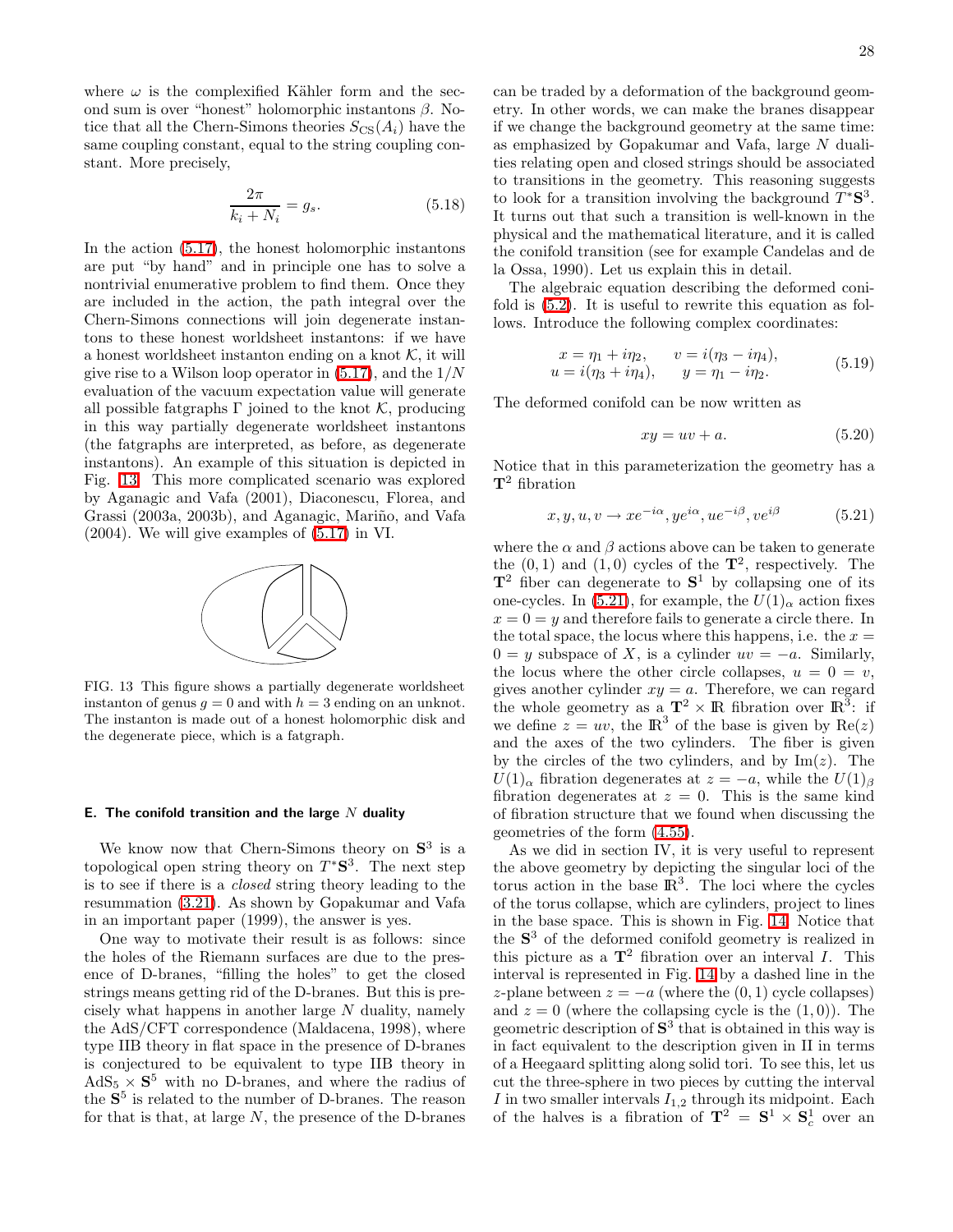

<span id="page-28-1"></span>FIG. 14 This figure represents  $T^*S^3$ , regarded as a  $T^2 \times \mathbb{R}$ fibration of  $\mathbb{R}^3$ . Two of the directions represent the axes of the two cylinders, and the third direction represents the real axis of the z-plane. The dashed line represents the  $S<sup>3</sup>$  cycle.

interval  $I_i$ , where  $S_c^1$  denotes the collapsing cycle. Of course the nontrivial part of the fibration refers to the collapsing cycle, so we can see each of the halves as  $S<sup>1</sup>$ times the fibration of the collapsing cycle over  $I_i$ , which is nothing but a disk. In other words, we are constructing the three-sphere by gluing two manifolds of the form  $S^1 \times$ D. These are of course two solid tori, which are glued after exchanging the two cycles, i.e. after performing an S transformation. This is shown in Fig. [15.](#page-29-1)

<span id="page-28-2"></span>The conifold singularity appears when  $a = 0$  in  $(5.20)$ and the three-sphere collapses. This is described by the equation

$$
xy = uv.\t\t(5.22)
$$

In algebraic geometry, singularities can be avoided in two ways, in general. The first way is to deform the complex geometry, and in our case this leads to the deformed conifold [\(5.2\)](#page-24-1). The other way is to resolve the singularity, for example by performing a blow up, and this leads to the resolved conifold geometry (see for example Candelas and de la Ossa, 1990). The resolution of the geometry can be explained as follows. The equation [\(5.22\)](#page-28-2) can be solved by

$$
x = \lambda v, \quad u = \lambda y \tag{5.23}
$$

<span id="page-28-3"></span>where  $\lambda$  is an inhomogeneous coordinate in  $\mathbb{P}^1$ . [\(5.23\)](#page-28-3) can be interpreted as defining the bundle  $\mathcal{O}(-1) \oplus$  $\mathcal{O}(-1) \rightarrow \mathbb{P}^{1}$ . To make contact with the toric descrip-tion given in [\(4.56\)](#page-21-5), we put  $x = z_1z_3$ ,  $y = z_2z_4$ ,  $u = z_1z_2$ and  $v = z_3z_4$ . We then see that  $\lambda = z_1/z_4$  is the inhomogenous coordinate for the  $\mathbb{P}^1$  described in [\(4.56\)](#page-21-5) by  $|z_1|^2 + |z_4|^2 = t$ . We therefore have a *conifold transition* in which the three-sphere of the deformed conifold shrinks to zero size as a goes to zero, and then a two-sphere of size  $t$  grows giving the resolved conifold. In terms of the coordinates  $z_1, \dots, z_4$ , the  $\mathbf{T}^2$  action [\(5.21\)](#page-27-2) becomes

$$
z_1, z_2, z_3, z_4 \to e^{-i(\alpha + \beta)} z_1, e^{i\alpha} z_2, e^{i\beta} z_3, z_4. \qquad (5.24)
$$

This  $\mathbf{T}^2$  fibration is precisely [\(4.59\)](#page-21-7). Notice that the singular loci of fibration of the resolved conifold which is encoded in the trivalent graph of Fig. [11](#page-21-6) is inherited from the singular loci depicted in Fig. [14.](#page-28-1) The transition from the deformed to the resolved conifold can then be represented pictorially as in Fig. [16.](#page-29-2)

Now we are ready to state the conjecture of Gopakumar and Vafa (1999). We know that Chern-Simons theory is an open topological string on the deformed conifold geometry with  $N$  topological D-branes wrapping the three-sphere. The conjecture is that at large  $N$  the Dbranes induce a conifold transition in the background geometry, so that we end up with the resolved conifold and no D-branes. But in the absence of D-branes that enforce boundary conditions we just have a theory of closed topological strings. Therefore, *Chern-Simons theory on*  $S^3$  is equivalent to closed topological string theory on the resolved conifold. As we will see, the relation between the parameters is the following: the closed string coupling constant is the open string coupling constant, or equivalently the Chern-Simons effective coupling constant as in [\(3.11\)](#page-12-5). The size of the  $\mathbb{P}^1$  in the resolved geometry is given by the 't Hooft coupling of Chern-Simons theory,

<span id="page-28-4"></span>
$$
t = ig_s N = xN.
$$
 (5.25)

This conjecture has been proved by embedding the duality in type II superstring theory (Vafa, 2001a) and lifting it to M-theory (Acharya, 2000; Atiyah, Maldacena, and Vafa, 2001). There is also a worldsheet derivation of the duality due to Ooguri and Vafa (2002). In the next subsection, we will give evidence for the conjecture at the level of the free energy.

#### <span id="page-28-0"></span>F. A test of the duality: the partition function

A nontrivial test of the duality advocated by Gopakumar and Vafa is to verify that the free energy of  $U(N)$ Chern-Simons theory on the three-sphere agrees with the free energy of closed topological strings on the resolved conifold. So far, what we have uncovered is the open string expansion of Chern-Simons theory, which is (order by order in  $x$ ) determined by the perturbative expansion. In order to find a closed string interpretation, we have to sum over the holes, as in [\(3.20\)](#page-12-3). The 't Hooft parameter t is given by  $(5.25)$  and

$$
F_g^{\mathbf{p}}(t) = \sum_{h=1}^{\infty} F_{g,h}^{\mathbf{p}}(-it)^h.
$$
 (5.26)

Let us first focus on  $q \geq 2$ . To perform the sum explicitly, we write again the  $\sum$ y, we write again the  $\zeta$  function as  $\zeta(2g - 2 + 2p) =$ <br>  $\sum_{n=1}^{\infty} n^{2-2g-2p}$ , and use the binomial series,

$$
\frac{1}{(1-z)^q} = \sum_{n=0}^{\infty} {q+n-1 \choose n} z^n
$$
 (5.27)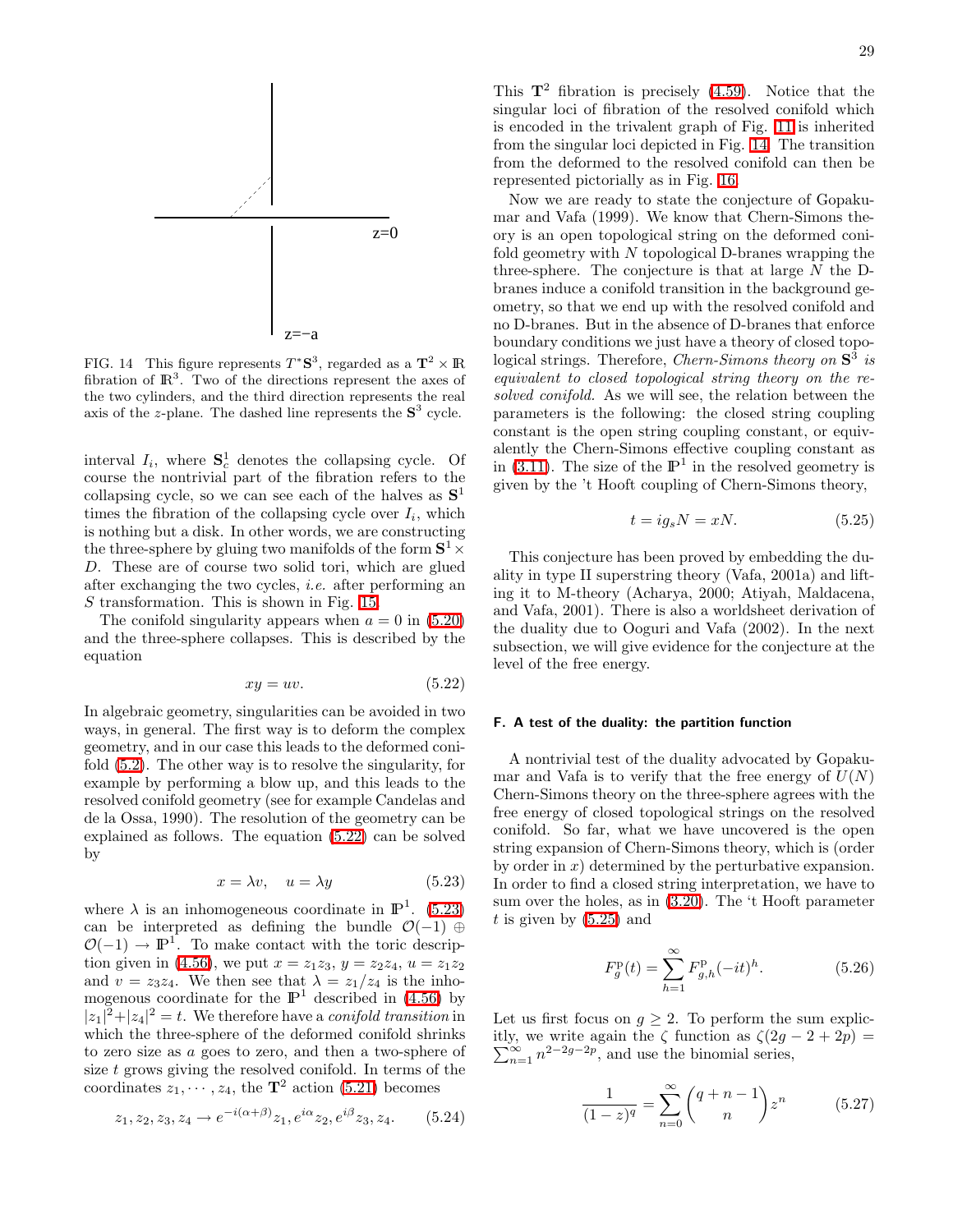

<span id="page-29-1"></span>FIG. 15 On the left hand side, we represent  $S^3$  as a  $T^2$  fibration over the interval. One of the circles of the torus degenerates over one endpoint, while the other circle degenerates over the opposite endpoint. Each of the degenerating circles fibers over half the interval to produce a disc D, and on the right hand side the three-sphere is equivalently realized as two  $S^1 \times D$  glued through an S transformation.



<span id="page-29-2"></span>FIG. 16 A pictorial representation of the conifold transition. The figure on the left represents the deformed conifold with an S<sup>3</sup>, the figure on the center is the conifold singularity, and the figure on the right is the resolved conifold.

<span id="page-29-3"></span>to obtain:

$$
F_g^{\rm p}(t) = \frac{(-1)^g |B_{2g} B_{2g-2}|}{2g(2g-2)(2g-2)!} + \frac{B_{2g}}{2g(2g-2)} \sum_{n \in \mathbb{Z}}' \frac{1}{(-it + 2\pi n)^{2g-2}},
$$
(5.28)

where  $'$  means that we omit  $n = 0$ . Now we notice that, if we write

$$
F^{\rm np} = \sum_{g=0}^{\infty} F_g^{\rm np}(t) g_s^{2g-2}
$$
 (5.29)

then for,  $g \ge 2$ ,  $F_g^{\text{np}}(t) = B_{2g}/(2g(2g-2)(-it)^{2g-2},$ which is precisely the  $n = 0$  term missing in [\(5.28\)](#page-29-3). We then define:

$$
F_g(t) = F_g^{\rm p}(t) + F_g^{\rm np}(t). \tag{5.30}
$$

Finally, since

$$
\sum_{n \in \mathbf{Z}} \frac{1}{n+z} = \frac{2\pi i}{1 - e^{-2\pi i z}},\tag{5.31}
$$

by taking derivatives w.r.t. z we can write

<span id="page-29-4"></span>
$$
F_g(t) = \frac{(-1)^g |B_{2g} B_{2g-2}|}{2g(2g-2)(2g-2)!} + \frac{|B_{2g}|}{2g(2g-2)!} \text{Li}_{3-2g}(e^{-t}),\tag{5.32}
$$

again for  $g \geq 2$ . If we now compare to [\(4.31\)](#page-17-4), we see that [\(5.32\)](#page-29-4) has precisely the structure of the free energy of a closed topological string, with  $n_1^0 = 1$ , and the rest of the Gopakumar-Vafa invariants being zero. Also, from the first term, which gives the contribution of the constant maps, we find that  $\chi(X) = 2$ . In fact, [\(5.32\)](#page-29-4) is precisely the  $F_g$  amplitude of the resolved conifold. This is a remarkable check of the conjecture.

#### <span id="page-29-0"></span>G. Incorporating Wilson loops

As we have extensively discussed, most of the wealth of Chern-Simons theory on S 3 is due to the Wilson loop operators along knots. How do we incorporate Wilson loops in the string picture that we have just developed? In III.C we saw that, once one has a closed string description of the  $1/N$  expansion, Wilson loops are related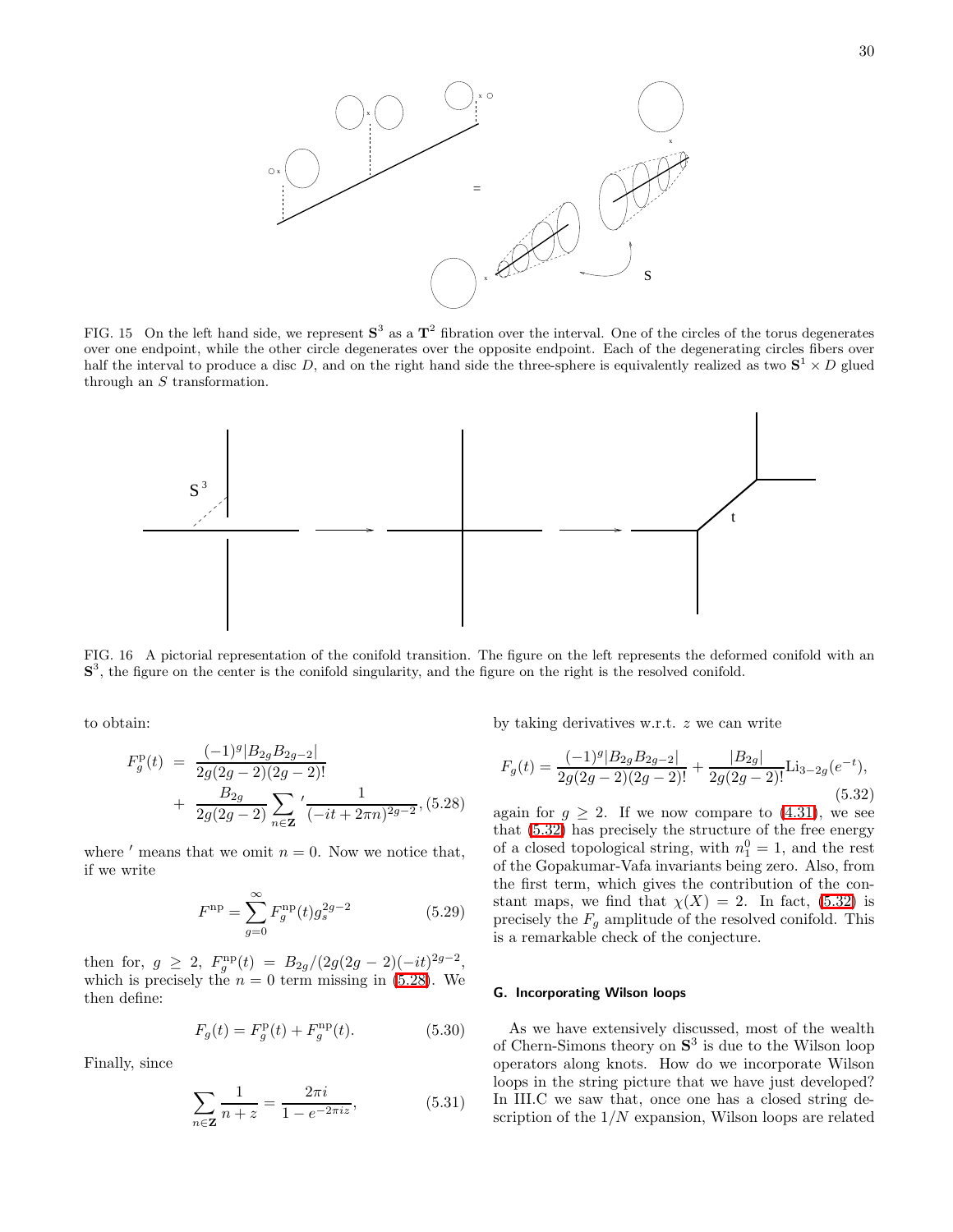to open strings in the closed string geometry. Since the string description involves topological strings, it is natural to assume that Wilson loops are going to be described by open topological strings in the resolved conifold, and this means that we need a Lagrangian submanifold specifying the boundary conditions for the strings.

These issues were addressed in an important paper by Ooguri and Vafa (2000). In order to give boundary conditions for the open strings in the resolved conifold, Ooguri and Vafa constructed a natural Lagrangian submanifold  $\widetilde{\mathcal{C}}_{\mathcal{K}}$  in  $T^*\mathbf{S}^3$  for any knot  $\mathcal{K}$  in  $\mathbf{S}^3$ . This construction is rather canonical, and it is called the conormal bundle of K. The details are as follows: suppose that a knot K is parameterized by a curve  $q(s)$ , where  $s \in [0, 2\pi)$ . The conormal bundle of  $K$  is the space

$$
\widetilde{\mathcal{C}}_{\mathcal{K}} = \left\{ (q(s), p) \in T^* \mathbf{S}^3 \vert \sum_a p_a \dot{q}_a = 0, \ 0 \le s \le 2\pi \right\}
$$
\n(5.33)

where  $p_a$  are coordinates for the cotangent bundle, and  $\dot{q}_a$  denote the derivatives w.r.t. s. This space is an  $\mathbb{R}^2$ fibration of the knot itself, where the fiber on the point  $q(s)$  is given by the two-dimensional subspace of  $T_q^*$  $S^3$  of planes orthogonal to  $\dot{q}(s)$ .  $\mathcal{C}_{\mathcal{K}}$  has in fact the topology of  $\mathbf{S}^1 \times \mathbb{R}^2$ , and intersects  $\mathbf{S}^3$  along the knot  $\mathcal{K}$ .

One can now consider, together with the  $N$  branes wrapping  $S^3$ , a set of M probe branes wrapping  $\widetilde{\mathcal{C}}_{\mathcal{K}}$ . As usual when we have two sets of D-branes, we have three different types of strings: the strings with both ends on the N branes are described by  $U(N)$  Chern-Simons theory on  $S^3$ , as we argued before. In the same way, the strings with both ends on the M branes are described by  $U(M)$  Chern-Simons theory on  $\mathcal{C}_{\mathcal{K}}$ . But there is a new sector due to strings stretched between the N branes and the M branes. To study these strings, we can make an analysis similar to the one we did in section C above. First, we have to impose again that  $dx^{i}/d\sigma = 0$ . Therefore,  $x^i$  has to be a constant, and since the endpoints of the string lie on different submanifolds, the only possibility is that  $x^i \in \mathbf{S}^3 \cap \widetilde{\mathcal{C}}_{\mathcal{K}} = \mathcal{K}$ . A similar analysis holds for the Grassmann fields, and we then find that the string functionals describing the new sector of strings are a function of a single commuting zero mode q parametrizing  $K$ , and a single anticommuting zero mode  $\chi$ . In other words,

$$
\mathcal{A} = \phi(q) + \chi \xi(q). \tag{5.34}
$$

where  $\phi$  is a complex scalar field in the bifundamental representation  $(N, \overline{M})$ , and living in the intersection of the two branes,  $K$ . The fact that the scalar is complex is due to the fact that our strings are oriented, and we have to consider both a real scalar in representation  $(N, \overline{M})$  together with another real scalar in representation  $(\overline{N}, M)$ , which we can put together as a complex scalar in one of the representations. The Q operator is just the exterior differential d on  $S^1$ .

As we explained above, the string field is the piece of the above functional with  $U(1)<sub>R</sub>$  charge  $-1/2$ . However,

31

one in  $S<sup>3</sup>$ , and it is given for a differential form of degree p by  $p - 1/2$ . This is because the target is now  $S^1$  with  $d = 1$ . Therefore, the surviving field is in this case the scalar  $\phi(q)$ . This is consistent with the fact that, since the spacetime dynamics takes place now on a circle, and since  $\mathcal{Q} = d$ , the kinetic term for the string field action [\(5.6\)](#page-24-2) is only non-trivial if the string field is a scalar. The full action for  $\phi(q)$  is simply  $\oint_{\mathcal{K}} \overline{\phi} d\phi$ . However, there are also two background gauge fields that interact with the Chan-Paton factors at the endpoints of the strings. These are the  $U(N)$  gauge connection A on  $S^3$ , and the  $U(M)$  gauge connection  $\widetilde{A}$  on  $\widetilde{\mathcal{C}}_{\mathcal{K}}$ . The complex scalar couples to the gauge fields in the standard way,

$$
\oint_{\mathcal{K}} \text{Tr} \,\bar{\phi} \, A\phi - \phi \widetilde{A} \big) \,\bar{\phi}.\tag{5.35}
$$

Here we regard  $\tilde{A}$  as a source. If we now integrate out  $\phi$ we obtain

<span id="page-30-1"></span>
$$
\exp\left[-\log\det\left(\frac{d}{ds} + \sum_{a} (A_a - \widetilde{A}_a) \frac{dq_a}{ds}\right)\right] \tag{5.36}
$$

which can be easily evaluated as

$$
\exp\Bigl[-\text{Tr }\log(1-U\otimes V)\Bigr]=\exp\Bigl\{\sum_{n=1}^{\infty}\frac{1}{n}\text{ Tr}U^n\text{ Tr}V^n\Bigr\},\tag{5.37}
$$

where  $U, V^{-1}$  are the holonomies of  $A, \overline{A}$  around the knot  $K$ , and we have dropped an overall constant. In this way we obtain the effective action for the A field

<span id="page-30-0"></span>
$$
S_{\text{CS}}(A) + \sum_{n=1}^{\infty} \frac{1}{n} \text{Tr} U^n \text{Tr} V^n \tag{5.38}
$$

where  $S_{\text{CS}}(A)$  is of course the Chern-Simons action for A. Therefore, in the presence of the probe branes, the action involves an insertion of the Ooguri-Vafa operator that was introduced in [\(2.77\)](#page-10-5). Since we are regarding the M branes as a probe, the holonomy  $V$  is an arbitrary source. The extra piece in [\(5.38\)](#page-30-0) can be interpreted as coming from an annulus of zero length interpolating between the two sets of D-branes. Later on we will consider a simple generalization of the above for an annulus of finite length.

Let us now follow this system through the geometric transition. The N branes disappear, and the background geometry becomes the resolved conifold. However, the M probe branes are still there. It is natural to conjecture that they are now wrapping a Lagrangian submanifold  $\mathcal{C}_{\mathcal{K}}$  of  $\mathcal{O}(-1) \oplus \mathcal{O}(-1) \to \mathbb{P}^1$  that can be obtained from  $\widetilde{\mathcal{C}}_{\mathcal{K}}$  through the geometric transition. The final outcome is the existence of a map between knots in  $S<sup>3</sup>$  and Lagrangian submanifolds in  $\mathcal{O}(-1) \oplus \mathcal{O}(-1) \rightarrow \mathbb{P}^1$  which sends

$$
\mathcal{K} \to \mathcal{C}_{\mathcal{K}}.\tag{5.39}
$$

Moreover, one has  $b_1(\mathcal{C}_{\mathcal{K}}) = 1$ . This conjecture is clearly well-motivated in the physics. Ooguri and Vafa (2000)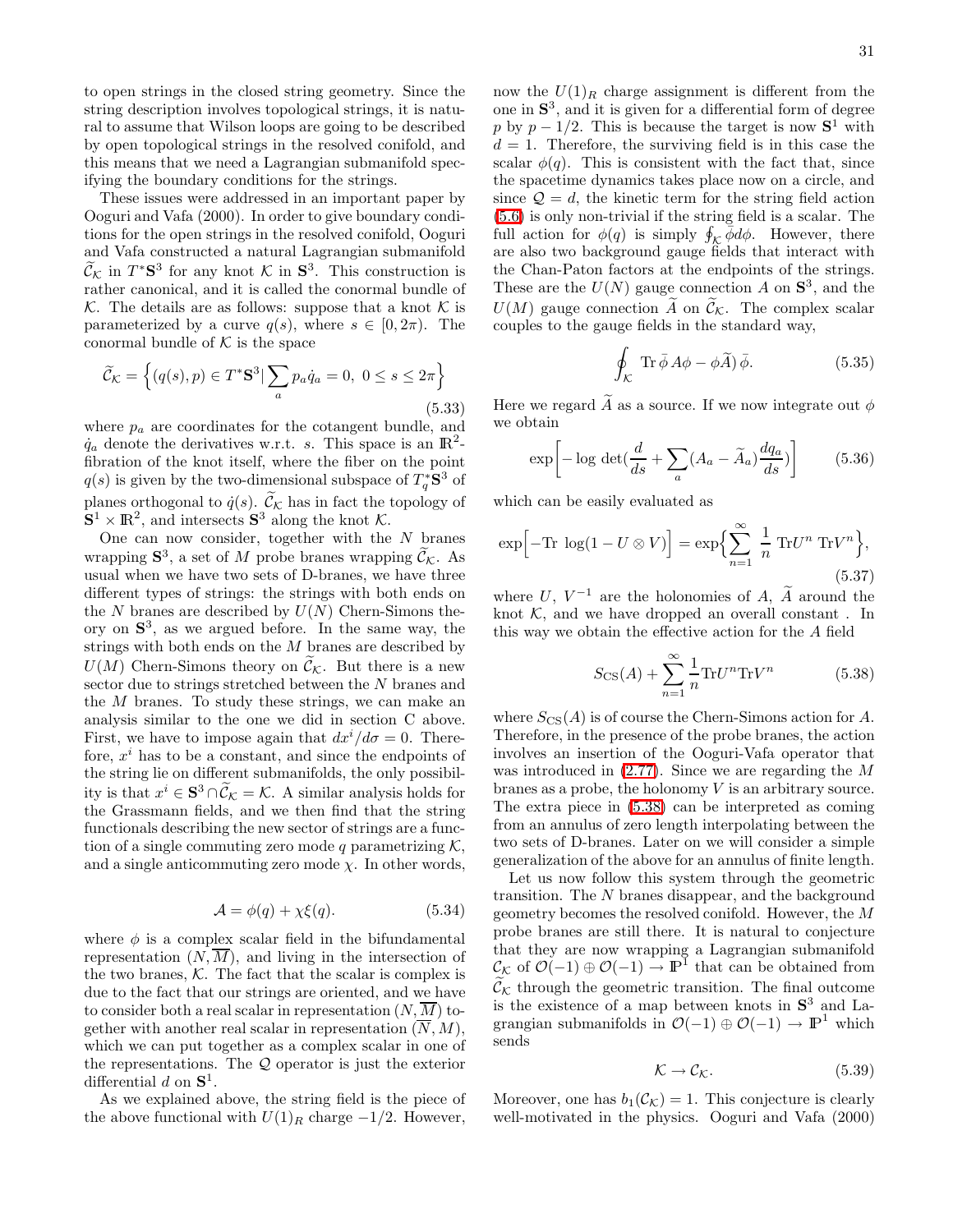constructed  $\mathcal{C}_{\mathcal{K}}$  explicitly when  $\mathcal{K}$  is the unknot, and Labastida, Mariño, and Vafa (2000) proposed Lagrangian submanifolds for certain algebraic knots and links (including torus knots). Finally, Taubes (2001) has constructed a map from knots to Lagrangian submanifolds in the resolved conifold for a wide class of knots.

The Lagrangian submanifold  $\mathcal{C}_{\mathcal{K}}$  in the resolved geometry gives precisely the open string sector that is needed in order to extend the large N duality to Wilson loops. According to Ooguri and Vafa (2000), the free energy of open topological strings [\(4.39\)](#page-18-1) with boundary conditions specified by  $\mathcal{C}_{\mathcal{K}}$  is identical to the free energy of the deformed Chern-Simons theory with action [\(5.38\)](#page-30-0), which is nothing but [\(2.80\)](#page-10-4):

$$
F(V) = F_{\text{CS}}(V). \tag{5.40}
$$

<span id="page-31-2"></span>Notice that, since  $b_1(\mathcal{C}_{\mathcal{K}}) = 1$ , the topological sectors of maps with positive winding numbers correspond to vec- $\frac{1}{k}$  labelling the connected vacuum expectation values, and one finds

$$
i^{|\vec{k}|} \sum_{g=0}^{\infty} F_{g,\vec{k}}(t) g_s^{2g-2+|\vec{k}|} = -\frac{1}{\prod_j j^{k_j}} W_{\vec{k}}^{(c)}.
$$
 (5.41)

It is further assumed that there is an analytic continuation of  $F(V)$  from negative to positive winding numbers in such a way that the equality [\(5.40\)](#page-31-2) holds in general. Another useful way to state the correspondence [\(5.40\)](#page-31-2) is to use the total partition function of topological open strings [\(4.46\)](#page-19-3) instead of the free energy. The duality between open string amplitudes and Wilson loop expectation values reads simply

<span id="page-31-4"></span>
$$
Z_R = W_R,\tag{5.42}
$$

where  $Z_R$  was introduced in [\(4.46\)](#page-19-3) and  $W_R$  is the knot invariant in representation R.

When  $K$  is the unknot in the three-sphere, the conjecture of Ooguri and Vafa can be tested in full detail (Ooguri and Vafa, 2000; Mariño and Vafa, 2002). For more general knots and links, the open string free energy is not known, but one can test the duality indirectly by verifying that the Chern-Simons side satisfies the structural properties of open string amplitudes that we explained at the end of IV.C (Labastida and Mariño, 2001; Ramadevi and Sharkar, 2001; Labastida, Mariño, and Vafa, 2000; Labastida and Mariño, 2002; Mariño, 2002b).

## <span id="page-31-0"></span>VI. STRING AMPLITUDES AND CHERN-SIMONS **THEORY**

The duality between Chern-Simons on  $S<sup>3</sup>$  and closed topological strings on the resolved conifold gives a very nice realization of the gauge/string theory duality. However, from the "gravity" point of view we do not learn much about the closed string geometry, since the resolved conifold is quite simple (remember that it only has



<span id="page-31-3"></span>FIG. 17 A Calabi-Yau which is a  $\mathbf{T}^2 \times \mathbb{R}$  fibration of  $\mathbb{R}^3$ . The dashed lines represent  $S^3$ 's.

one nontrivial Gopakumar-Vafa invariant). It would be very interesting to find a topological gauge theory dual to more complicated geometries, like the ones we discussed in section IV, in such a way that we could use our knowledge of gauge theory to learn about enumerative invariants of closed strings, and about closed strings in general.

The program of extending the geometric transition of Gopakumar and Vafa was started by Aganagic and Vafa (2001). Their basic idea was to construct geometries that locally contain  $T^{\ast}S^3$ 's, and then follow the geometric transitions to dual geometries where the deformed conifolds are replaced by resolved conifolds. Remarkably, a large class of non-compact toric manifolds can be realized in this way, as it was made clear by Aganagic, Mariño, and Vafa (2004) and Diaconescu, Florea, and Grassi (2003b). In this section we will present some examples where closed string amplitudes can be computed by using this idea.

#### <span id="page-31-1"></span>A. Geometric transitions for toric manifolds

The geometries that we discussed in section IV are  $\mathbf{T}^2 \times \mathbb{R}$  fibrations of  $\mathbb{R}^3$  which contain two-spheres (represented by the compact edges of the geometry). In this section we will construct geometries with the same fibration structure that contain three-spheres, and can be related by a geometric transition to some of the toric geometries that we analyzed in section IV.

Recall from the discussion in section V that the deformed conifold has the structure of a  $\mathbf{T}^2 \times \mathbb{R}$  fibration of  $\mathbb{R}^3$  which can be encoded in a nonplanar graph as in Fig. [14.](#page-28-1) The degeneration loci of the cycles of the torus fiber are represented in this graph by straight lines, while the S 3 is represented by a dashed line in between these loci. This graphical procedure can be generalized, and it is easy to construct more general  $\mathbf{T}^2 \times \mathbb{R}$  fibrations of  $\mathbb{R}^3$  by specifying degeneration loci in a diagram that represents the  $\mathbb{R}^3$  basis. A simple example is shown in Fig. [17.](#page-31-3) This geometry contains two  $S^3$ 's, represented by dashed lines. These three-spheres are also constructed as torus fibrations over the interval, and the cycles that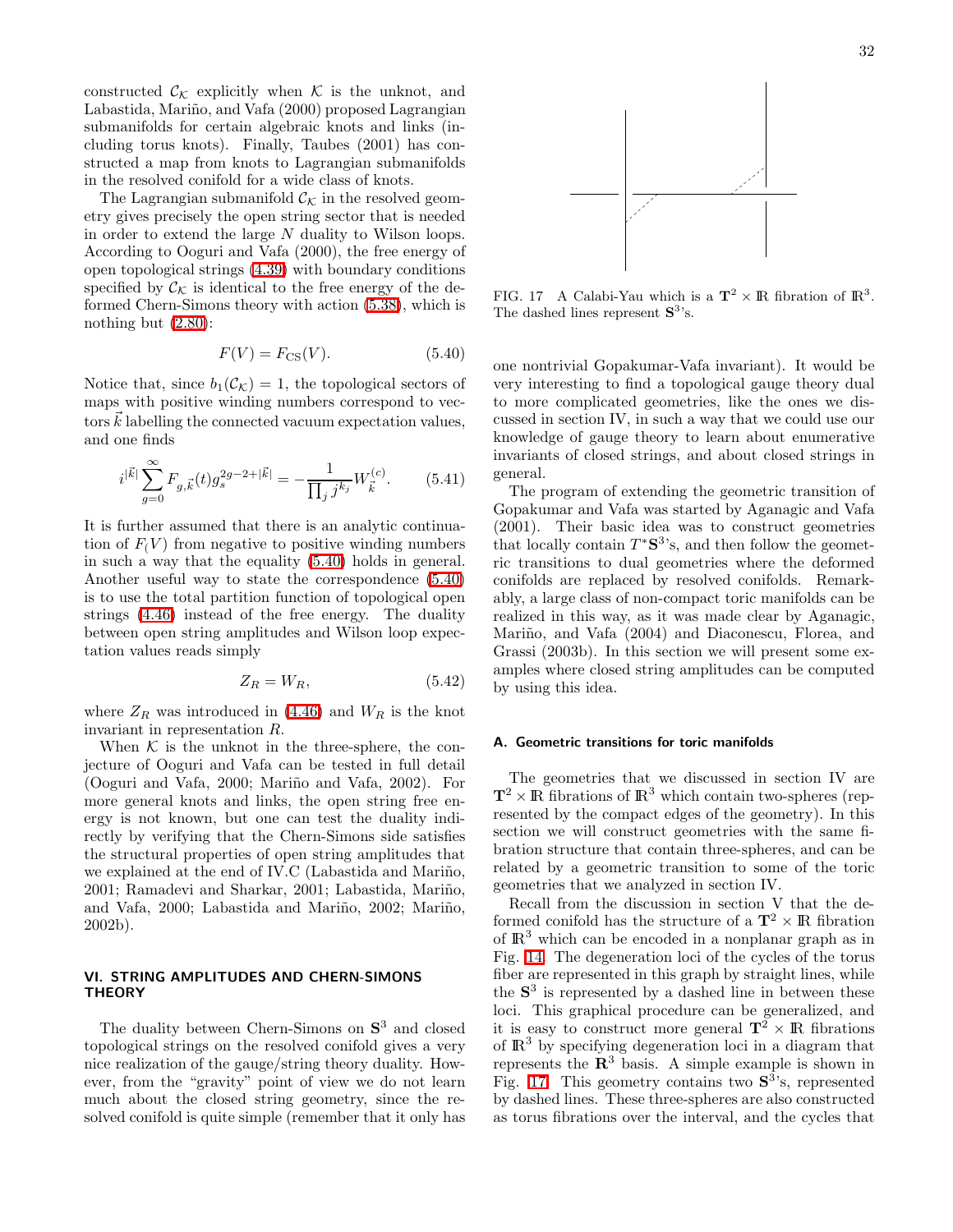degenerate at the endpoints can be read from the graph. In fact, both are described by a  $\mathbf{T}^2$  fibration where the  $(0, 1)$  cycle collapses at one endpoint, and the  $(1, 0)$  cycle collapses at the other endpoint. As we explained in V.E, this gives a Heegaard splitting of the three-sphere along solid tori. These tori are glued together through the S transformation that relates one of the collapsing cycles to the other.

We can also construct geometries which contain more general three-manifolds. If a manifold  $M$  admits a Heegaard splitting along two solid tori, it will be specified by an  $SL(2, \mathbb{Z})$  matrix  $V_M$  mapping the  $(p_L, q_L)$  cycle of one  $\mathbf{T}^2$  to the  $(p_R, q_R)$  cycle of the other  $\mathbf{T}^2$ . Equivalently, M can be obtained as a torus fibration over an interval where the  $(p_L, q_L)$  and  $(p_R, q_R)$  cycles degenerate at the endpoints, as we explained in V.E in the simple case of the  $(1,0)$  and  $(0,1)$  cycles. The local geometry  $T^*M$ will be described by two overlapping lines with slopes  $-p<sub>L</sub>/q<sub>L</sub>$  and  $-p<sub>R</sub>/q<sub>R</sub>$ . The dashed line in between them will represent the three-manifold  $M$ .

Given a graph like the one in Fig. [17,](#page-31-3) one can try to use the conifold transition "locally," as it was first explained by Aganagic and Vafa (2001). The above geometry, for example, contains two deformed conifolds with their corresponding three-spheres, therefore there is a geometric transition where the three-spheres go to zero size and then the corresponding singularities are blown-up to give a resolved geometry. This geometric transition is depicted in Fig. [18.](#page-33-0) The resolved geometry is clearly toric, and it can be easily built up by gluing four trivalent vertices, as we explained in IV.D. It has two Kähler classes corresponding to the two blown-up two-spheres, and denoted by  $t_1$ ,  $t_2$  in Fig. [18.](#page-33-0) It also contains a third two-sphere associated to the intermediate, horizontal leg, with Kähler parameter  $t$ .

Although we have focused on the example depicted in Fig. [17,](#page-31-3) it is clear what the general philosophy is: one considers a "deformed" geometry and performs geometric transitions "locally." The resulting "resolved" geometry will be a toric Calabi-Yau manifold of the type discussed in section IV. The planar graph describing the resolved geometry can be easily reconstructed from the nonplanar graph describing the deformed geometry.

#### <span id="page-32-0"></span>B. Closed string amplitudes and geometric transitions

We will now use the generalized geometric transition that we found in the last subsection in order to compute the topological string amplitudes. Let us first wrap  $N_i$  branes,  $i = 1, 2$ , around the two  $S^3$ 's of the deformed geometry depicted in Fig. [17.](#page-31-3) What is the effective topological action describing the resulting open strings? Since this geometry is not globally of the form  $T^*M$ , we are in the situation described in V.D: for open strings with both ends on the same  $S^3$ , the dynamics is described by Chern-Simons theory with gauge group  $U(N_i)$ , therefore we will have two Chern-Simons theories with groups  $U(N_1)$  and  $U(N_2)$ . However, there is a new sector of open strings stretched between the two three-spheres: these are the nondegenerate instantons that we discussed in V.D following Witten (1995).

Instead of describing these open strings in geometric terms, it is better to use the spacetime physics associated to these strings. A similar situation was considered when we analyzed the incorporation of Wilson loops in the geometric transition. There we had two sets of intersecting D-branes, giving a massless complex scalar field living in the intersection and in the bifundamental representation of the gauge groups. In the situation depicted in Fig. [17,](#page-31-3) the same arguments indicate that there is a complex scalar  $\phi$  in the representation  $(N_1, \overline{N}_2)$ , corresponding to the bifundamental strings stretched between the two sets of D-branes. The difference with the situation that we were considering before is that this complex scalar is now massive, since the strings have a finite length, and its mass is proportional to the "distance" between the two three-spheres. This length is measured by a complexified Kähler parameter that will be denoted by  $r$ . The kinetic term for the complex scalar will be given by

<span id="page-32-2"></span><span id="page-32-1"></span>
$$
\oint_{\mathbf{S}^1} \bar{\phi}(d + A_1 - A_2 - r)\phi.
$$
\n(6.1)

We can now integrate out this complex scalar field as we did in [\(5.37\)](#page-30-1) to obtain the correction to the Chern-Simons actions on the three-spheres due to the presence of the new sector of open strings:

$$
\mathcal{O}(U_1, U_2; r) = \exp\left\{\sum_{n=1}^{\infty} \frac{e^{-nr}}{n} \text{Tr} U_1^n \text{Tr} U_2^n \right\}, \quad (6.2)
$$

where  $U_{1,2}$  are the holonomies of the corresponding gauge fields around the  $S^1$  in [\(6.1\)](#page-32-1). The operator  $\mathcal O$  can be also interpreted as the amplitude for a primitive annulus of area r together with its multicovers, which are labelled by *n*. This annulus "connects" the two  $S^3$ s, *i.e.* one of its boundaries is a circle in one three-sphere, and the other boundary is a circle in the other sphere. The sum over  $n$  in the exponent of  $(6.2)$  is precisely the sum over open string instantons in the second term of [\(5.17\)](#page-26-1), for this particular geometry.

The problem now is to determine how many configurations like this one contribute to the full amplitude. It turns out that the only contributions come from open strings stretching along the degeneracy locus, i.e. along the edges of the graph that represents the geometry. This was found by Diaconescu, Florea and Grassi (2003a, 2003b) by using localization arguments, and derived by Aganagic, Mariño, and Vafa (2004) by exploiting invariance under deformation of complex structures. This result simplifies the problem enormously, and gives a precise description of all the nondegenerate instantons contributing in this geometry: they are annuli stretching along the fixed lines of the  $T^2$  action, together with their multicoverings, and the  $S^1$  in [\(6.1\)](#page-32-1) is the circle that fibers over the edge connecting  $M_1$  and  $M_2$ . This is illustrated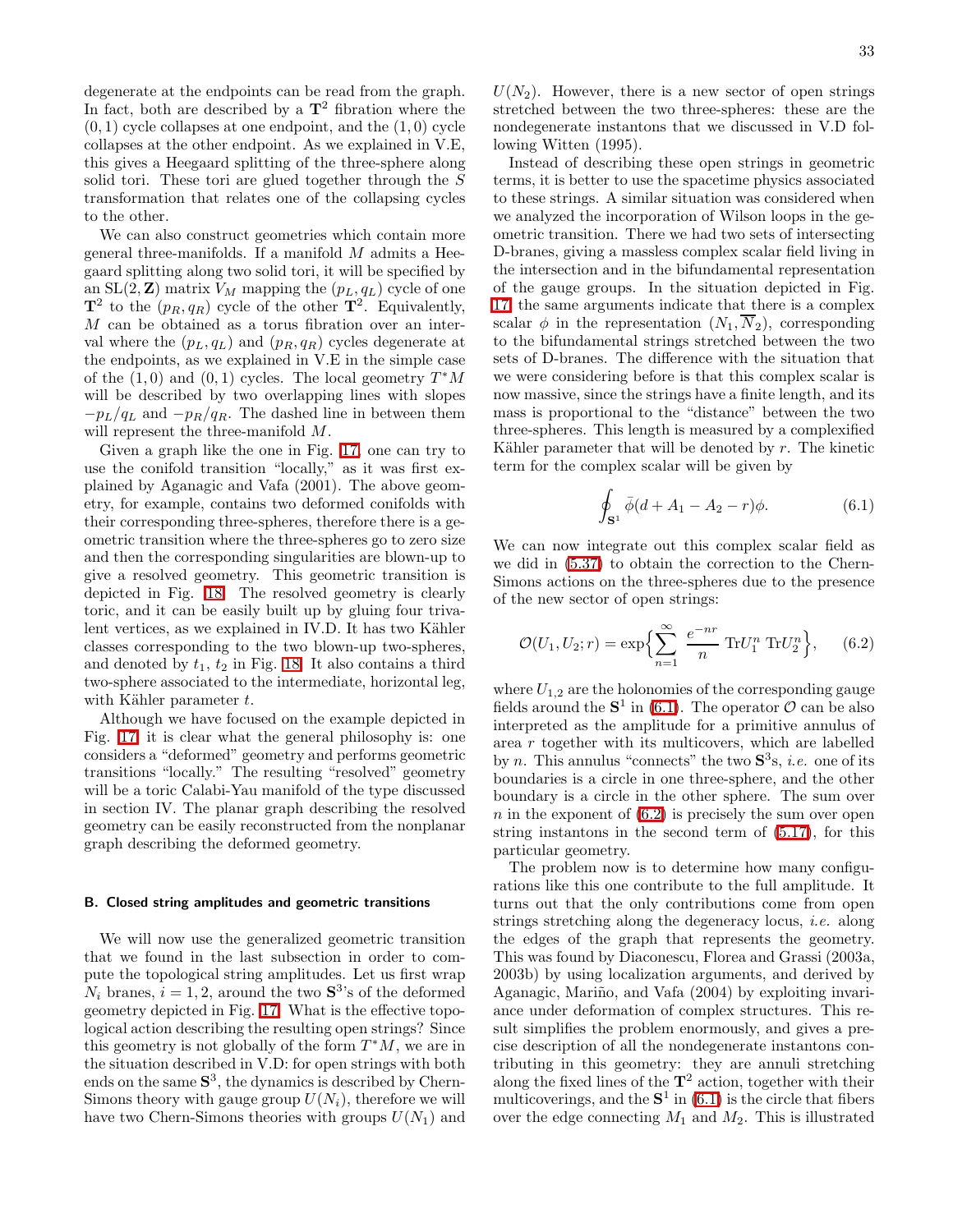

<span id="page-33-0"></span>FIG. 18 This figure shows the geometric transition of the Calabi-Yau depicted in Fig. [17.](#page-31-3) In the leftmost geometry there are two three-spheres, represented by dashed lines. The intermediate geometry is singular, and the figure on the right shows the planar graph associated to the smooth toric Calabi-Yau after the transition. It contains three  $\mathbb{P}^1$ s with Kähler parameters  $t_1$ ,  $t_2$  and  $t$ .



<span id="page-33-1"></span>FIG. 19 The only nondegenerate instantons contributing to the geometry of Fig. [17](#page-31-3) come from an annulus stretching along the degeneracy locus.

in Fig. [19.](#page-33-1) The action describing the dynamics of topological D-branes in the example we are considering above is then:

$$
S = S_{\text{CS}}(A_1) + S_{\text{CS}}(A_2) + \sum_{n=1}^{\infty} \frac{e^{-nr}}{n} \text{Tr} U_1^n \text{Tr} U_2^n, (6.3)
$$

where the  $A_i$  are  $U(N_i)$  gauge connections on  $M_i = \mathbf{S}^3$ ,  $i = 1, 2$ , and  $U_i$  are the corresponding holonomies around the  $S<sup>1</sup>$ . There is a very convenient way to write the free energy of the theory with the above action. First notice that, by following the same steps that led to [\(2.79\)](#page-10-6), one can write the operator [\(5.37\)](#page-30-1) as

$$
\mathcal{O}(U_1, U_2; r) = \sum_R \text{Tr}_R U_1 e^{-\ell r} \text{Tr}_R U_2, \qquad (6.4)
$$

where  $\ell$  denotes the number of boxes of the representation R. In the situation depicted in Fig. [19,](#page-33-1) we see that the boundaries of the annulus give a knot in  $M_1$ , and another knot in  $M_2$ . Therefore, the total free energy can be written as:

$$
F = F_{\text{CS}}(N_1, g_s) + F_{\text{CS}}(N_2, g_s)
$$
  
+  $\log \sum_{R} e^{-\ell r} W_R(\mathcal{K}_1) W_R(\mathcal{K}_2),$  (6.5)

<span id="page-33-3"></span>where  $F_{\text{CS}}(N_i, g_s)$  denotes the free energy of Chern-Simons theory with gauge group  $U(N_i)$ . These correspond to the degenerate instantons that come from each



<span id="page-33-4"></span>FIG. 20 The geometry of Fig. [17](#page-31-3) can be cut into three pieces. The piece that contains the annulus gives by canonical quantization the state [\(6.6\)](#page-33-2).

of the two-spheres. Of course, in order to compute [\(6.5\)](#page-33-3) we need some extra information: we have to know what the knots  $\mathcal{K}_i$  are topologically, and also if there is some framing induced by the geometry. It turns out that these questions can be easily answered if we evaluate the path integral by cutting the geometry into pieces. The geometry of the knots is then encoded in the geometry of the degeneracy locus.

The evaluation proceeds as follows: we cut the geometry into three pieces, as indicated in Fig. [20,](#page-33-4) by Heegaard splitting the two three-spheres into solid tori. The first piece comes from a solid torus embedded in the total geometry with no insertion, obtained by splitting  $M_1$ . This gives the state  $_1\langle 0|$  in  $\mathcal{H}_1^*(\mathbf{T}^2)$ , where the subscript 1 refers to the Hilbert space of the  $U(N_1)$  Chern-Simons theory on  $M_1$ . Similarly, the third piece is another solid torus from the splitting of  $M_2$ , and gives the state  $|0\rangle_2$ . The path integral with the insertion of  $\mathcal{O}(U_1, U_2; r)$  produces the following operator in the canonical formalism:

<span id="page-33-2"></span>
$$
\mathcal{O} = \sum_{R} |R\rangle_1 e^{-\ell r} \, _2\langle R| \in \mathcal{H}_1(\mathbf{T}^2) \otimes \mathcal{H}_2^*(\mathbf{T}^2) \qquad (6.6)
$$

where  $|R\rangle$  is the Chern-Simons state that we constructed in section 2, and we have introduced subscripts for the labels of the different Hilbert spaces. The gluing is made, as before, through the S transformation in both sides, and the total partition function is then given by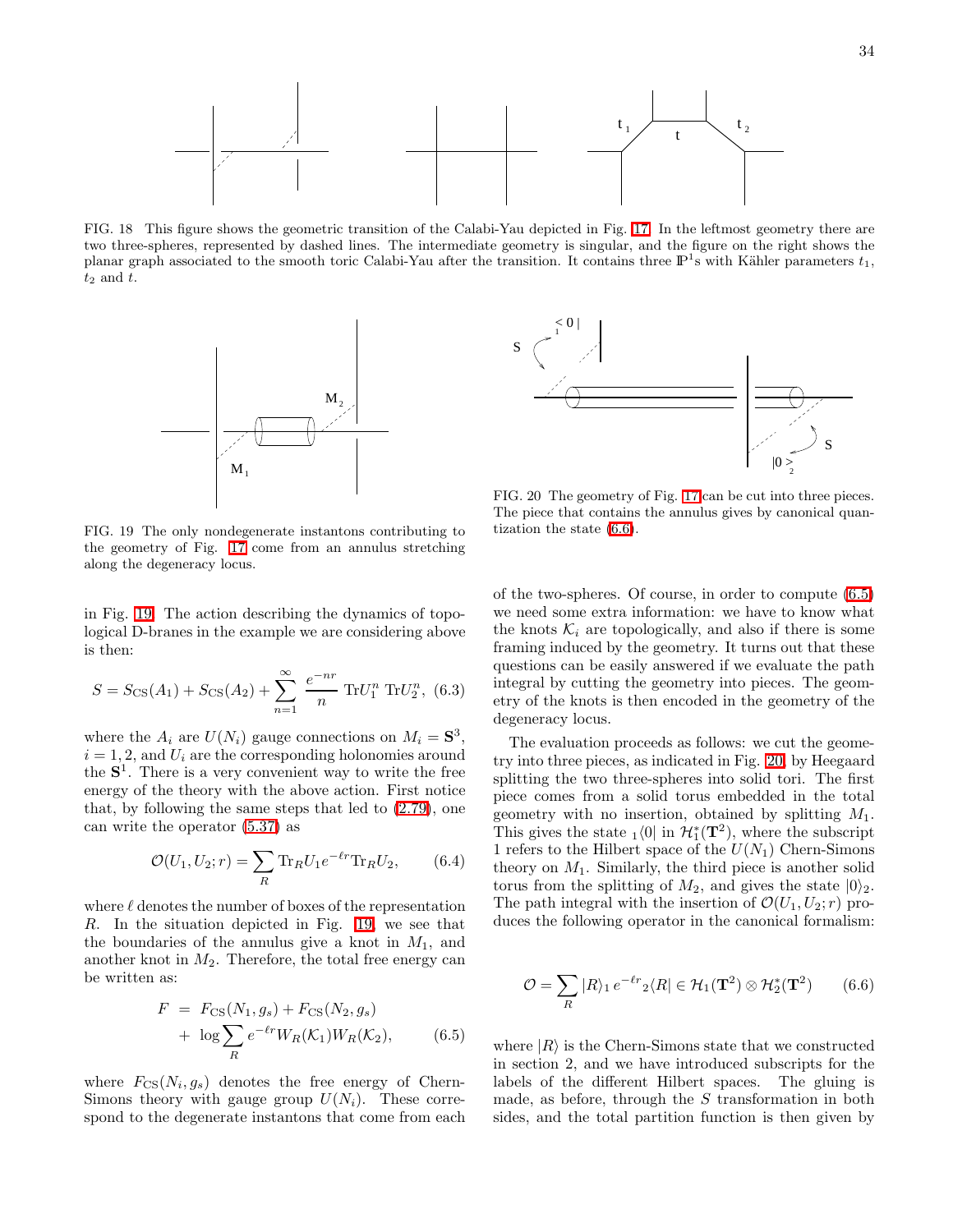$_1\langle 0|S\mathcal{O}S|0\rangle_2$ , so we find:

<span id="page-34-2"></span>
$$
Z(g_s, N_{1,2}, r) = \sum_{R} \binom{1}{0} |S|R|_1 e^{-\ell r} \binom{2}{R} |S|_2.
$$
 (6.7)

Comparing to [\(6.5\)](#page-33-3), we see that

<span id="page-34-3"></span>
$$
W_R(\mathcal{K}_i) = \frac{S_{0R}}{S_{00}}(g_s, t_i), \quad i = 1, 2. \tag{6.8}
$$

where  $g_s$  is the open string coupling constant  $2\pi/(k_i+N_i)$ (which is the same for the two Chern-Simons theories, see [\(5.18\)](#page-27-4)) and  $t_i = g_s N_i$  are the 't Hooft parameters of the  $U(N_i)$  Chern-Simons theories. This means that  $\mathcal{K}_{1,2}$  are unknots in the three-spheres  $M_{1,2}$ , respectively. Geometrically, each of the boundaries of the annulus in Fig. [19](#page-33-1) creates a Wilson line along the noncontractible cycle of the solid torus along which we split the threesphere.

<span id="page-34-5"></span>What happens now if we go through the geometric transition of Fig. [18?](#page-33-0) As in the case originally studied by Gopakumar and Vafa, the 't Hooft parameters become the Kähler parameters  $t_1$ ,  $t_2$  in the toric dia-gram of Fig. [18.](#page-33-0) There is a third Kähler parameter  $t$  in the toric geometry after the transition. It turns out that this parameter is related to the parameter  $r$  appearing in [\(6.7\)](#page-34-2) as follows:

$$
t = r - \frac{t_1 + t_2}{2}.\tag{6.9}
$$

This relation was first suggested by Diaconescu, Florea and Grassi (2003a). It is clearly needed in order to obtain a free energy of the expected form, with a well-defined limit as  $t_{1,2} \to \infty$ . The total free energy of the resulting toric manifold can be obtained from [\(6.5\)](#page-33-3) and [\(6.8\)](#page-34-3), and it can be written in closed form as

$$
F = \sum_{d=1}^{\infty} \frac{1}{d \left( 2 \sin \frac{dg_2}{2} \right)^2} \left\{ e^{-dt_1} + e^{-dt_2} + e^{-dt} (1 - e^{-dt_1}) (1 - e^{-dt_2}) \right\}.
$$
 (6.10)

<span id="page-34-4"></span>From this expression we can read the Gopakumar-Vafa invariants of the toric manifold. Notice that [\(6.10\)](#page-34-4) gives the free energy of closed topological strings at all genera. In other words, the nonperturbative solution of Chern-Simons theory (which allows to compute [\(6.8\)](#page-34-3) exactly) gives us the nonperturbative answer for the topological string amplitude. This is one of the most important aspects of this approach to topological string theory.

One can consider other noncompact Calabi-Yau manifolds and obtain different closed and open string amplitudes by using these generalized geometric transitions (Aganagic, Mariño, and Vafa, 2004; Diaconescu, Florea, and Grassi, 2003b). However, this procedure becomes cumbersome, since in some cases one has to take appropriate limits of the amplitudes in order to reproduce the sought-for answers. The underlying problem of this approach is that we are taking as our basic building block for the resolved geometries the tetravalent vertex that corresponds to the resolved conifold. It is clear however that the true building block is the trivalent vertex shown in Fig. [10,](#page-20-3) which corresponds to  $\mathbb{C}^3$ . In the next section, we will see how one can define an amplitude associated to this trivalent vertex that allows one to recover any open or closed topological string amplitude for noncompact, toric geometries.

## <span id="page-34-0"></span>VII. THE TOPOLOGICAL VERTEX

#### <span id="page-34-1"></span>A. Framing of topological open string amplitudes

Since the topological vertex is an open string amplitude, we have to discuss one aspect that we have not addressed yet: the framing ambiguity of topological open string amplitudes. The framing ambiguity was discovered by Aganagic, Klemm, and Vafa (2000). They realized that when the boundary conditions are specified by noncompact Lagrangian submanifolds like the ones described in [\(4.66\)](#page-23-4), the corresponding topological open string amplitudes are not univocally defined: they depend on a choice of an integer number (more precisely, one integer number for each boundary). For the Lagrangian submanifolds studied in IV.D, the framing ambiguity can be specified by modifying the geometry in an appropriate way. These Lagrangian submanifolds simply correspond to points in the edges of the trivalent graphs. Their geometry can be modified by introducing additional locations in the base  $\mathbb{R}^3$  where the  $\mathbb{T}^2$ fiber degenerates, as we did before when we considered general deformed geometries. In this way the Lagrangian submanifolds become compact  $S^3$  cycles in the geometry, exactly as in Fig. [14.](#page-28-1) The additional lines are labelled by a vector  $f = (p,q)$  where the  $(-q, p)$  cycle degenerates. This procedure is illustrated in Fig [21.](#page-35-1) It is useful to introduce the symplectic product of two vectors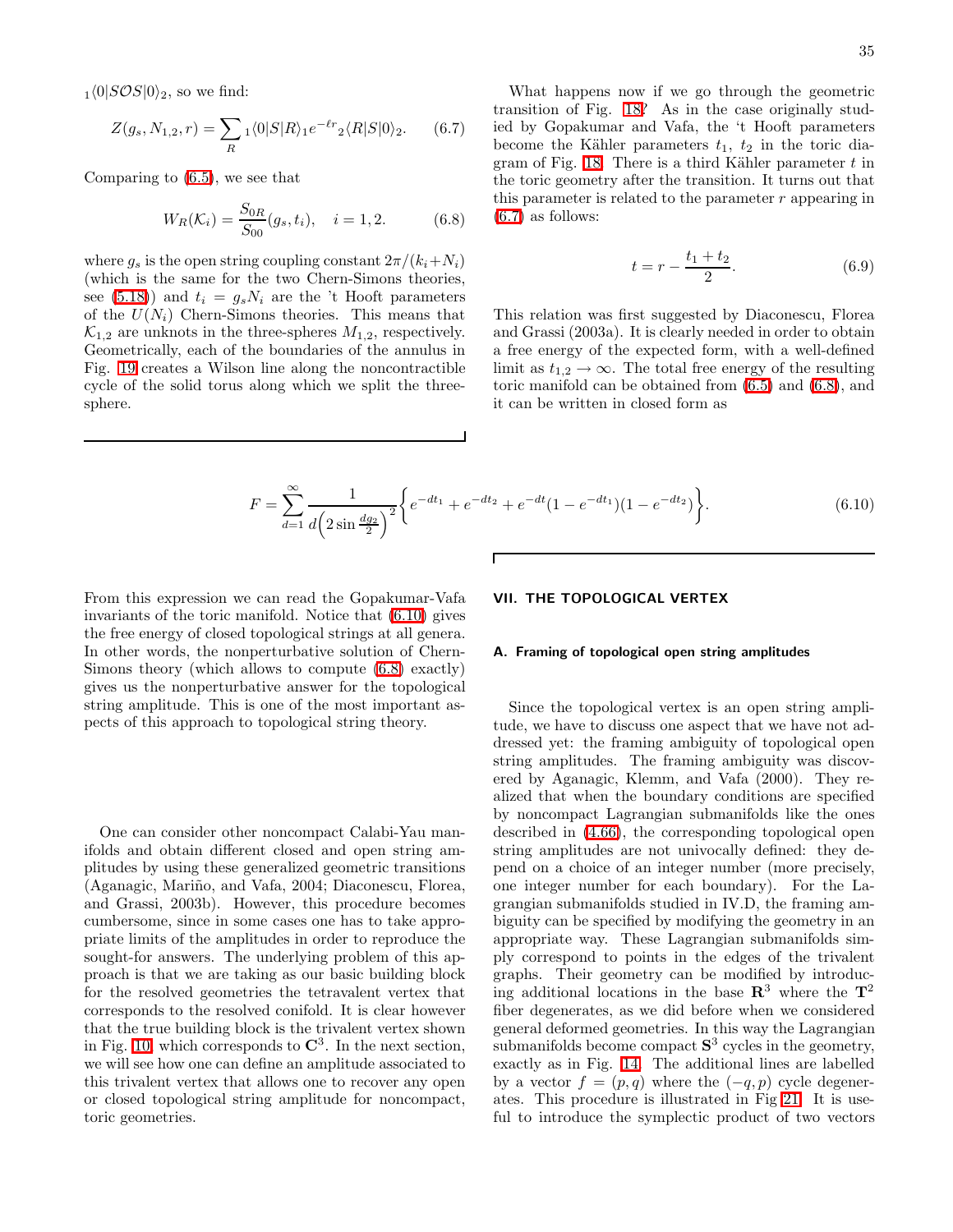

<span id="page-35-1"></span>FIG. 21 In this figure we show two different ways of compactifying a Lagrangian submanifold located at the horizontal edge. They are specified by additional lines (drawn as arrows) where the torus fibration degenerates. The dashed lines represent the compactified submanifolds, which have now the topology of  $S^3$ .

$$
v = (v_1, v_2)
$$
 and  $w = (w_1, w_2)$  as  
\n $v \wedge w = v_1 w_2 - v_2 w_1.$  (7.1)

<span id="page-35-2"></span>This product is invariant under  $SI(2, Z)$  transformations. If the original Lagrangian submanifold is located at an edge  $v$ , the condition for the compactified cycle to be a nondegenerate  $S^3$  is

$$
f \wedge v = 1. \tag{7.2}
$$

Clearly, if f satisfies [\(7.2\)](#page-35-2), so does  $f - nv$  for any integer n. The choice of the integer  $n$  is precisely the framing ambiguity found by Aganagic, Klemm, and Vafa (2002). In the case of the Lagrangian submanifolds of  $\mathbb{C}^3$  that we constructed in IV.D, a particular choice of compactification (therefore of framing) that will be very important in the following is shown in Fig. [22.](#page-36-1)

What is the effect of a change of framing on open topological string amplitudes? A proposal for this was made by Aganagic, Klemm, and Vafa (2002) and further studied by Mariño and Vafa (2002), based on the duality with Chern-Simons theory. As we explained in V.G, vacuum expectation values of Wilson loops in Chern-Simons theory on S 3 compute open string amplitudes, as stated in [\(5.42\)](#page-31-4). On the other hand, we explained in II.D that Wilson loop correlation functions depend on a choice of framing. This indicates that the framing ambiguity of Chern-Simons theory corresponds to the ambiguity of topological open string amplitudes that we have just described. This correspondence also suggests a very precise prescription to compute the effect of a change of framing for open string amplitudes. Let us consider for simplicity an open string amplitude involving a single Lagrangian submanifold, computed for a framing  $f$ . If we now consider the framing  $f - nv$ , the coefficients  $Z_R$  of the total partition function [\(4.46\)](#page-19-3) change as follows

<span id="page-35-3"></span>
$$
Z_R \to (-1)^{n\ell(R)} q^{\frac{n\kappa_R}{2}} Z_R, \tag{7.3}
$$

where  $\kappa_R$  was defined in [\(2.57\)](#page-8-3), and  $q = e^{ig_s}$ . This is essentially the behavior of Chern-Simons invariants under change of framing spelled out in [\(2.58\)](#page-8-4). The extra sign in [\(7.3\)](#page-35-3) is crucial to guarantee integrality of the resulting amplitudes, as it was verified in Aganagic, Klemm,

and Vafa  $(2002)$  and Mariño and Vafa  $(2002)$ . If the open string amplitudes involves L boundaries, one has to specify L different framings, and [\(7.3\)](#page-35-3) is generalized to

<span id="page-35-4"></span>
$$
Z_{R_1\cdots R_L} \to (-1)^{\sum_{\alpha=1}^L n_\alpha \ell(R_\alpha)} q^{\sum_{\alpha=1}^L n_\alpha \kappa_{R_\alpha}/2} Z_{R_1\cdots R_L}.
$$
\n(7.4)

#### <span id="page-35-0"></span>B. Definition of the topological vertex

In section IV we considered  $\mathbb{C}^3$  with one Lagrangian submanifold in each of the vertices of the toric diagram. Since each of these submanifolds has the topology of  $\mathbb{C}\times\mathbb{S}^1$ , we can consider the topological *open* string amplitude associated to this geometry. The total open string partition function will be given by

<span id="page-35-5"></span>
$$
Z(V_i) = \sum_{R_1, R_2, R_3} C_{R_1 R_2 R_3} \prod_{i=1}^3 \text{Tr}_{R_i} V_i \qquad (7.5)
$$

where  $V_i$  is a matrix source associated to the *i*-th Lagrangian submanifold. The amplitude  $C_{R_1R_2R_3}$  is naturally a function of the string coupling constant  $g_s$  and, in the genus expansion, it contains information about maps from Riemann surfaces of arbitrary genera into  $\mathbb{C}^3$ with boundaries on  $L_i$ . This open string amplitude is called the topological vertex, and it is the basic object from which, by gluing, one can obtain closed and open string amplitudes on arbitrary toric geometries. Since the vertex is an open string amplitude, it will depend on a choice of three different framings. As we explained in the previous section, this choice will be given by three different vectors  $f_1$ ,  $f_2$  and  $f_3$  that specify extra degeneration loci and lead to a compactification of the  $L_i$ .

As we mentioned in V.D, the  $\mathbb{C}^3$  geometry can be represented by graphs involving three vectors  $v_i$  obtained from the set in Fig. [10](#page-20-3) by an  $\text{Sl}(2, \mathbf{Z})$  transformation, and satisfying [\(4.52\)](#page-20-4). We will then introduce a topological vertex amplitude  $C_{R_1R_2}^{(v_i,f_i)}$  $R_1R_2R_3$  which depends on both, a choice of three vectors  $v_i$  for the edges, and a choice of three vectors  $f_i$  for the framings. Due to  $(7.2)$  we require

$$
f_i \wedge v_i = 1.
$$

We will orient the edges  $v_i$  in a clockwise way. Since wedge products are preserved by  $Sl(2, Z)$ , we also have

$$
v_2 \wedge v_1 = v_3 \wedge v_2 = v_1 \wedge v_3 = 1. \tag{7.6}
$$

However, not all of these choices give independent amplitudes. First of all, there is an underlying  $Sl(2, Z)$  symmetry relating the choices: if  $g \in Sl(2, \mathbb{Z})$ , then the amplitudes are invariant under

$$
(f_i, v_i) \rightarrow (g \cdot f_i, g \cdot v_i)
$$

Moreover, if the topological vertex amplitude  $C_{R_1R_2}^{(v_i,f_i)}$  $R_1R_2R_3$  is known for a set of framings  $f_i$ , then it can be obtained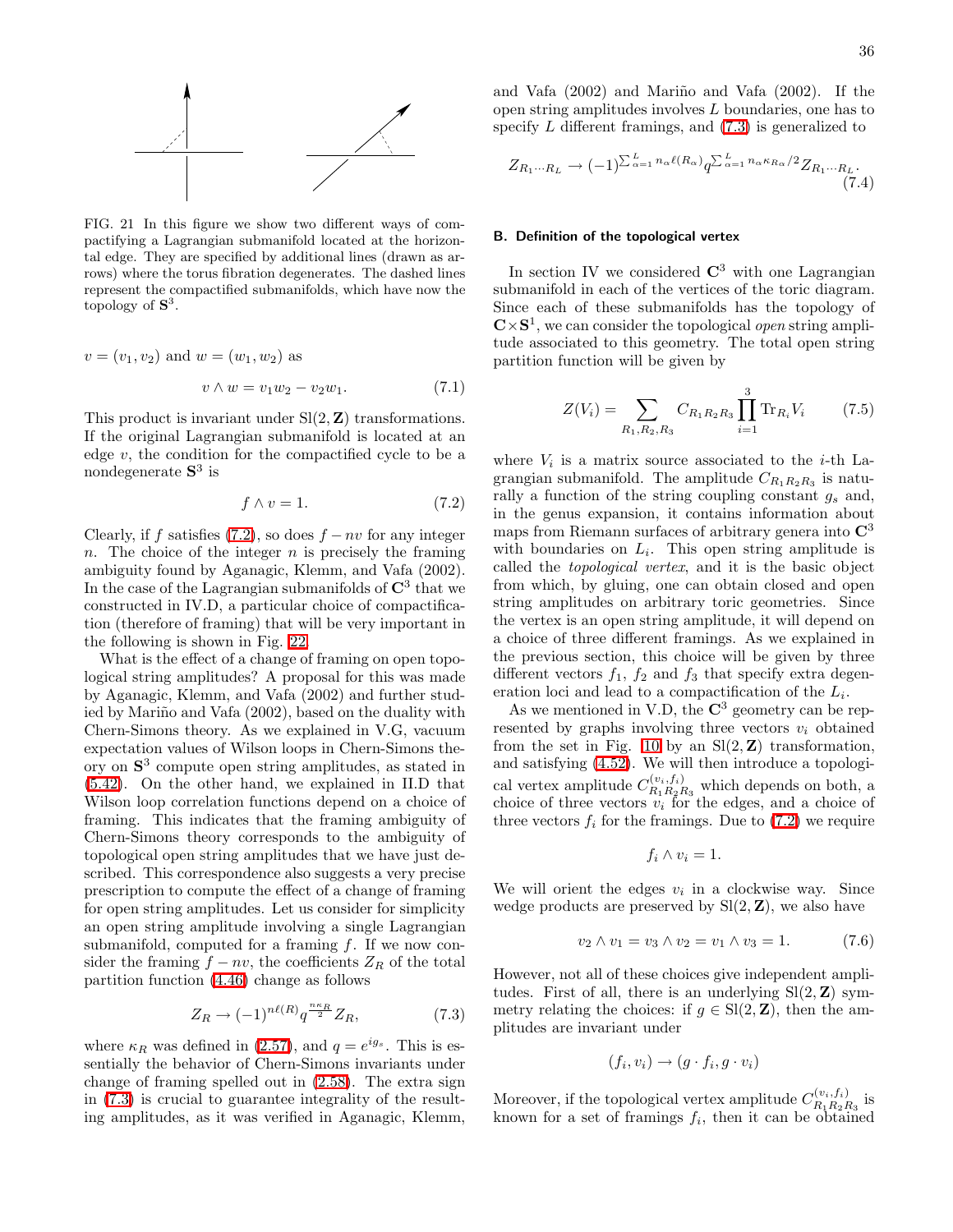

<span id="page-36-1"></span>FIG. 22 The canonical choice of framing for the topological vertex.

<span id="page-36-2"></span>for any set of the form  $f_i - n_i v_i$ , and it is given by the general rule [\(7.4\)](#page-35-4)

$$
C_{R_1 R_2 R_3}^{(v_i, f_i - n v_i)}
$$
  
=  $(-1)^{\sum_i n_i \ell(R_i)} q^{\sum_i n_i \kappa_{R_i}/2} C_{R_1 R_2 R_3}^{(v_i, f_i)},$  (7.7)

for all admissible choices of the vectors  $v_i$ . Since any two choices of framing can be related through [\(7.7\)](#page-36-2), it is useful to pick a convenient set of  $f_i$  for any given choice of  $v_i$  which we will define as the *canonical framing* of the topological vertex. This canonical framing turns out to be

$$
(f_1, f_2, f_3) = (v_2, v_3, v_1).
$$

Due to the  $Sl(2, Z)$  symmetry and the transformation rule [\(7.7\)](#page-36-2), any topological vertex amplitude can be obtained from the amplitude computed for a fixed choice of  $v_i$  in the canonical framing. A useful choice of the  $v_i$  is  $v_1 = (-1, -1), v_2 = (0, 1), v_3 = (1, 0),$  as in Fig. [10.](#page-20-3) The vertex amplitude for the canonical choice of  $v_i$ and in the canonical framing will be simply denoted by  $C_{R_1R_2R_3}$ . Any other choice of framing will be characterized by framing vectors of the form  $f_i - n_i v_i$ , and the corresponding vertex amplitude will be denoted by

$$
C^{n_1,n_2,n_3}_{R_1R_2R_3}.
$$

Notice that  $n_i = f_i \wedge v_{i+1}$  (where i runs mod 3).

One of the most important properties of  $C_{R_1R_2R_3}$  is its cyclic symmetry. To see this, notice that the  $\text{Sl}(2, \mathbf{Z})$ transformation  $g = TS^{-1}$  takes

$$
(v_i, f_i) \rightarrow (v_{i+1}, f_{i+1})
$$

where again  $i$  runs mod 3. It then follows that

$$
C_{R_1R_2R_3} = C_{R_3R_1R_2} = C_{R_2R_3R_1}.
$$
 (7.8)

Finally, it will be sometimes useful to consider the vertex in the basis of conjugacy classes  $C_{\vec{k}^{(1)}\vec{k}^{(2)}\vec{k}^{(3)}}$ , which is obtained from  $C_{R_1R_2R_3}$  by

$$
C_{\vec{k}^{(1)}\vec{k}^{(2)}\vec{k}^{(3)}} = \sum_{R_i} \prod_{i=1}^{3} \chi_{R_i}(C(\vec{k}^{(i)})) C_{R_1 R_2 R_3}.
$$
 (7.9)

## <span id="page-36-0"></span>C. Gluing rules

We saw in section IV that any noncompact toric geometry can be encoded in a planar graph which can be obtained by gluing trivalent vertices. It is then natural to expect that the string amplitudes associated to such a diagram can be computed by gluing the open topological string amplitudes associated to the trivalent vertices, in the same way that one computes amplitudes in perturbative quantum field theory by gluing vertices through propagators. This idea was suggested by Aganagic, Mariño, and Vafa (2004) and Iqbal (2002), and was developed into a complete set of rules by Aganagic, Klemm, Mariño, and Vafa (2003). The gluing rules for the topological vertex turn out to be quite simple. Here we will state three rules (for a change of orientation in one edge, for the propagator, and for the matching of framings in the gluing) which make possible to compute any closed string amplitude on toric, noncompact Calabi-Yau threefolds. They make also possible to compute open string amplitudes for Lagrangian submanifolds on edges that go to infinity. The case of Lagrangian submanifolds in inner edges is also very easy to analyze, but we refer the reader to the paper by Aganagic, Klemm, Mariño, and Vafa (2003) for the details. A mathematical point of view on the gluing rules can be found in Diaconescu and Florea (2003).

1) Orientation. Trivalent vertices are glued along their edges, and this corresponds to gluing curves with holes along their boundaries. In order to do that, the boundaries must have opposite orientations. This change of orientation will be represented as an inversion of the edge vector, therefore in gluing the vertices we will have an outgoing edge on one side, say  $v_1$ , and an ingoing edge on the other side,  $-v_1$ . What is the corresponding effect on the amplitude  $C_{\vec{k}^{(1)}\vec{k}^{(2)}\vec{k}^{(3)}}$ ? Changing the orientation of  $h$  boundaries along the first edge gives rise to a relative factor  $(-1)^h$ , where  $h = |\vec{k}^{(1)}|$ . In the language of topological D-branes, this means that we are gluing branes to antibranes (Vafa, 2001b). If we denote by  $Q^t$ the representation whose Young tableau is transposed to the Young tableau of  $Q$  (*i.e.* is obtained by exchanging rows and columns), then one has the following relation between characters

$$
\chi_{Q^t}(C(\vec{k})) = (-1)^{|\vec{k}| + \ell(Q)} \chi_Q(C(\vec{k})),\tag{7.10}
$$

and from here one can easily deduce

$$
C_{R_1R_2R_3} \to (-1)^{\ell(R_1)} C_{R_1^tR_2R_3}
$$

as we invert the orientation of  $v_1$ . Of course, a similar equation follows for the other  $v_i$ .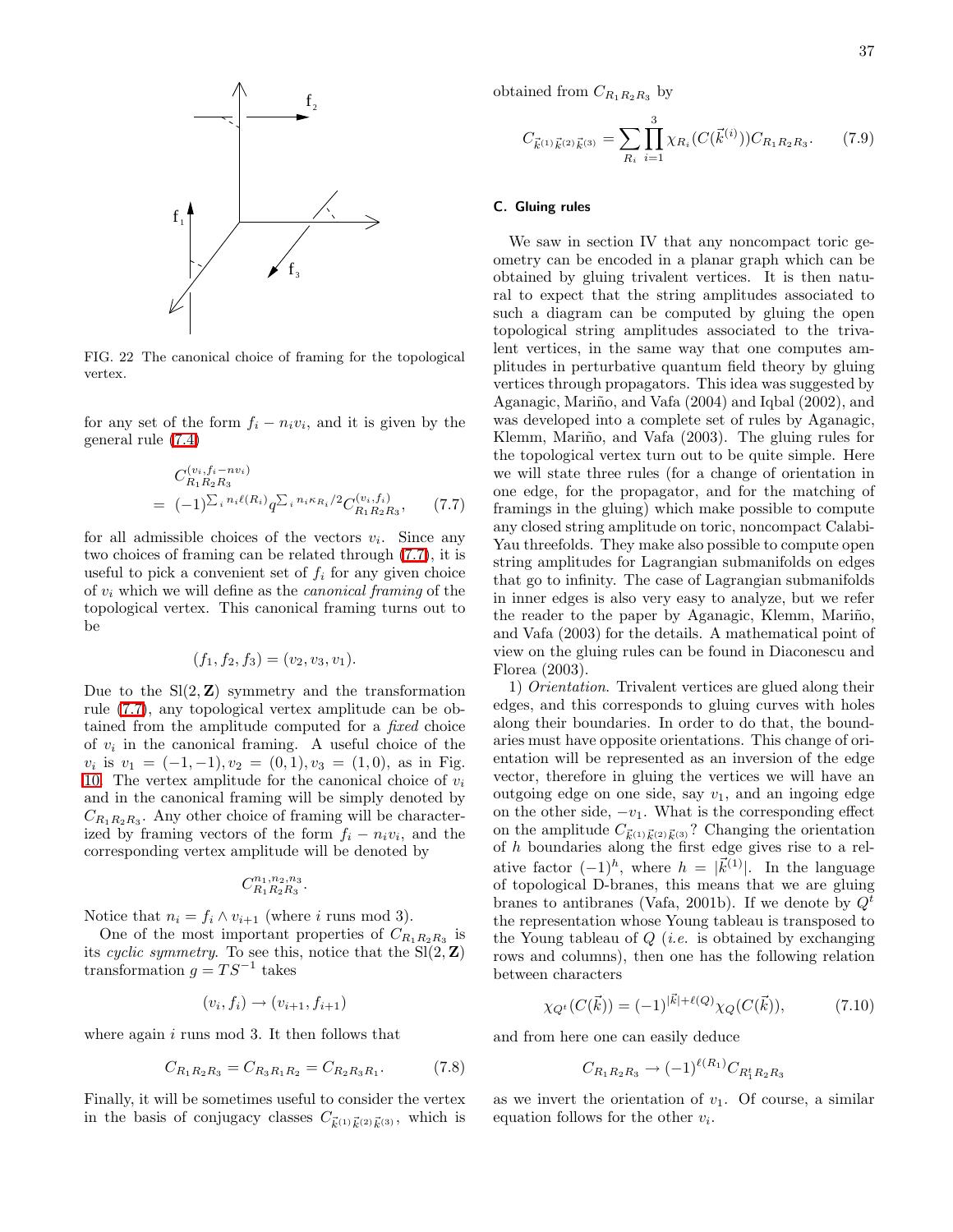2) Propagator. Since gluing the edges corresponds to gluing curves with holes along their boundaries, we must have matching number of holes and winding numbers along the edge. Therefore, the propagator must be diagonal in the  $\vec{k}$  basis. After taking into account the change of orientation discussed above, and after dividing by the order of the automorphism group associated to  $k$  (which is nothing but  $z_{\vec{k}}$ ), we find that the propagator for gluing edges with representations  $R_1, R_2$  is given by

$$
(-1)^{\ell(R_1)}e^{-\ell(R_1)t}\delta_{R_1R_2^t},\tag{7.11}
$$

where  $t$  is the Kähler parameter that corresponds to the  $\mathbb{P}^1$  represented by the gluing edge.

3) Framing. When gluing two vertices, the framings of the two edges involved in the gluing have to match. This means that in general we will have to change the framing of one of the vertices. Let us consider the case in which we glue together two vertices with outgoing vectors  $(v_i, v_j, v_k)$  and  $(v'_i, v'_j, v'_k)$ , respectively, and let us assume that we glue them through the vectors  $v_i, v'_i = -v_i$ . We also assume that both vertices are canonically framed, so that  $f_i = v_j$ ,  $f'_i = v'_j$ . In order to match the framings we have to change the framing of, say,  $v_i'$ , so that the new framing is  $-f_i$  (the opposite sign is again due to the change of orientation). There is an integer  $n_i$  such that  $f'_{i} - n_{i}v'_{i} = -f_{i}$  (since  $f_{i} \wedge v_{i} = f'_{i} \wedge v'_{i} = 1, f_{i} + f'_{i}$  is parallel to  $v_i$ ), and it is immediate to check that

$$
n_i = v'_j \wedge v_j.
$$

The gluing of the two vertex amplitudes is then given by

$$
\sum_{R_i} C_{R_j R_k R_i} e^{-\ell(R_i)t_i} (-1)^{(n_i+1)\ell(R_i)} q^{-n_i \kappa_{R_i}/2} C_{R_i^t R_j' R_k'} \tag{7.12}
$$

where we have taken into account the change of orientation in the  $(v'_i, v'_j, v'_k)$  to perform the gluing, and  $t_i$  is Kähler parameter associated to the edge.

Given then a planar trivalent graph representing a noncompact Calabi-Yau manifold without D-branes, we can compute the closed string amplitude as follows: we give a presentation of the graph in terms of vertices glued together, as we did in IV.D. We associate the appropriate amplitude to each trivalent vertex (labelled by representations), and we use the above gluing rules. The edges that go to infinity carry the trivial representation, and we finally sum over all possible representations along the inner edges. The resulting quantity is the total partition function  $Z_{\text{closed}} = e^F$  for closed string amplitudes. We can slightly modify this rule to compute open string amplitudes associated to D-branes, in the simple case in which the Lagrangian submanifolds are located at the outer edges of the graph (i.e. the edges that go to infinity). In this case, we compute the amplitude by associating the representations  $R_1, \dots, R_L$  to the outer edges with D-branes. The result is  $Z_{\text{closed}}Z_{R_1...R_L}$ , where  $Z_{R_1\cdots R_L}$  is the open string amplitude that appears in  $(4.45).$  $(4.45).$ 

We will present some concrete examples of this procedure in a moment. Before doing that, we will derive an explicit expression for the topological vertex amplitude by using a geometric transition.

#### <span id="page-37-0"></span>D. Derivation of the topological vertex

In order to derive the expression for the vertex, we will consider the configuration drawn in the first picture in Fig. [23,](#page-38-0) which represents a geometry with an  $S^3$  together with three Lagrangian submanifolds  $L_1$ ,  $L_2$  and  $L_3$ . We also make a choice of framing for these Lagrangian submanifolds, indicated by arrows. The world-volumes of the  $S^3$  and of  $L_1$ ,  $L_3$  are parallel, and we consider topological D-branes wrapped on  $S^3$  and the  $L_i$ . The branes wrapping the  $L_i$  are probe (spectator) branes, and the large N transition of the three-sphere leads to a geometry with a resolved conifold and three framed Lagrangian submanifolds. As we have seen in the examples above, the Kähler parameter of the  $\mathbb{P}^1$  of the conifold t is the 't Hooft parameter of the Chern-Simons theory on  $S^3$ . The resulting configuration is shown in the second picture of Fig. [23,](#page-38-0) and can be related to the topological vertex of Fig. [22](#page-36-1) by (a) taking the Kähler parameter  $t$  of the  $\mathbb{P}^{1}$  in the resolved conifold to infinity (so that the extra trivalent vertex disappears), and by (b) moving the Lagrangian submanifold  $L_1$  to the outgoing edge along the direction  $(-1, -1)$ . We will first compute the total open string amplitude by using the geometric transition, and then we will implement (a) and (b).

The open string theory on the  $S^3$  is  $U(N)$  Chern-Simons theory with some matter fields coming from the three non-compact Lagrangian submanifolds  $L_i$ . As we discussed in VI, there are strings stretching between the  $S<sup>3</sup>$  and  $L<sub>1,2,3</sub>$ , and also strings between  $L<sub>1</sub>$  and  $L<sub>3</sub>$ . These stretched strings are annuli along the degeneracy locus, and they are depicted in Fig. [23.](#page-38-0) The only spacetime excitation associated to these strings is a matter field in the bifundamental representation, and integrating it out corresponds to inserting an annulus operator like [\(6.2\)](#page-32-2). When the two branes intersect on a circle (like the branes considered in VI, or like the  $S^3$  and  $L_2$  in this situation) the matter field is a boson (a scalar field). When the branes are parallel, however, it is a fermion. This is because we can turn the two parallel branes into a brane and an antibrane intersecting along a circle. This leads to a Grassmann field, as explained in Vafa (2001b), and the resulting operator turns out to be

$$
\exp\left\{-\sum_{n}\frac{e^{-nt}}{n}\text{Tr} U^{n}\text{Tr} V^{n}\right\}
$$
\n
$$
=\sum_{R}\text{Tr}_{R} U e^{-\ell(R)t}(-1)^{\ell(R)}\text{Tr}_{R} V. \qquad (7.13)
$$

In Fig. [23](#page-38-0) the probe branes associated to  $L_2$  and the dynamical branes on S 3 intersect on a circle, while the probe branes associated to  $L_1$ ,  $L_3$  are parallel to each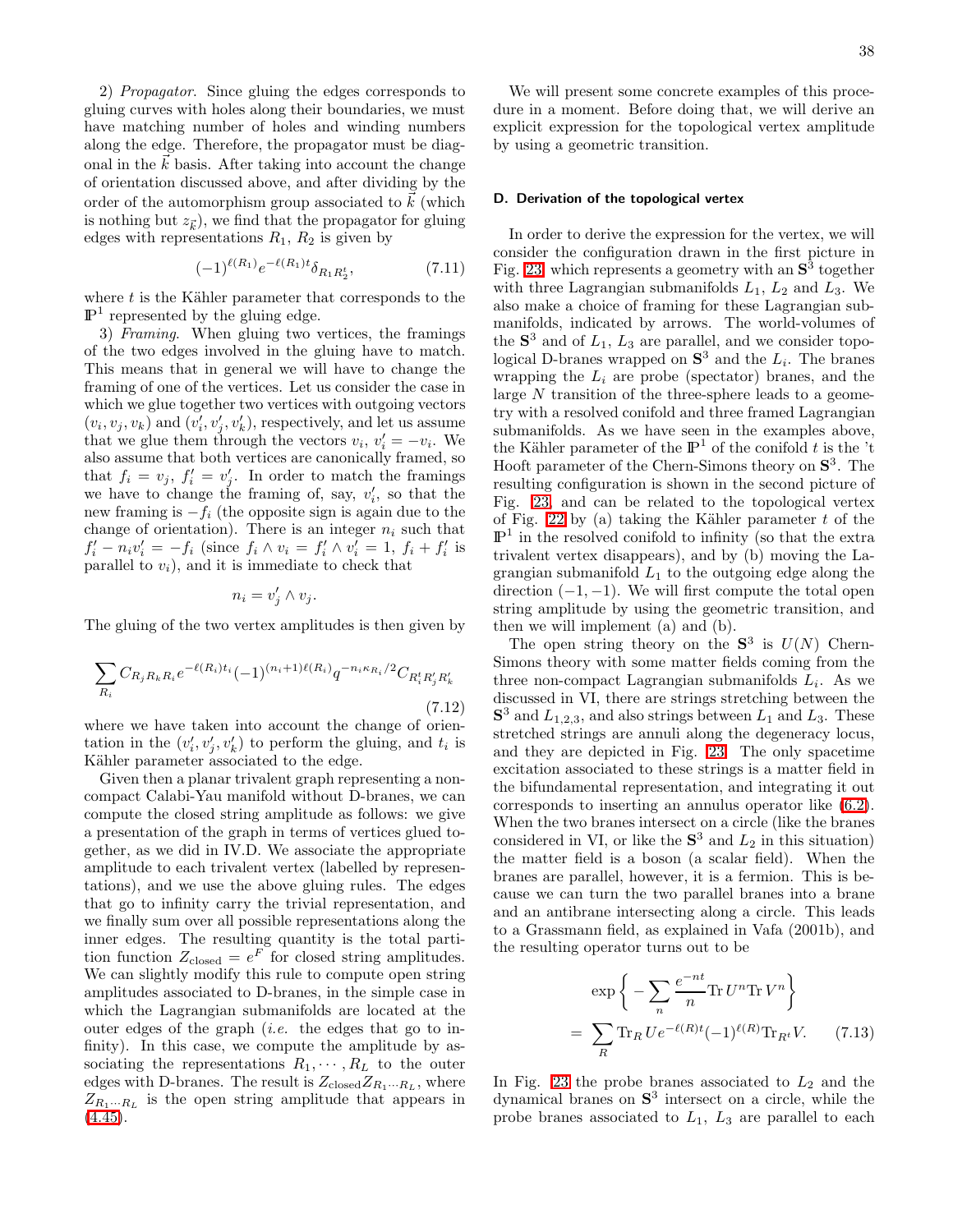

<span id="page-38-0"></span>FIG. 23 The configuration used to derive the topological vertex amplitude. The figure on the left shows the "deformed" geometry. The figure on the right shows the "resolved" geometry obtained by geometric transition. It contains a resolved conifold and a  $\mathbb{P}^1$  of size t. We have also depicted in the figure on the left the open strings stretched among the different branes which contribute to the amplitude.

other and to the dynamical branes. We then have the following operators:

$$
\sum_{Q_1} \text{Tr}_{Q_1^t} U_1 e^{-\ell(Q_1)t} (-1)^{\ell(Q_1)} \text{Tr}_{Q_1} \hat{V}_1,
$$
\n
$$
\sum_{R} \text{Tr}_{Q_2} U_2 e^{-\ell(Q_2)t} \text{Tr}_{Q_2} V_2,
$$
\n
$$
\sum_{Q_3} \text{Tr}_{Q_3^t} U_1 e^{-\ell(Q_3)t} (-1)^{\ell(Q_3)} \text{Tr}_{Q_3} V_3,
$$
\n
$$
\sum_{Q} \text{Tr}_{Q^t} V_1 e^{-\ell(Q)t} (-1)^{\ell(Q)} \text{Tr}_{Q} V_3,
$$
\n(7.14)

<span id="page-38-1"></span>which correspond to the annuli labelled with representa-

tions  $Q_1$ ,  $Q_2$ ,  $Q_3$  and  $Q$  in Fig. [23.](#page-38-0) The matrices  $V_2$  and  $V_3$  are sources corresponding to D-branes wrapping  $L_2$ ,  $L_3$ , while  $V_1$ ,  $V_1$  are sources for branes wrapping  $L_1$  with opposite orientations, and represent Chan-Paton factors for open strings ending on opposite sides of  $L_1$ .  $U_1$ ,  $U_2$ are holonomies of the gauge connection on  $S<sup>3</sup>$  around the boundaries of the annuli with representations  $Q_1$  and  $Q_2$ (the boundary of the annulus carrying the representation  $Q_3$  is geometrically identical to the boundary of the annulus associated to  $Q_1$ , and it gives the holonomy  $U_1$  as well). Putting all these ingredients together, we find that the open string amplitude on the deformed geometry is given by

$$
Z(V_1, V_2, V_3) = \frac{1}{S_{00}} \sum_{Q_1, Q_2, Q_3, Q} (-1)^{\ell(Q_1) + \ell(Q_3) + \ell(Q)} \langle \text{Tr}_{Q_2} U_2 \text{ Tr}_{Q_1^t} U_1 \text{Tr}_{Q_3^t} U_1 \rangle \text{Tr}_{Q_1} \hat{V}_1 \text{ Tr}_{Q^t} V_1 \text{ Tr}_{Q_2} V_2 \text{ Tr}_{Q \otimes Q_3} V_3 \tag{7.15}
$$

where we have factored out  $1/S_{00}$ , the partition function of  $\mathcal{O}(-1) \oplus \mathcal{O}(-1) \rightarrow \mathbb{P}^1$ . The above amplitude is an open string amplitude with three boundaries, and  $V_i$  are the corresponding sources. Notice that the annuli that that carry the representations  $Q_1$ ,  $Q_3$  are supported on the horizontal edge, while the annulus connecting  $L_2$  to S<sup>3</sup> lies on the vertical edge. The horizontal and the vertical edge are related by an S transformation, therefore

$$
\langle \text{Tr}_{Q_2} U_2 \text{ Tr}_{Q_1^t} U_1 \text{Tr}_{Q_3^t} U_1 \rangle = \sum_{Q'} N_{Q_1^t Q_3^t}^{Q'} \langle Q_2 | S | Q' \rangle
$$

$$
= \sum_{Q'} N_{Q_1^t Q_3^t}^{Q'} S_{Q_2 Q'}^{-1}, (7.16)
$$

where we have fused together the  $U_1$  holonomies. From a geometric point of view, this means that the boundaries of the annuli give a link in  $S<sup>3</sup>$  with the topology depicted in Fig. [5](#page-9-2) (where the representations  $R, R_1, R_2$ in Fig. [5](#page-9-2) are now  $Q_2$ ,  $Q_3$  and  $Q_1$ , respectively), and the above expression is nothing but [\(2.67\)](#page-9-4). We can also use the direct sum formula [\(2.66\)](#page-9-3) for this invariant, and we finally arrive at the following expression for [\(7.15\)](#page-38-1):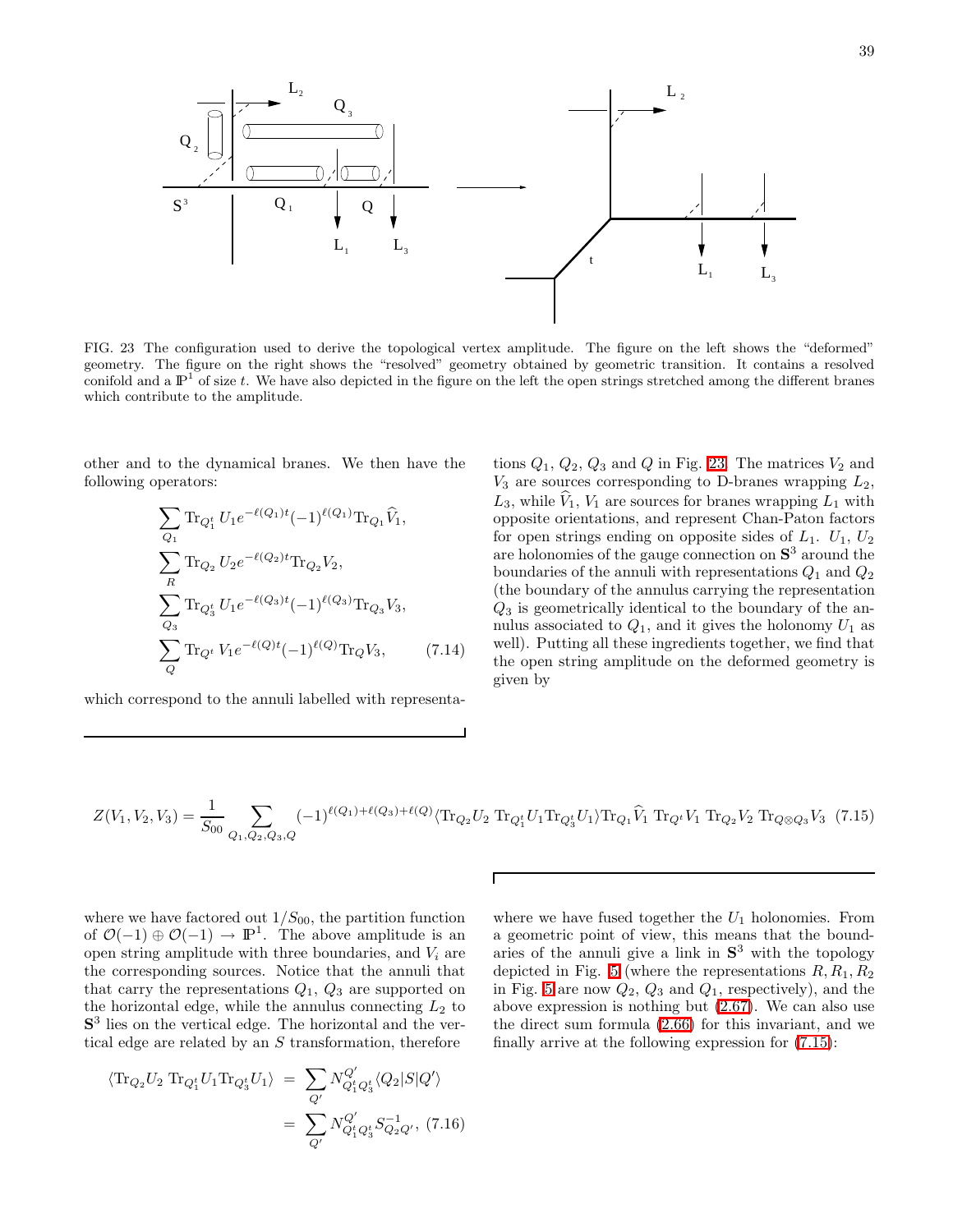<span id="page-39-1"></span>
$$
Z(V_1, V_2, V_3) = \sum_{Q_1, Q_2, Q_3, Q} (-1)^{\ell(Q_1) + \ell(Q_3) + \ell(Q)} \frac{\mathcal{W}_{Q_1^t Q_2} \mathcal{W}_{Q_3^t Q_2}}{\mathcal{W}_{Q_2}} \operatorname{Tr}_{Q_1} \hat{V}_1 \operatorname{Tr}_{Q^t} V_1 \operatorname{Tr}_{Q_2} V_2 \operatorname{Tr}_{Q \otimes Q_3} V_3, \tag{7.17}
$$

where  $W_{R_1R_2}$  is the Hopf link invariant defined in  $(2.37)$ and evaluated in [\(2.45\)](#page-6-3). [\(7.17\)](#page-39-1) gives the answer for the open topological string amplitude on the geometry depicted on the left in Fig. [23.](#page-38-0) We now incorporate the two modifications which are needed in order to obtain the topological vertex. First of all, we have to take  $t \to \infty$ . As we pointed out in the last section, in order to have a well-defined limit it is crucial to renormalize the Chern-Simons expectation values. The relation [\(6.9\)](#page-34-5) suggests the definition

<span id="page-39-2"></span>
$$
W_{R_1 R_2} = \lim_{t \to \infty} e^{-\frac{\ell(R_1) + \ell(R_2)}{2}t} W_{R_1 R_2}.
$$
 (7.18)

This limit exists, since  $W_{R_1R_2}$  is of the form  $\lambda^{\frac{\ell(R_1)+\ell(R_2)}{2}} W_{R_1R_2} + \mathcal{O}(e^{-t})$  (remember that  $\lambda = e^t$ ). The quantity  $W_{R_1R_2}$ , which is the "leading" coefficient of the Hopf link invariant [\(2.37\)](#page-6-2), is the building block of the topological vertex amplitude. It is a rational function of  $q^{\pm \frac{1}{2}}$ , therefore it only depends on the string coupling constant. We will also denote  $W_R = W_{R0}$ . The limit [\(7.18\)](#page-39-2) was first considered by Aganagic, Mariño, and Vafa (2004).

In order to implement the second modification, we have to understand what is the effect on the amplitude of moving  $L_1$  to the outgoing edge along  $(-1, -1)$ . In order to do that, we consider the simplified situation depicted in Fig. [24](#page-40-0) where we only have two stacks of D-branes wrapping  $L_{1,2}$ . The amplitude can be easily computed following the arguments that led to [\(7.17\)](#page-39-1), and one immediately obtains

$$
Z(V_1, V_2) = \sum_{Q_1, Q_2} W_{Q_2 Q_1^t} (-1)^{\ell(Q_1)} \operatorname{Tr}_{Q_1} V_1 \operatorname{Tr}_{Q_2} V_2.
$$

On the other hand, this is a particular case of the topological vertex amplitude with  $R_1$  trivial,  $f_2 = v_3$  and  $f_3 = (0, -1)$ , so there is a noncanonical framing on  $v_3$ which corresponds to  $n = -1$ . We deduce

<span id="page-39-3"></span>
$$
C_{0R_2R_1} = W_{R_2R_1^t}q^{\kappa_{R_1}/2}.\tag{7.19}
$$

On the other hand, the amplitude on the right-hand side of Fig. [24](#page-40-0) is the canonically framed vertex  $C_{R_1R_20}$ , but by cyclic symmetry this is equal to [\(7.19\)](#page-39-3) with  $R_2 \leftrightarrow R_1$ . We conclude that in going from the left to the right hand side of Fig. [24](#page-40-0) we must replace

$$
(-1)^{\ell(Q_1)} W_{Q_2 Q_1^t} \operatorname{Tr}_{Q_1} \widehat{V}_1 \operatorname{Tr}_{Q_2} V_2
$$
  
\n
$$
\rightarrow W_{Q_2^t Q_1} q^{\kappa_{Q_2}/2} \operatorname{Tr}_{Q_1} V_1 \operatorname{Tr}_{Q_2} V_2.
$$
 (7.20)

After moving  $L_1$  to the outgoing edge, all strings end on the same side of the corresponding branes, and this explains why we have replaced  $V_1$  by  $V_1$  in the above formula. Collecting the coefficient of  $\text{Tr}_{R_1} V_1$   $\text{Tr}_{R_2} V_2$   $\text{Tr}_{R_3} V_3$ in the partition function we compute  $C_{R_1R_2R_3}^{0,0,-1}$ . We then get the following expression for the topological vertex amplitude in the canonical framing:

<span id="page-39-4"></span>
$$
C_{R_1R_2R_3} = q^{\frac{\kappa_{R_2} + \kappa_{R_3}}{2}} \sum_{Q_1, Q_3, Q} N_{QQ_1}^{R_1} N_{QQ_3}^{R_3^t} \frac{W_{R_2^tQ_1} W_{R_2Q_3}}{W_{R_2}}.
$$
\n(7.21)

This is the final expression for the topological vertex amplitude.

Using [\(2.45\)](#page-6-3) it is possible to give an explicit expression for  $W_{R_1R_2}$  which is useful in computations. It is easy to see that the leading coefficient in  $\lambda$  in [\(2.45\)](#page-6-3) is obtained by taking the  $\lambda$ -independent piece in [\(2.48\)](#page-7-1). The generating function of elementary symmetric polynomials [\(2.46\)](#page-7-2) becomes then

$$
S(t) \prod_{j=1}^{c_R} \frac{1 + q^{l_j^R - j} t}{1 + q^{-j} t},
$$
\n(7.22)

where

$$
S(t) = \prod_{j=1}^{\infty} (1 + q^{-j}t) = 1 + \sum_{r=1}^{\infty} \frac{q^{-\frac{r(r+1)}{2}} t^r}{\prod_{m=1}^r [m]}.
$$
 (7.23)

In terms of Schur polynomials, we find:

$$
W_{R_1R_2}(q) = s_{R_2}(x_i = q^{-i + \frac{1}{2}})s_{R_1}(x_i = q^{l_i^{R_2} - i + \frac{1}{2}}),
$$
\n(7.24)

where there are now an infinite number of variables  $x_i$ with  $i = 1, 2, \dots$ . One can also write [\(7.21\)](#page-39-4) in terms of skew Schur polynomials (Okounkov, Reshetikhin, and Vafa, 2003), and by using the properties of these polynomials one finds identities for the topological vertex that are very useful in computations (Hollowood, Iqbal, and Vafa, 2003; Eguchi and Kanno, 2004)

## <span id="page-39-0"></span>E. Some applications

We will now present some examples of computation of topological string amplitudes by using the topological vertex.

1) Resolved conifold. The toric diagram for the resolved conifold geometry is depicted in Fig. [11.](#page-21-6) Our rules give immediately:

$$
Z_{\mathbb{P}^1} = \sum_{R} C_{00R^t} (-1)^{\ell(R)} e^{-\ell(R)t} C_{R00}.
$$
 (7.25)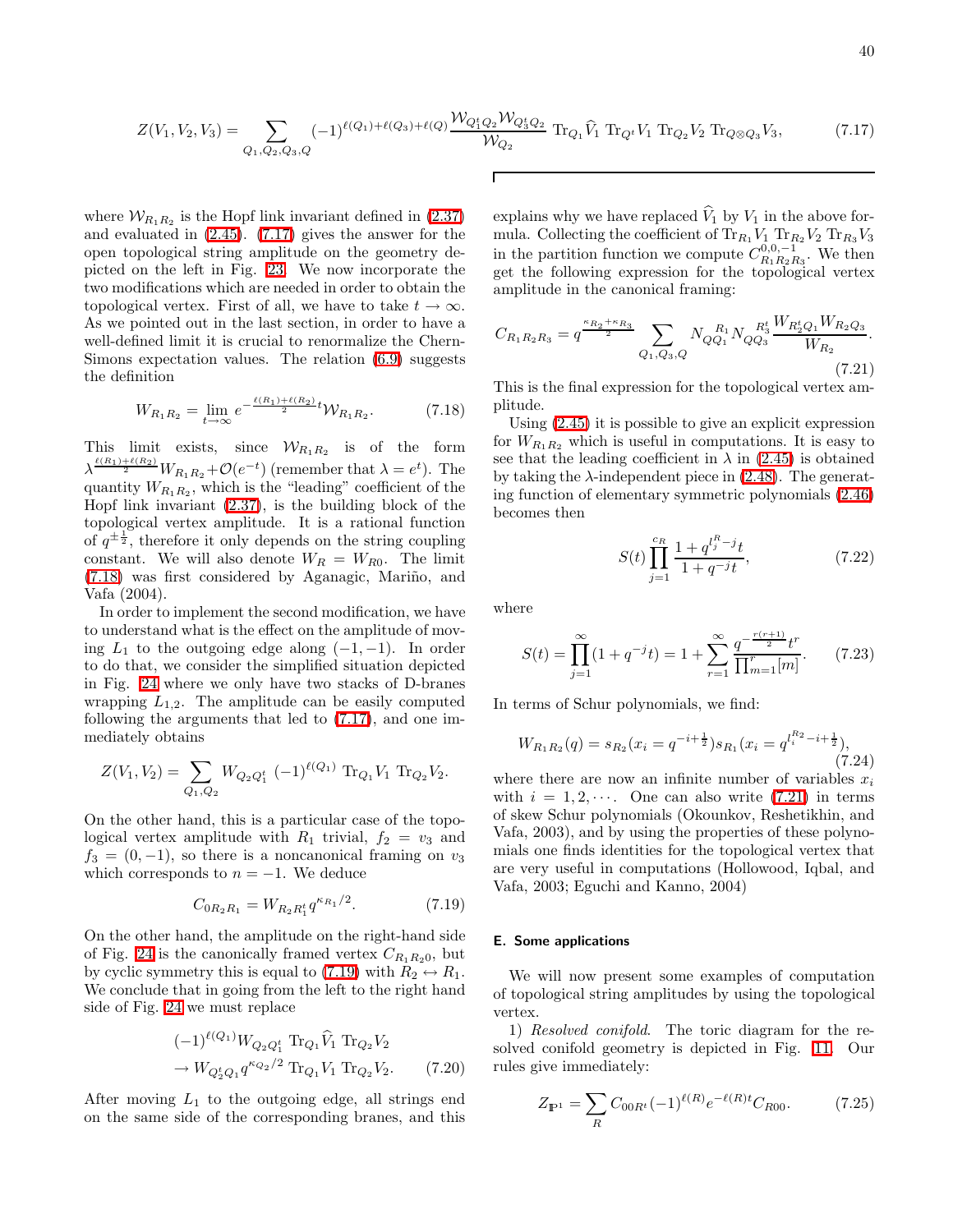

<span id="page-40-0"></span>FIG. 24 Moving the Lagrangian submanifold with representation  $Q_1$  to the outgoing edge.

Since  $C_{R00} = W_R = s_R(x_i = q^{-i + \frac{1}{2}})$ , we can use the well-known formula (see for example Macdonald, 1995; Fulton and Harris, 1991)

$$
\sum_{R} s_{R}(x)s_{R}(y) = \frac{1}{\prod_{i,j}(1 - x_{i}y_{j})}
$$
(7.26)

to obtain

$$
Z_{\mathbb{P}^1} = \exp\bigg\{-\sum_{d=1}^{\infty} \frac{e^{-dt}}{d(q^{\frac{d}{2}} - q^{-\frac{d}{2}})^2}\bigg\},\tag{7.27}
$$

in agreement with the known result [\(4.67\)](#page-23-5).

2) Framed unknot. Let us now consider an open string amplitude, corresponding to the resolved conifold with a Lagrangian brane in one of the external legs, and in arbitrary framing  $p$ . The open string amplitude is given by

$$
Z(V, p) = \sum_{Q} Z_{Q}(p) \text{Tr}_{Q} V, \qquad (7.28)
$$

where

$$
Z_Q(p) = \frac{1}{Z_{\mathbb{P}^1}} (-1)^{\ell(Q)p} q^{\frac{\kappa_{Q}p}{2}} \sum_R C_{0QR^t} (-e^{-t})^{\ell(R)} C_{R00}.
$$
\n(7.29)

One can use various identities involving symmetric polynomials to show that

$$
Z_Q(p) = (-1)^{\ell(Q)p} q^{\kappa_Q p/2} e^{-\ell(Q)t/2} (\dim_q Q). \tag{7.30}
$$

The r.h.s. is essentially the Chern-Simons invariant of the unknot. The open string free energy is given by  $F(V, p) =$  $\log Z(V, p)$ , which can be written as in [\(4.43\)](#page-19-1). It turns out that the leading term of  $F_{w,q}(p,t)$  as  $t \to \infty$  (which we will simply denote by  $F_{w,g}(p)$  can be computed in open Gromov-Witten theory by using Hodge integrals (Katz and Liu, 2002; see also Li and Song, 2002). The result is:

<span id="page-40-1"></span>
$$
F_{w,g}(p) = (-1)^{p\ell+1} (p(p+1))^{h-1} \left( \prod_{i=1}^h \frac{\prod_{j=1}^{w_i-1} (j+w_i p)}{(w_i-1)!} \right) \text{Res}_{u=0} \int_{\overline{M}_{g,h}} \frac{c_g(\mathbb{E}^{\vee}(u)) c_g(\mathbb{E}^{\vee}((-p-1)u)) c_g(\mathbb{E}^{\vee}(pu)) u^{2h-4}}{\prod_{i=1}^h (u-w_i \psi_i)}.
$$
\n(7.31)

In this formula,  $\overline{M}_{g,h}$  is the Deligne-Mumford moduli space, E is the Hodge bundle over  $\overline{M}_{g,h}$ , and its dual is denoted by  $I\!E^{\vee}$ . We have also written

$$
c_g(\mathbb{E}^{\vee}(u)) = \sum_{i=0}^{g} c_{g-i}(\mathbb{E}^{\vee})u^i,
$$
 (7.32)

where  $c_j(\mathbb{E}^{\vee})$  are Chern classes, and similarly for the other two factors. On the other hand, the  $t \to \infty$  limit of  $Z_Q$  is

$$
(-1)^{\ell(Q)p} q^{\kappa_Q p/2} W_Q. \tag{7.33}
$$

By equating the open Gromov-Witten result with the Chern-Simons result one finds a highly non-trivial identity that expresses the Hodge integrals appearing in  $(7.31)$  in terms of the  $W_Q$ 's, as first noticed by Mariño and Vafa (2002). The explicit expression that one finds is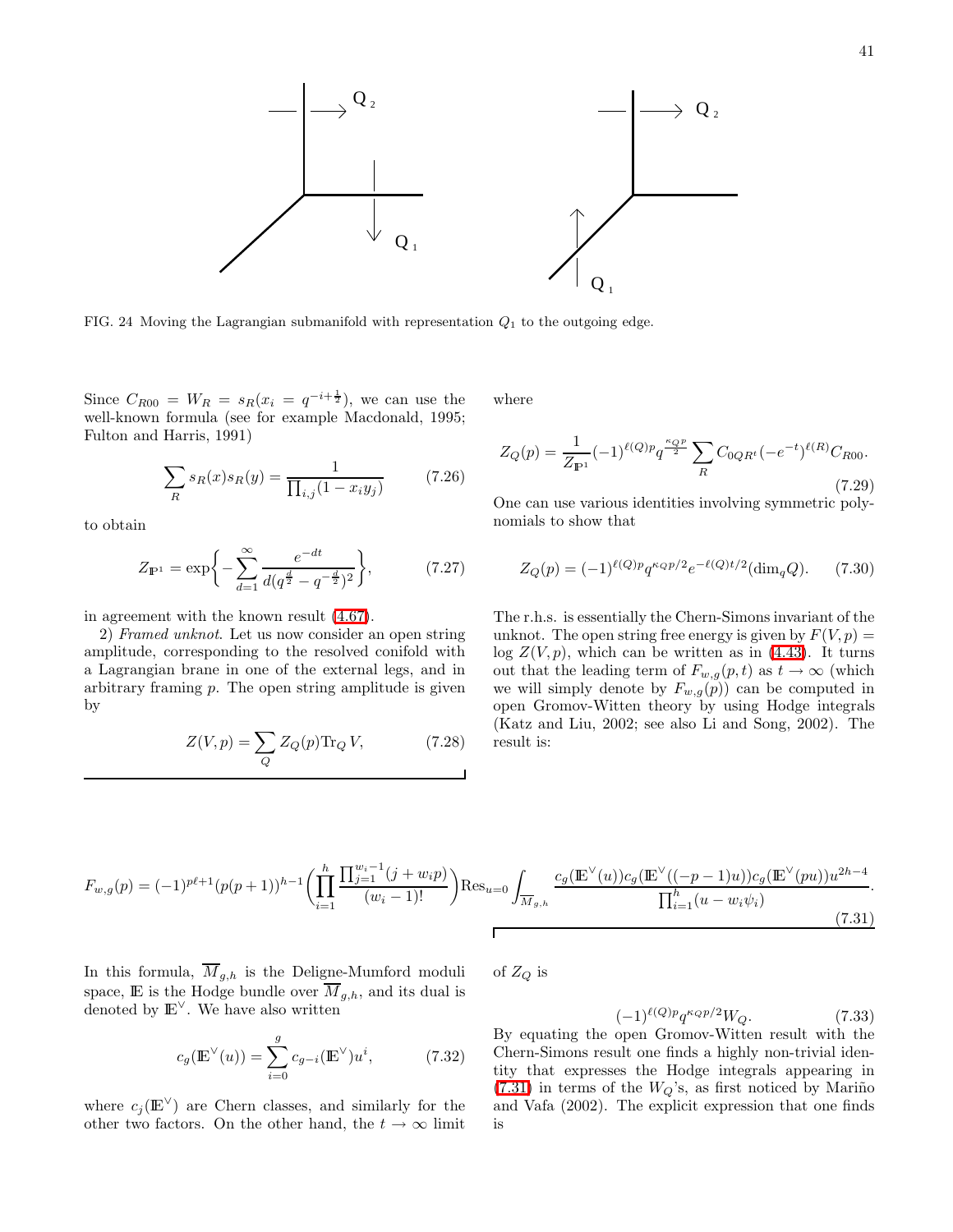$$
\sum_{g=0}^{\infty} F_{\vec{k},g} g_s^{2g-2+|\vec{k}|} = (-1)^{p\ell} i^{-|\vec{k}|-\ell} \prod_j k_j! \sum_{n\geq 1} \frac{(-1)^n}{n} \sum_{\vec{k}_1,\dots,\vec{k}_n} \delta_{\sum_{\sigma=1}^n \vec{k}_{\sigma},\vec{k}} \sum_{R_{\sigma}} \prod_{\sigma=1}^n \frac{\chi_{R_{\sigma}}(C(\vec{k}_{\sigma}))}{z_{\vec{k}_{\sigma}}} \n\cdot e^{i(p+\frac{1}{2})\kappa_{R_{\sigma}}g_s/2} \prod_{1\leq i < j \leq c_{R_{\sigma}}} \frac{\sin\left[(l_i^{\sigma} - l_j^{\sigma} + j - i)g_s/2\right]}{\sin\left[(j-i)g_s/2\right]} \prod_{i=1}^{c_{R_{\sigma}}} \prod_{v=1}^{l_i^{\sigma}} \frac{1}{2\sin\left[(v-i+c_{R_{\sigma}})g_s/2\right]},
$$
\n(7.34)

where we have relabelled  $w \rightarrow \vec{k}$  for positive winding numbers, as explained in IV.C. This equality is a very explicit mathematical prediction of the duality between Chern-Simons theory and topological string theory. It has been rigorously proved by Liu, Liu, and Zhou (2003a) and by Okounkov and Pandharipande (2004), and shown to have many applications in Gromov-Witten theory (Liu, Liu and Zhou, 2003b; Zhou, 2003).

<span id="page-41-0"></span>2) Local  $\mathbb{P}^2$ . The toric diagram is depicted in Fig. [12.](#page-22-3) Using again the rules explained above, we find the total partition function

$$
Z_{\mathbb{P}^2} = \sum_{R_1, R_2, R_3} (-1)^{\sum_i \ell(R_i)} e^{-\sum_i \ell(R_i)t} q^{-\sum_i \kappa_{R_i}} \times C_{0R_2^t R_3} C_{0R_1^t R_2} C_{0R_3^t R_1},
$$
(7.35)

where  $t$  is the Kähler parameter corresponding to the hyperplane class in  $\mathbb{P}^2$ . Using that  $C_{0R_2R_3^t}$  =  $W_{R_2R_3}q^{-\kappa_{R_3}/2}$  one recovers the expression for  $Z_{\mathbb{P}^2}$  first obtained by Aganagic, Mariño, and Vafa (2004) by using the method of geometric transition explained in VI. Notice that the free energy has the structure

$$
F_{\mathbb{P}^2} = \log \left\{ 1 + \sum_{\ell=1}^{\infty} a_{\ell}(q) e^{-\ell t} \right\} = \sum_{\ell=1}^{\infty} a_{\ell}^{(c)}(q) e^{-\ell t}.
$$
 (7.36)

The coefficients  $a_{\ell}(q)$ ,  $a_{\ell}^{(c)}$  $\binom{c}{\ell}(q)$  can be easily obtained in terms of  $W_{R_1R_2}$ . One finds, for example,

$$
a_1^{(c)}(q) = a_1(q) = -\frac{3}{(q^{\frac{1}{2}} - q^{-\frac{1}{2}})^2},
$$
  
\n
$$
a_2^{(c)}(q) = \frac{6}{(q^{\frac{1}{2}} - q^{-\frac{1}{2}})^2} + \frac{1}{2}a_1(q^2).
$$
 (7.37)

If we compare to [\(4.28\)](#page-17-3) and take into account the effects of multicovering, we find the following values for the Gopakumar-Vafa invariants of  $\mathcal{O}(-3) \to \mathbb{P}^2$ :

$$
n_1^0 = 3, \t n_1^g = 0 \t for g > 0,n_2^0 = -6, \t n_2^g = 0 \t for g > 0,
$$
\t(7.38)

in agreement with the results listed in [\(4.70\)](#page-23-6). In fact, one can go much further with this method and compute the Gopakumar-Vafa invariants to high degree. We see again that the use of nonperturbative results in Chern-Simons theory leads to the topological string amplitudes



<span id="page-41-1"></span>FIG. 25 The toric diagram of local  $\mathbb{P}^1 \times \mathbb{P}^1$ .

to all genera. A complete listing of the Gopakumar-Vafa invariants up to degree 12 can be found in Aganagic, Mariño, and Vafa  $(2004)$ . The partition function  $(7.35)$ can be also computed in Gromov-Witten theory by using localization techniques, and one finds indeed the same result (Zhou, 2003).

3) Local  $\mathbb{P}^1 \times \mathbb{P}^1$ . The local  $\mathbb{P}^1 \times \mathbb{P}^1$  geometry is the noncompact Calabi-Yau manifold given by the fourmanifold  $\mathbb{P}^1 \times \mathbb{P}^1$  together with its anticanonical bundle. It also admits a symplectic quotient description of the form [\(4.55\)](#page-21-4), this time with  $N = 2$  and two Kähler parameters  $t_1$ ,  $t_2$ . The charges  $Q_{1,2}^j$ ,  $j = 1, \dots, 5$  can be grouped in two vectors

$$
Q_1 = (-2, 1, 1, 0, 0),
$$
  
\n
$$
Q_2 = (-2, 0, 0, 1, 1).
$$
\n(7.39)

The toric diagram for this geometry can be easily worked out from this description, and it is represented in Fig. [25.](#page-41-1) Using the gluing rules we find the closed string partition function

$$
Z_{\mathbb{P}^1 \times \mathbb{P}^1} = \sum_{R_i} e^{-(\ell(R_1) + \ell(R_3))t_1 - (\ell(R_2) + \ell(R_4))t_2} q^{\sum_i \kappa_{R_i}/2}
$$

$$
\times C_{0R_4 R_1^t} C_{0R_1 R_2^t} C_{0R_2 R_3^t} C_{0R_3 R_4^t}.
$$
(7.40)

<span id="page-41-2"></span>This amplitude can be written as

$$
Z_{\mathbb{P}^1 \times \mathbb{P}^1} = \sum_{R_i} e^{-(\ell(R_1) + \ell(R_3))t_1 - (\ell(R_2) + \ell(R_4))t_2}
$$
  
 
$$
\times W_{R_4 R_1} W_{R_1 R_2} W_{R_2 R_3} W_{R_3 R_4}.
$$
 (7.41)

This is the expression first obtained by Aganagic, Mariño, and Vafa (2004), and it has been shown to agree with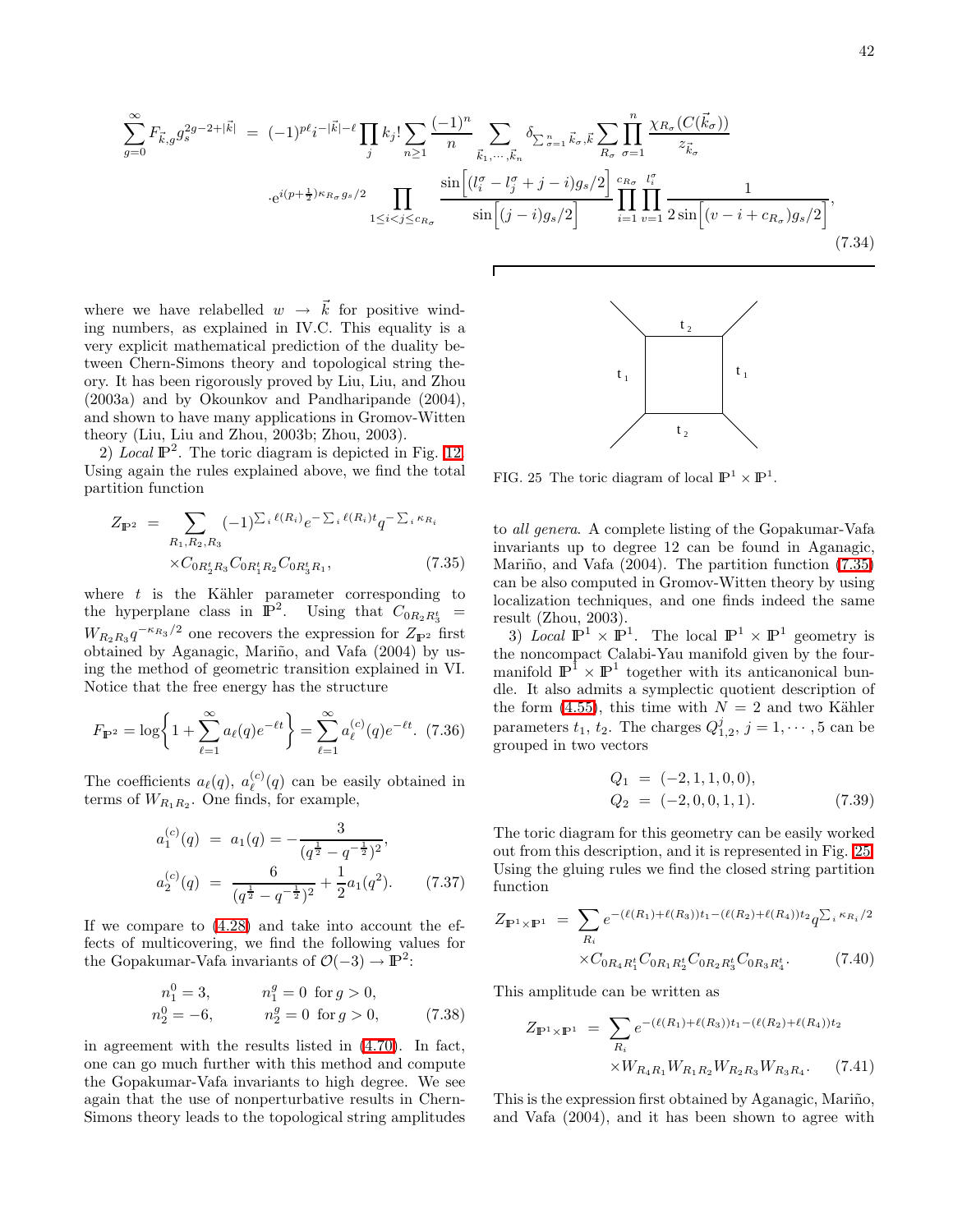Gromov-Witten theory by Zhou (2003). The local  $\mathbb{P}^1$  ×  $\mathbb{P}^{1}$  geometry is interesting since it gives a string realization of the Seiberg-Witten solution (1994) of  $SU(2)$ ,  $\mathcal{N} = 2$  Yang-Mills theory, as first shown by Katz, Klemm and Vafa (1997). In particular, the prepotential of local  $\mathbb{P}^1 \times \mathbb{P}^1$  gives, in a certain limit, the Seiberg-Witten prepotential. This was explicitly verified by Iqbal and Kashani-Poor (2003a) by using the expression [\(7.41\)](#page-41-2) and the results of Nekrasov (2002) for the Seiberg-Witten prepotential. Further applications of the topological vertex to the computation of supersymmetric gauge theory amplitudes can be found in Iqbal and Kashani-Poor (2003b), Eguchi and Kanno (2003) and Hollowood, Iqbal, and Vafa (2003).

#### <span id="page-42-0"></span>F. Further properties of the topological vertex

Since it was first introduced by Aganagic, Klemm, Mariño, and Vafa (2003), the topological vertex has been shown to satisfy three remarkable properties: it has an underlying integrable structure (Aganagic, Dijkgraaf, Klemm, Mariño, and Vafa, 2003), it has a natural combinatorial interpretation in terms of counting tridimensional Young tableaux (Okounkov, Reshetikhin, and Vafa, 2003), and it can be also reinterpreted in terms of an appropriate counting of sheaves on  $\mathbb{C}^3$  (Iqbal et al., 2003; Maulik et al., 2003). We briefly review each of these properties.

1) Integrable structure. If we put  $\text{Tr } V_i^n = t_n^i/n$  in [\(7.5\)](#page-35-5), the resulting function of three infinite sets of "times"  $Z(t_n^i)$  turns out to be a tau function of the 3-KP hierarchy as constructed for example by Kac and van de Leur (2003). This integrability property is better understood in the context of mirror symmetry, where the computation of the vertex can be seen to reduce to a theory of free fermions in a Riemann surface with three punctures (Aganagic, Dijkgraaf, Klemm, Mariño, and Vafa, 2003).

2) Combinatorial interpretation. Consider the problem of enumerating three-dimensional Young tableaux  $\pi$ (also called plane partitions) with the following boundary condition: along the edges  $x, y, z$  they end up in twodimensional Young tableaux with the shapes  $R_1$ ,  $R_2$  and  $R<sub>3</sub>$ , respectively. Let us introduce the partition function

$$
\mathcal{C}_{R_1 R_2 R_3} = \sum_{\pi} q^{|\pi|},\tag{7.42}
$$

where  $|\pi|$  is the number of boxes in  $\pi$ , and the sum is over plane partitions satisfying the above boundary conditions. It can be shown that, up to an overall factor independent of the  $R_i$ , the above partition function equals the topological vertex  $C_{R_1R_2R_3}$  (Okounkov, Reshetikhin, and Vafa, 2003). This combinatorial interpretation of the topological vertex makes possible to establish a precise correspondence between quantum topological strings on local, toric Calabi-Yau manifolds and the classical statistical mechanics of melting crystals (Okounkov, Reshetikhin, and Vafa, 2003; Iqbal et al., 2003; Saulina and Vafa, 2004).

3) Relation to the counting of ideal sheaves. Let X be a Calabi-Yau threefold. An ideal sheaf  $\mathcal I$  defines a closed subscheme Y through  $\mathcal{O}_Y = \mathcal{O}_X/\mathcal{I}$ . This means, roughly speaking, that there is a subvariety  $Y$  of  $X$  defined by the zero locus of the equations that generate the ideal  $\mathcal I$ . Given a two-homology class  $\beta$ , one can consider the moduli space of ideal sheaves  $I_n(X, \beta)$  such that the holomorphic Euler characteristic of  $Y$  is  $n$  and with  $\mathcal{O}_Y$  supported on curves in the homology class  $\beta$ . This is a space of virtual dimension zero, and by counting the number of points with appropriate signs one can define the so-called Donaldson-Thomas invariant  $\hat{N}_{n,\beta}$ . The Donaldson-Thomas partition function is given by

<span id="page-42-2"></span>
$$
Z_{DT}(X) = \sum_{\beta} \sum_{n \in \mathbf{Z}} \widehat{N}_{n,\beta} Q^{\beta}(-q)^n, \qquad (7.43)
$$

where  $q$  is interpreted here as a formal expansion parameter, and the notation for  $Q^{\beta}$  is identical to the one in  $(4.14)$ . Maulik *et al.*  $(2003)$  have shown that, when  $X = \mathbf{C}^3$  (so that  $Z_{DT}$  only depends on q), the Donaldson-Thomas partition function naturally depends on three sets of representations, and agrees indeed with the topological vertex  $C_{R_1R_2R_3}(q)$ , where q in [\(7.43\)](#page-42-2) is identified with  $e^{ig_s}$ . They have also shown that the Donaldson-Thomas partition function satisfies the same gluing rules as the topological vertex, leading to the identification of the Donaldson-Thomas partition function  $Z_{DT}(X)$ with the topological string all-genus partition function  $Z(X) = e^F$  for all noncompact, toric Calabi-Yau manifolds  $X$ . They also conjecture that the equality holds for all Calabi-Yau threefolds. Iqbal et. al. rephrase the Donaldson-Thomas partition function for  $\mathbb{C}^3$  (which computes the topological vertex) in terms of the counting of noncommutative  $U(1)$  instantons in six dimensions. These developments seem to indicate that the topological vertex, apart from providing a powerful computational tool, plays a central logical role in the theory of Gromov-Witten invariants and opens the way to connections to other moduli problems in algebraic geometry.

#### <span id="page-42-1"></span>VIII. CONCLUSIONS AND FUTURE DIRECTIONS

The correspondence between Chern-Simons theory and topological strings provides one of the most fascinating examples of the string theory/gauge theory correspondence. It has deep mathematical implications that hold a lot of promise for the theory of knot and link invariants, as well as for the theory of Gromov-Witten invariants. The physical point of view, which culminated in the idea of the topological vertex, has allowed to obtain a complete solution to topological string theory on a wide class of Calabi-Yau threefolds. There are however many questions and problems that remain open and will no doubt give us further insights on these connections. We conclude the review with some of these problems.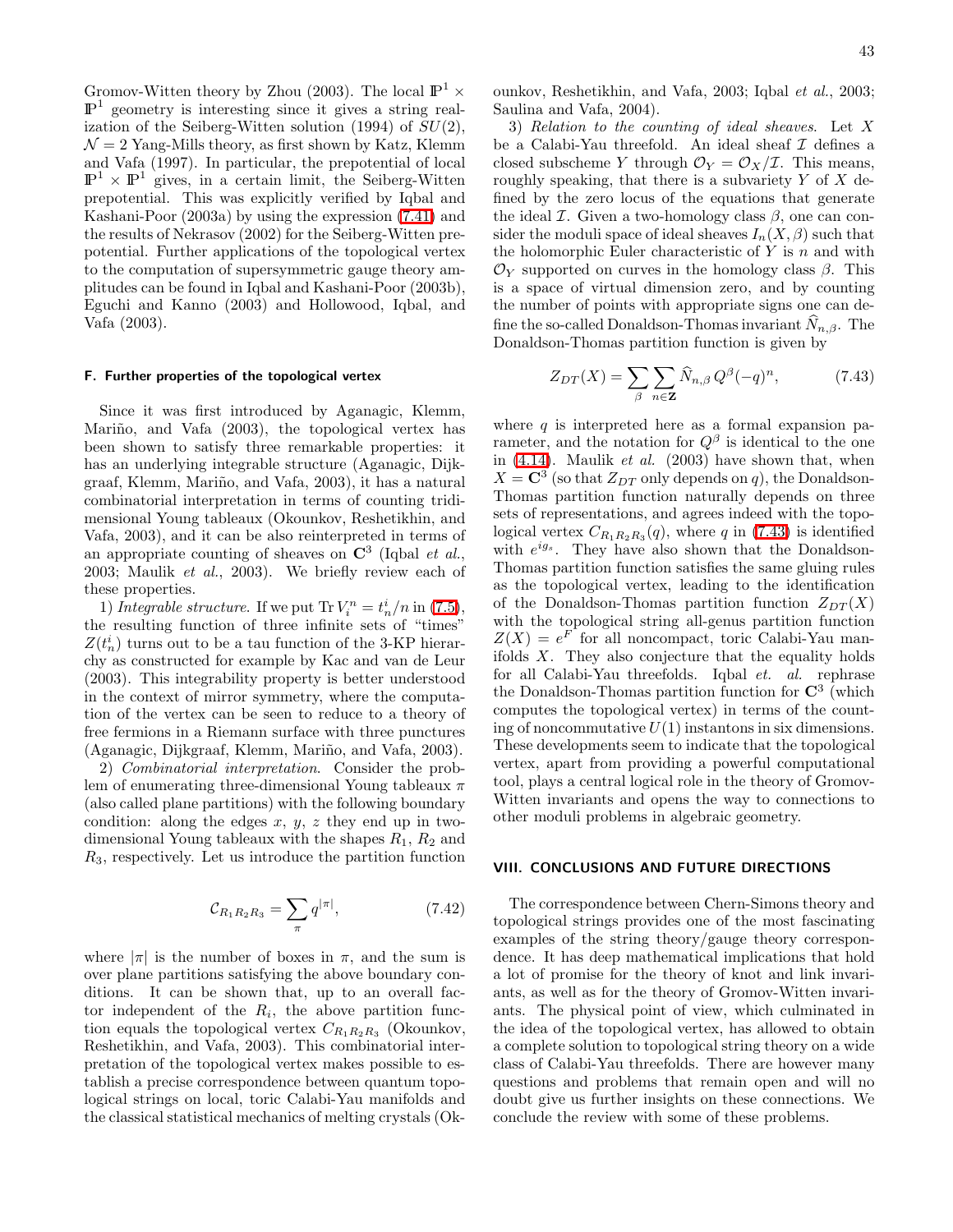1) From a mathematical point of view, some of the ingredients and results in the topological string side need further study. For example, a rigorous construction of open Gromov-Witten invariants has not been given yet, although the formal use of localization tecnhiques leads to sensible results in agreement with the predictions of physics. One important problem is to derive the explicit expression for the topological vertex [\(7.21\)](#page-39-4) in the context of Gromov-Witten theory. This will put the physical predictions on a firmer ground. Some steps in this direction have been already taken by Diaconescu and Florea  $(2003)$ , and Li *et al.*  $(2004)$  have given a mathematical treatment of the topological vertex by using relative Gromov-Witten invariants.

2) The correspondence between knot invariants and open Gromov-Witten invariants on the resolved conifold that was explained in V.G is still very much uncharted. Although there are proposals for Lagrangian submanifolds in the resolved conifold associated to nontrivial knots (Labastida, Mariño, and Vafa, 2000; Taubes, 2001), no results have been obtained for open Gromov-Witten invariants with those Lagrangian boundary conditions. This correspondence is potentially very interesting from a mathematical point of view, since it gives a dictionary between two important and very different sets of invariants. It is likely that the unveiling of this correspondence will lead to deep results in the theory of knot invariants.

3) It would be very interesting to see if Chern-Simons theory on other three-manifolds has a string theory description as well, since this would lead in particular to a fascinating reformulation of the theory of finite-type invariants which has been so vigorously developed in the last years. So far only small steps have been taken in this direction. The geometric transition of Gopakumar and Vafa was extended to lens spaces by Aganagic, Klemm, Mariño, and Vafa (2004), and further studied by Okuda and Ooguri (2004). One of the problems faced by the extension of the correspondence to lens spaces is a typical one also encountered in the AdS/CFT correspondence: the Chern-Simons side is easily computed for small 't Hooft coupling, while the topological string theory side is better computed for large 't Hooft coupling. This makes the comparison of observables a difficult task, and in that respect more techniques are needed in order to evaluate the field theory and string theory results in other 't Hooft coupling regimes. The formulation of Chern-Simons theory in terms of a matrix model given by Mariño (2002a), which was very useful for the tests performed by Aganagic, Mariño, Klemm, and Vafa (2004), may be also useful in doing Chern-Simons field theory computations at large 't Hooft coupling.

4) The connection between Gromov-Witten and Donaldson-Thomas invariants found by Maulik et al.  $(2003)$  and Igbal *et al.*  $(2003)$  may shed a new light on many aspects of Gromov-Witten theory, and seems to be a very promising avenue in the mathematical understanding of the Gopakumar-Vafa invariants.

#### <span id="page-43-0"></span>Acknowledgments

I would like to thank Mina Aganagic, Vincent Bouchard, Robbert Dijkgraaf, Bogdan Florea, Albrecht Klemm, Jose Labastida and Cumrun Vafa for enjoyable collaborations on the topics discussed in this review. I would also like to thank Vincent Bouchard, Brenno Carlini Vallilo and Arthur Greenspoon for a careful reading of the manuscript.

#### <span id="page-43-1"></span>APPENDIX A: Symmetric polynomials

In this brief Appendix we summarize some useful ingredients of the elementary theory of symmetric functions. A standard reference is Macdonald (1995).

Let  $x_1, \dots, x_N$  denote a set of N variables. The elementary symmetric polynomials in these variables,  $e_m(x)$ , are defined as:

$$
e_m(x) = \sum_{i_1 < \dots < i_m} x_{i_1} \dots x_{i_m}.\tag{A1}
$$

<span id="page-43-3"></span>The generating function of these polynomials is given by

$$
E(t) = \sum_{m \ge 0} e_m(x)t^m = \prod_{i=1}^N (1 + x_i t). \tag{A2}
$$

The *complete symmetric function*  $h_m$  can be defined in terms of its generating function

$$
H(t) = \sum_{m \ge 0} h_m t^m = \prod_{i=1}^N (1 - x_i t)^{-1}, \quad (A3)
$$

and one has

$$
E(t)H(-t) = 1.\t(A4)
$$

The products of elementary symmetric polynomials and of complete symmetric functions provide two different basis for the symmetric functions of N variables.

Another basis is given by the *Schur polynomials*,  $s_R(x)$ , which are labelled by representations  $R$ . We will always express these representations in terms of Young tableaux, so R is given by a partition  $(l_1, l_2, \dots, l_{c_R})$ , where  $l_i$  is the number of boxes of the i-th row of the tableau, and we have  $l_1 \geq l_2 \geq \cdots \geq l_{c_R}$ . The total number of boxes of a tableau will be denoted by  $\ell(R) = \sum_i l_i$ . The Schur polynomials are defined as quotients of determinants,

$$
s_R(x) = \frac{\det x_j^{l_i + N - i}}{\det x_j^{N - i}}.
$$
 (A5)

They can be written in terms of the symmetric polynomials  $e_i(x_1, \dots, x_N)$ ,  $i \geq 1$ , as follows:

<span id="page-43-2"></span>
$$
s_R = \text{det} M_R \tag{A6}
$$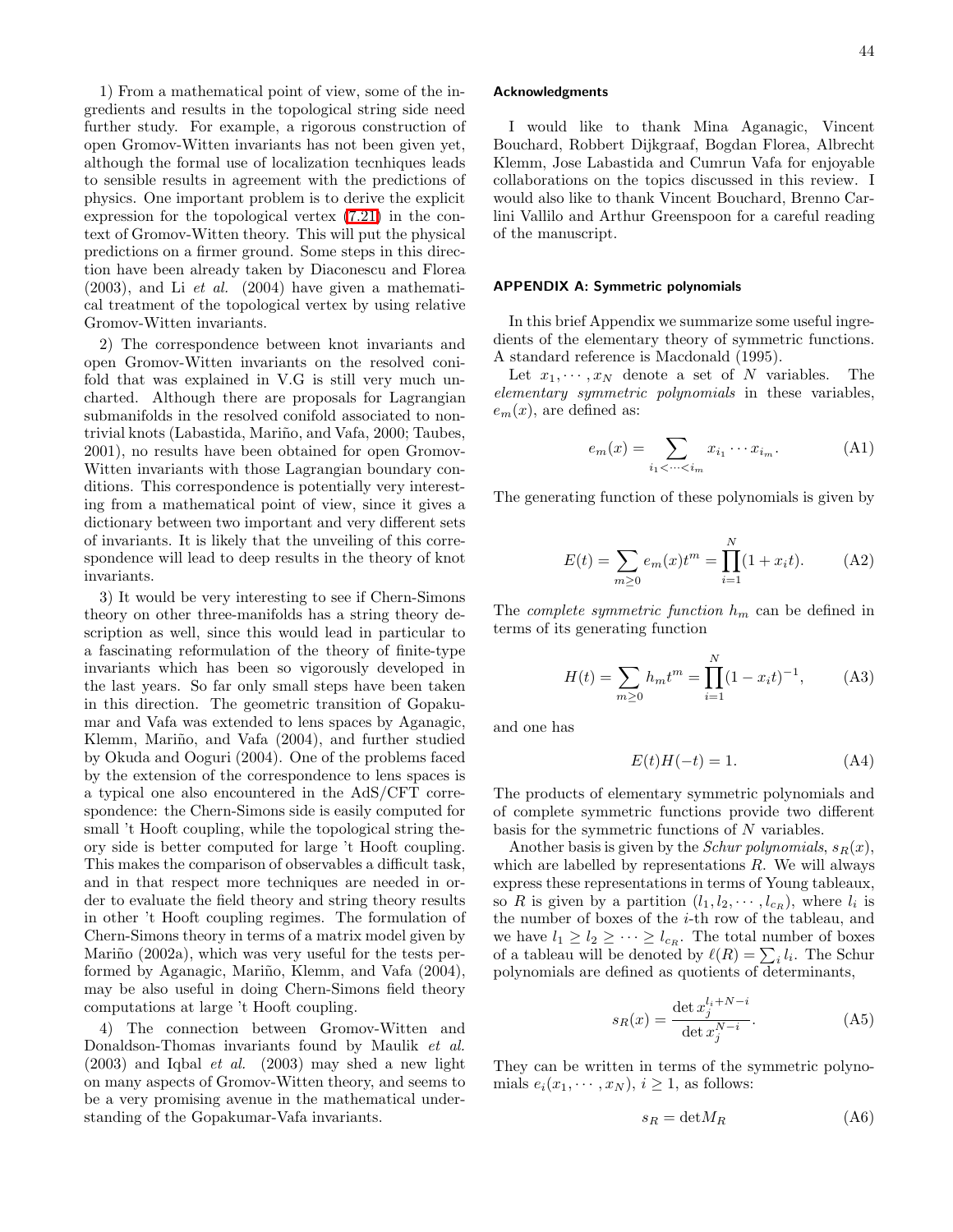where

$$
M_R^{ij} = (e_{l_i^t + j - i})
$$

 $M_R$  is an  $r \times r$  matrix, with  $r = c_{R^t}$ , and  $R^t$  denotes the transposed Young tableau with row lengths  $l_i^t$ . To evaluate  $s_R$  we put  $e_0 = 1$ ,  $e_k = 0$  for  $k < 0$ . The expression [\(A6\)](#page-43-2) is known as the Jacobi-Trudy identity.

<span id="page-44-1"></span>A third set of symmetric functions is given by the Newton polynomials  $P_{\vec{k}}(x)$ . These are labelled by vectors  $\vec{k} = (k_1, k_2, \dots),$  where the  $k_j$  are nonnegative integers, and they are defined as

$$
P_{\vec{k}}(x) = \prod_{j}^{p} P_j^{k_j}(x),\tag{A7}
$$

where

$$
P_j(x) = \sum_{i=1}^{N} x_i^j,
$$
 (A8)

are power sums. The Newton polynomials are homogeneous of degree  $\ell = \sum_j j k_j$  and give a basis for the symmetric functions in  $x_1, \dots, x_N$  with rational coefficients. They are related to the Schur polynomials through the Frobenius formula

$$
P_{\vec{k}}(x) = \sum_{R} \chi_R(C(\vec{k})) s_R(x), \tag{A9}
$$

where the sum is over all tableaux such that  $\ell(R) = \ell$ .

## <span id="page-44-0"></span>References

- Acharya, B.S., 2000, "On realising  $\mathcal{N} = 1$  super Yang-Mills in M theory," eprint hep-th/0011089.
- Aganagic, M., R. Dijkgraaf, A. Klemm, M. Mariño, and C. Vafa, 2003, "Topological strings and integrable hierarchies," eprint hep-th/0312085.
- Aganagic, M., A. Klemm, M. Mariño, and C. Vafa, 2003, "The topological vertex," eprint hep-th/0305132.
- Aganagic, M., A. Klemm, M. Mariño, and C. Vafa, 2004 "Matrix model as a mirror of Chern-Simons theory," Journal of High Energy Physics 0402, 010; eprint hep-th/0211098.
- Aganagic, M., A. Klemm, and C. Vafa, 2002, "Disk instantons, mirror symmetry and the duality web," Z. Naturforsch. A 57, 1; eprint hep-th/0105045.
- Aganagic, M., M. Mariño, and C. Vafa, 2004, "All loop topological string amplitudes from Chern-Simons theory," Commun. Math. Phys. 247, 467; eprint hep-th/0206164.
- Aganagic, M., and C. Vafa, 2000, "Mirror symmetry, Dbranes and counting holomorphic discs," eprint hepth/0012041.
- Aganagic, M., and C. Vafa, 2001, "G<sup>2</sup> manifolds, mirror symmetry and geometric engineering," eprint hep-th/0110171.
- Antoniadis, I., E. Gava, K. S. Narain, and T. R. Taylor, 1994, "Topological amplitudes in string theory," Nucl. Phys. B 413, 162; eprint hep-th/9307158.
- Atiyah, M., 1990, "On framings of three-manifolds," Topology 29, 1.
- Atiyah, M., J. Maldacena, and C. Vafa, 2001, "An M-theory flop as a large  $N$  duality," J. Math. Phys. 42, 3209; eprint hep-th/0011256.
- Becker, K., M. Becker, and A. Strominger, 1995, "Fivebranes, membranes, and nonperturbative string theory," Nucl. Phys. B 456, 130; eprint hep-th/9507158.
- Bershadsky, M., S. Cecotti, H. Ooguri, and C. Vafa, 1993, "Holomorphic anomalies in topological field theories," Nucl. Phys. B 405, 279; eprint hep-th/9302103.
- Bershadsky, M., S. Cecotti. H. Ooguri, and C. Vafa, 1994, "Kodaira-Spencer theory of gravity and exact results for quantum string amplitudes," Commun. Math. Phys. 165, 311; eprint hep-th/9309140.
- Camperi, M., F. Levstein, and G. Zemba, 1990, "The large N limit of Chern-Simons theory," Phys. Lett. B 247, 549.
- Candelas, P., and X. C. De La Ossa, 1990, "Comments on conifolds," Nucl. Phys. B 342, 246.
- Chiang, T. M., A. Klemm, S. T. Yau, and E. Zaslow, 1999, "Local mirror symmetry: Calculations and interpretations," Adv. Theor. Math. Phys. 3, 495; eprint hepth/9903053.
- Coleman, S., 1988, " $1/N$ ," in Aspects of symmetry, Cambridge University Press.
- Correale, R., and E. Guadagnini, 1994, "Large N Chern-Simons field theory," Phys. Lett. B 337, 80.
- Cox, D., and S. Katz, 1999, Mirror symmetry and algebraic geometry, American Mathematical Society.
- Diaconescu, D. E., and B. Florea, 2003, "Localization and gluing of topological amplitudes," eprint hep-th/0309143.
- Diaconescu, D. E., B. Florea, and A. Grassi, 2003a, "Geometric transitions and open string instantons," Adv. Theor. Math. Phys. 6, 619; eprint hep-th/0205234.
- Diaconescu, D. E., B. Florea, and A. Grassi, 2003b "Geometric transitions, del Pezzo surfaces and open string instantons," Adv. Theor. Math. Phys. 6, 643; eprint hepth/0206163.
- Di Francesco, P., P. Mathieu, and D. Sénéchal, 1997, Conformal field theory, Springer-Verlag.
- Dijkgraaf, R., E. Verlinde, and H. Verlinde, 1991, "Notes on topological string theory and two-dimensional topological gravity," in String theory and quantum gravity, World Scientific Publishing, p. 91.
- Eguchi, T., and H. Kanno, 2003, "Topological strings and Nekrasov's formulas," Journal of High Energy Physics 0312, 006; eprint hep-th/0310235.
- Eguchi, T., and H. Kanno, 2004, "Geometric transitions, Chern-Simons gauge theory and Veneziano type amplitudes," Phys. Lett. B 585, 163; eprint hep-th/0312234.
- Elitzur, S., G. Moore, A. Schwimmer, and N. Seiberg, 1989, "Remarks on the canonical quantization of the Chern-Simons-Witten theory," Nucl. Phys. B 326, 108.
- Faber, C., 1999, "Algorithms for computing intersection numbers on moduli spaces of curves, with an application to the class of the locus of Jacobians," in New trends in algebraic geometry, edited by K. Hulek et al., Cambridge University Press; eprint math.AG/9711218.
- Faber, C., and R. Pandharipande, 2000, "Hodge integrals and Gromov-Witten theory," Invent. Math. 139, 173; eprint math.AG/9810173.
- Freed, D.S., and R. E. Gompf, 1991, "Computer calculation of Witten's three manifold invariant," Commun. Math. Phys. 141, 79.
- Freyd, P., D. Yetter, J. Hoste, W.B.R. Lickorish, K. Millett, and A.A. Ocneanu, 1985, "A new polynomial invariant of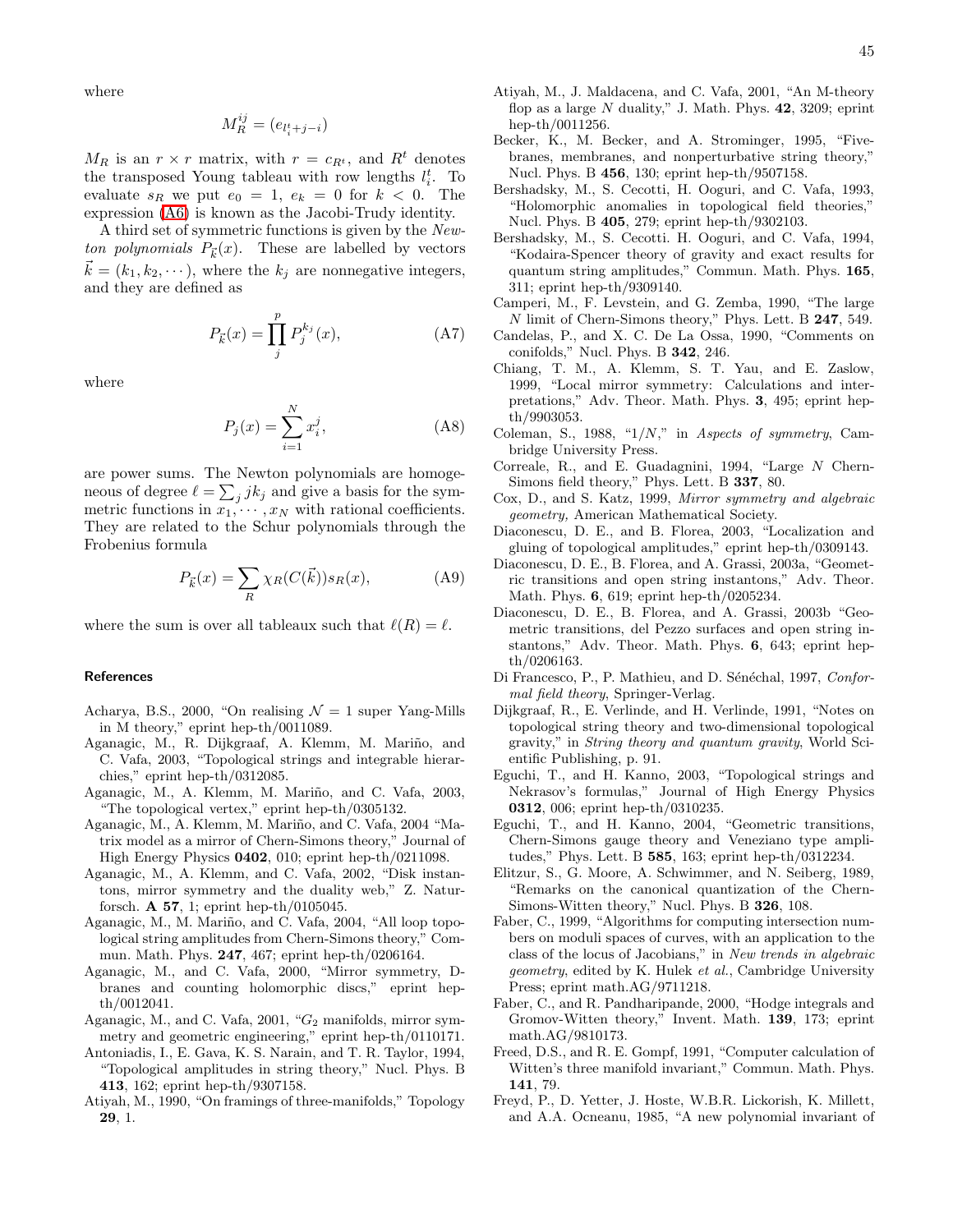knots and links," Bull. Amer. Math. Soc. (N.S.) 12, 239.

- Fulton, W., and J. Harris, 1991, Representation theory. A first course, Springer-Verlag.
- Getzler, E., and R. Pandharipande, 1998, "Virasoro constraints and the Chern classes of the Hodge bundle," Nucl. Phys. B 530, 701; eprint math.AG/9805114.
- Gopakumar, R., and C. Vafa, 1998a, "M-theory and topological strings, I" eprint hep-th/9809187.
- Gopakumar, R., and C. Vafa, 1998b, "M-theory and topological strings, II" eprint hep-th/9812127.
- Gopakumar, R., and C. Vafa, 1999, "On the gauge theory/geometry correspondence," Adv. Theor. Math. Phys. 3, 1415; eprint hep-th/9811131.
- Graber, T., and E. Zaslow, 2002, "Open string Gromov-Witten invariants: Calculations and a mirror 'theorem'," Contemporary Mathematics 310, 107; eprint hepth/0109075.
- Grassi, A., and M. Rossi, 2002, "Large N dualities and transitions in geometry," eprint math.ag/0209044.
- Gross, D., 1993, "Two-dimensional QCD as a string theory," Nucl. Phys. B 400, 161; eprint hep-th/9212149.
- Gross, D., and W. Taylor, 1993, "Two-dimensional QCD is a string theory," Nucl. Phys. B 400, 181; eprint hepth/9301068.
- Guadagnini, E., 1992, "The universal link polynomial," Int. J. Mod. Phys. A 7, 877.
- Guadagnini, E., M. Martellini, and M. Mintchev, 1990, "Wilson lines in Chern-Simons theory and link invariants," Nucl. Phys. B 330, 575.
- Harris, J., and I. Morrison, 1998, Moduli of curves, Springer-Verlag.
- Harvey, R., and H.B. Lawson, 1982, "Calibrated geometries," Acta Mathematica 148, 47.
- Hollowood, T. J., A. Iqbal, and C. Vafa, 2003, "Matrix models, geometric engineering and elliptic genera," hepth/0310272.
- Hori, K., S. Katz, A. Klemm, R. Pandharipande, R. Thomas, C. Vafa, R. Vakil, and E. Zaslow, 2003, Mirror symmetry, American Mathematical Society.
- Iqbal, A., "All genus topological string amplitudes and 5 brane webs as Feynman diagrams," eprint hep-th/0207114.
- Iqbal, A., and A. K. Kashani-Poor, 2003a, "Instanton counting and Chern-Simons theory," Adv. Theor. Math. Phys. 7, 457; eprint hep-th/0212279.
- Iqbal, A., and A. K. Kashani-Poor, 2003b, "SU(N) geometries and topological string amplitudes," eprint hep-th/0306032.
- Iqbal, A., N. Nekrasov, A. Okounkov, and C. Vafa, 2003, "Quantum foam and topological strings," eprint hepth/0312022.
- Jeffrey, L.C., 1992, "Chern-Simons-Witten invariants of lens spaces and torus bundles, and the semiclassical approximation," Commun. Math. Phys. 147, 563.
- Kac, V. G., and J. W. van de Leur, 2003, "The N-component KP hierarchy and representation theory," J. Math. Phys. 44, 3245; eprint hep-th/9308137.
- Katz, S., A. Klemm, and C. Vafa, 1997, "Geometric engineering of quantum field theories," Nucl. Phys. B 497, 173; eprint hep-th/9609239.
- Katz, S., A. Klemm, and C. Vafa, 1999, "M-theory, topological strings and spinning black holes," Adv. Theor. Math. Phys. 3, 1445; eprint hep-th/9910181.
- Katz, S., and C. C. Liu, 2002, "Enumerative geometry of stable maps with Lagrangian boundary conditions and multiple covers of the disc," Adv. Theor. Math. Phys. 5, 1;

eprint math.ag/0103074.

- Klemm, A., and E. Zaslow, 2001, "Local mirror symmetry at higher genus," in *Winter School on Mirror Symmetry, Vec*tor bundles and Lagrangian Submanifolds, American Mathematical Society, p. 183; eprint hep-th/9906046.
- Kontsevich, M., 1992, "Intersection theory on the moduli space of curves and the matrix Airy function," Commun. Math. Phys. 147, 1.
- Kontsevich, M., 1995, "Enumeration of rational curves via torus actions," Progr. Math. 129, 335; eprint hepth/9405035.
- Labastida, J.M.F., 1999, "Chern-Simons theory: ten years after," in Trends in Theoretical Physics II, H. Falomir, R. E. Gamboa and F. A. Schaposnik, eds., AIP Conference Proceedings, Vol. 484; eprint hep-th/9905057.
- Labastida, J.M.F., and P.M. Llatas, 1992, "Topological matter in two-dimensions," Nucl. Phys. B 379, 220; eprint hepth/9112051.
- Labastida, J.M.F., and M. Mariño, 2001, "Polynomial invariants for torus knots and topological strings," Commun. Math. Phys. 217, 423; eprint hep-th/0004196.
- Labastida, J. M. F., and M. Mariño, 2002, "A new point of view in the theory of knot and link invariants," Journal of Knot Theory and its Ramifications 11, 173; eprint math.QA/0104180.
- Labastida, J.M.F., M. Mariño and C. Vafa, 2000, "Knots, links and branes at large N," Journal of High Energy Physics 0011, 007; eprint hep-th/0010102.
- Labastida, J.M.F. and A. V. Ramallo, 1989, "Operator formalism for Chern-Simons theories," Phys. Lett. B 227, 92.
- Leung, N.C., and C. Vafa, 1998, "Branes and toric geometry," Adv. Theor. Math. Phys. 2, 91; eprint hep-th/9711013.
- Li, J., C.-C. M. Liu, K. Liu, and J. Zhou, 2004, "A mathematical theory of the topological vertex," math.AG/0408426.
- Li, J., and Y. S. Song, 2002, "Open string instantons and relative stable morphisms," Adv. Theor. Math. Phys. 5 67; eprint hep-th/0103100.
- Lickorish, W.B.R., 1998, An introduction to knot theory, Springer-Verlag, 1998.
- Liu, C.-C. M. , K. Liu, and J. Zhou, 2003a, "A proof of a conjecture of Mariño-Vafa on Hodge integrals," J. Differential Geom. 65, 289; eprint math.AG/0306434.
- Liu, C.-C. M., K. Liu, and J. Zhou, 2003b, "Mariño-Vafa formula and Hodge integral identities," eprint math.AG/0308015.
- Macdonald, I.G., 1995, Symmetric functions and Hall polynomials, 2nd edition, Oxford University Press.
- Maldacena, J.M., 1998. "The large N limit of superconformal field theories and supergravity," Adv. Theor. Math. Phys. 2, 231; eprint hep-th/9711200.
- Mariño, M., 2002a, "Chern-Simons theory, matrix integrals, and perturbative three-manifold invariants," eprint hepth/0207096.
- Mariño, M., 2002b, "Enumerative geometry and knot invariants," eprint hep-th/0210145.
- Mariño, M., and G. W. Moore, 1999, "Counting higher genus curves in a Calabi-Yau manifold," Nucl. Phys. B 543, 592; eprint hep-th/9808131.
- Mariño, M., and C. Vafa, 2002, "Framed knots at large  $N$ ," Contemp. Math. 310, 185; eprint hep-th/0108064.
- Maulik, D., N. Nekrasov, A. Okounkov, and R. Pandharipande, 2003, "Gromov-Witten theory and Donaldson-Thomas theory," math.AG/0312059.
- Mayr, P., 2002, "Summing up open string instantons and  $\mathcal{N} =$